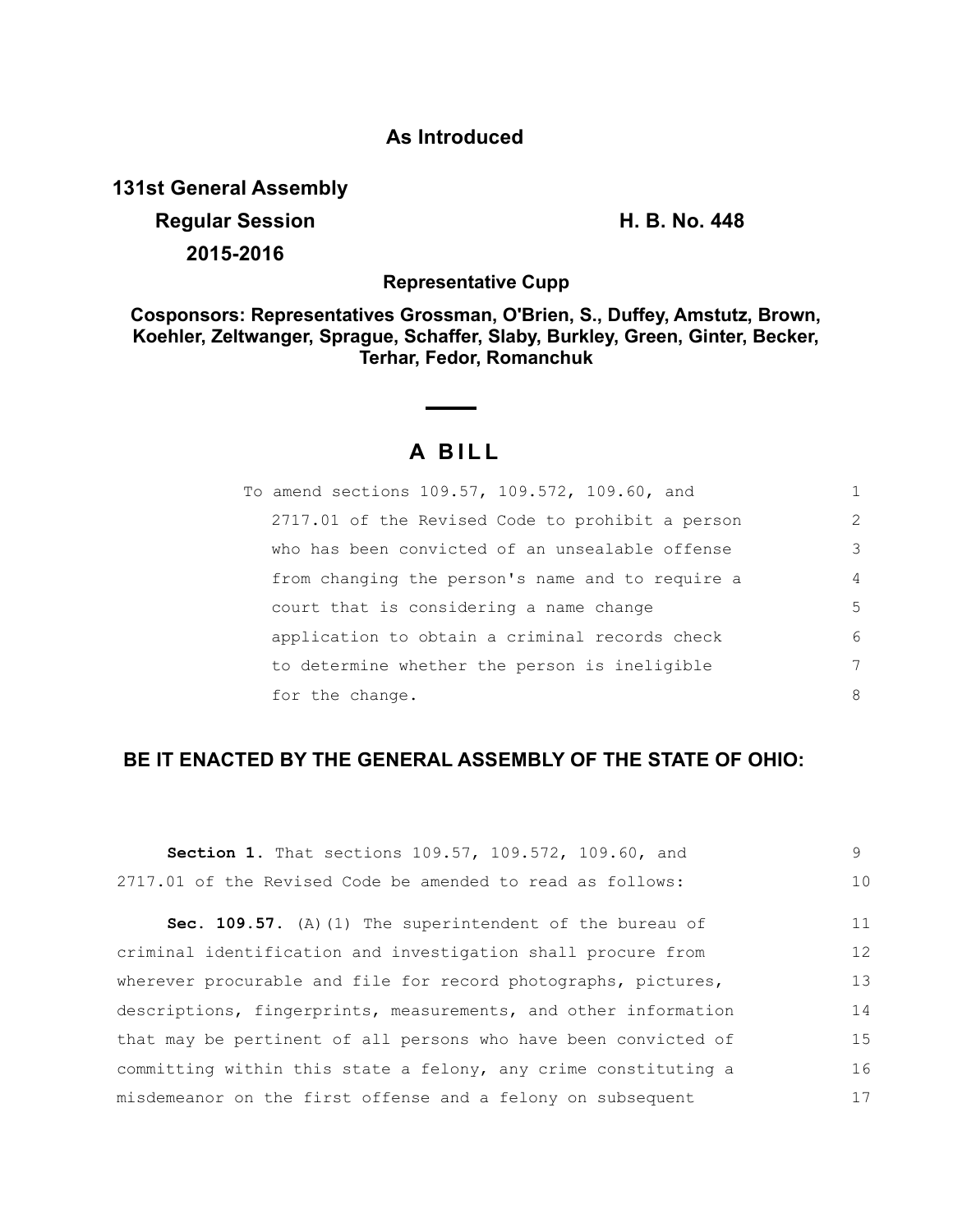#### **H. B. No. 448 Page 2 As Introduced**

offenses, or any misdemeanor described in division  $(A)$   $(1)$   $(a)$ , (A)(5)(a),  $\theta$  (A)(7)(a), or (A)(13) of section 109.572 of the Revised Code, of all children under eighteen years of age who have been adjudicated delinquent children for committing within this state an act that would be a felony or an offense of violence if committed by an adult or who have been convicted of or pleaded guilty to committing within this state a felony or an offense of violence, and of all well-known and habitual criminals. The person in charge of any county, multicounty, municipal, municipal-county, or multicounty-municipal jail or workhouse, community-based correctional facility, halfway house, alternative residential facility, or state correctional institution and the person in charge of any state institution having custody of a person suspected of having committed a felony, any crime constituting a misdemeanor on the first offense and a felony on subsequent offenses, or any misdemeanor described in division (A)(1)(a), (A)(5)(a),  $\Theta$ r (A)(7)(a), or (A) (13) of section 109.572 of the Revised Code or having custody of a child under eighteen years of age with respect to whom there is probable cause to believe that the child may have committed an act that would be a felony or an offense of violence if committed by an adult shall furnish such material to the superintendent of the bureau. Fingerprints, photographs, or other descriptive information of a child who is under eighteen years of age, has not been arrested or otherwise taken into custody for committing an act that would be a felony or an offense of violence who is not in any other category of child specified in this division, if committed by an adult, has not been adjudicated a delinquent child for committing an act that would be a felony or an offense of violence if committed by an adult, has not been convicted of or pleaded guilty to committing a felony or an offense of violence, and is not a child with 18 19 20 21 22 23 24 25 26 27 28 29 30 31 32 33 34 35 36 37 38 39 40 41 42 43 44 45 46 47 48 49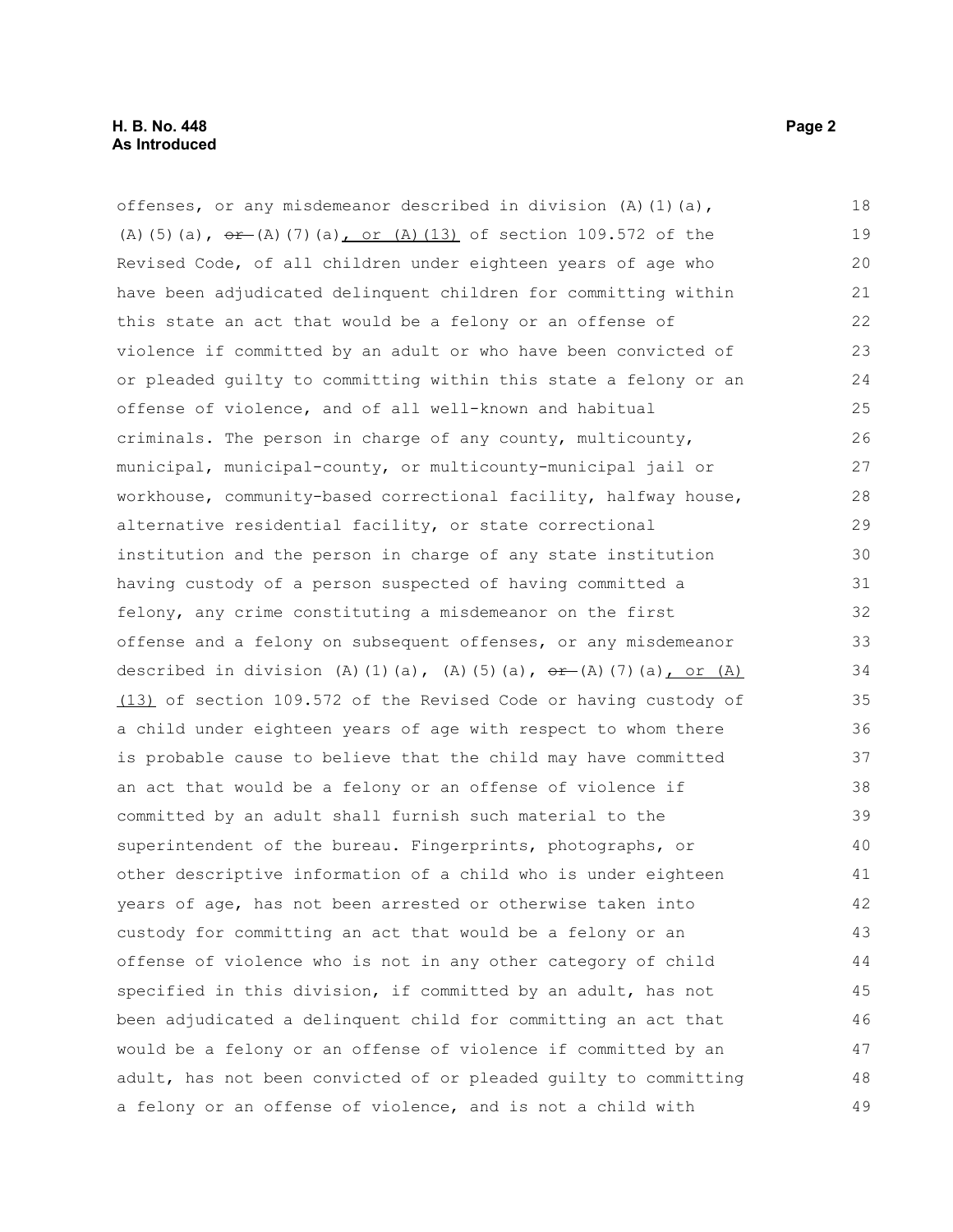respect to whom there is probable cause to believe that the child may have committed an act that would be a felony or an offense of violence if committed by an adult shall not be procured by the superintendent or furnished by any person in charge of any county, multicounty, municipal, municipal-county, or multicounty-municipal jail or workhouse, community-based correctional facility, halfway house, alternative residential facility, or state correctional institution, except as authorized in section 2151.313 of the Revised Code. 50 51 52 53 54 55 56 57 58

(2) Every clerk of a court of record in this state, other than the supreme court or a court of appeals, shall send to the superintendent of the bureau a weekly report containing a summary of each case involving a felony, involving any crime constituting a misdemeanor on the first offense and a felony on subsequent offenses, involving a misdemeanor described in division (A)(1)(a), (A)(5)(a),  $er$  (A)(7)(a), or (A)(13) of section 109.572 of the Revised Code, or involving an adjudication in a case in which a child under eighteen years of age was alleged to be a delinquent child for committing an act that would be a felony or an offense of violence if committed by an adult. The clerk of the court of common pleas shall include in the report and summary the clerk sends under this division all information described in divisions (A)(2)(a) to (f) of this section regarding a case before the court of appeals that is served by that clerk. The summary shall be written on the standard forms furnished by the superintendent pursuant to division (B) of this section and shall include the following information: 59 60 61 62 63 64 65 66 67 68 69 70 71 72 73 74 75 76 77

(a) The incident tracking number contained on the standard forms furnished by the superintendent pursuant to division (B) of this section; 78 79 80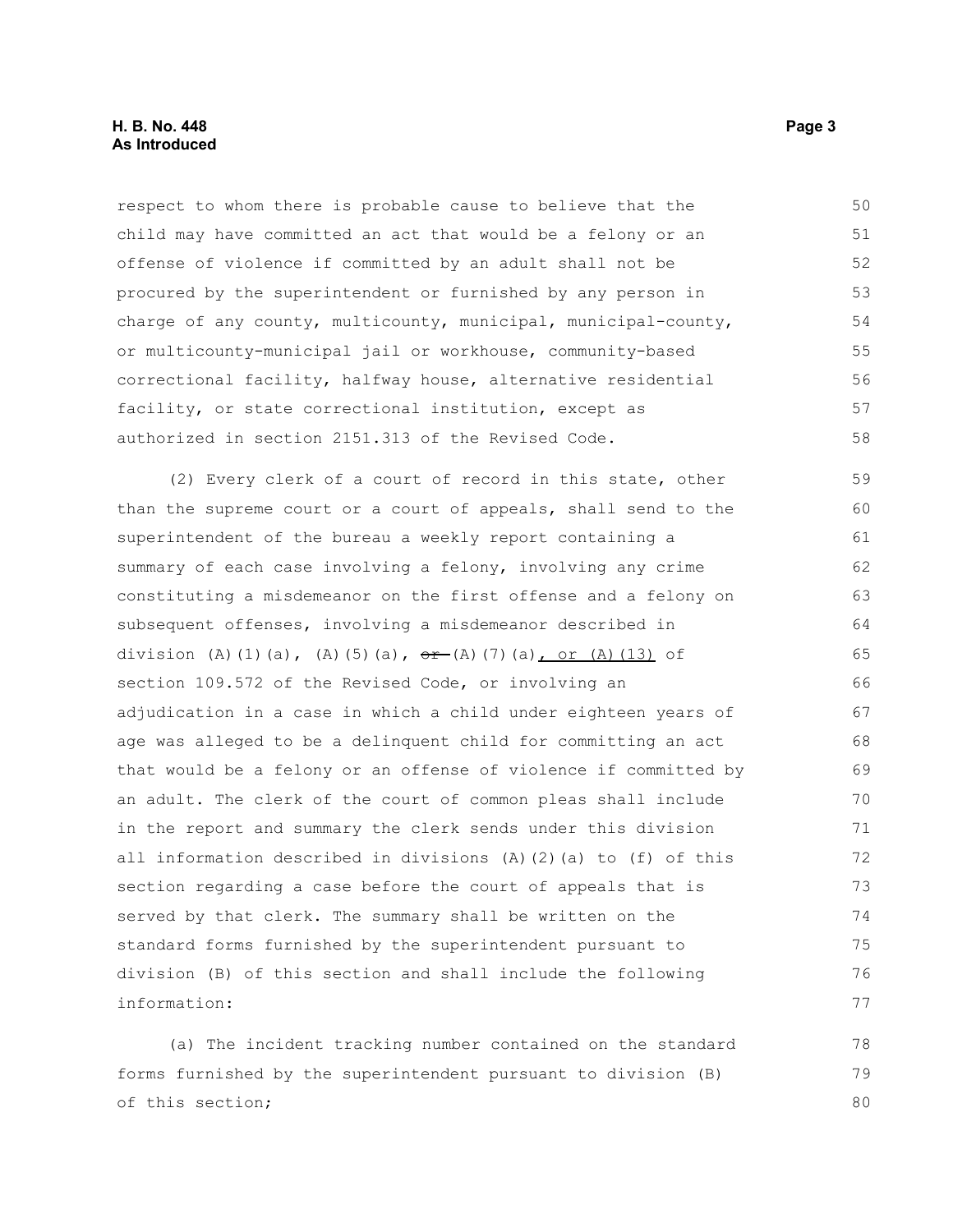(b) The style and number of the case; (c) The date of arrest, offense, summons, or arraignment; (d) The date that the person was convicted of or pleaded guilty to the offense, adjudicated a delinquent child for committing the act that would be a felony or an offense of violence if committed by an adult, found not guilty of the offense, or found not to be a delinquent child for committing an act that would be a felony or an offense of violence if committed by an adult, the date of an entry dismissing the charge, an entry declaring a mistrial of the offense in which the person is discharged, an entry finding that the person or child is not competent to stand trial, or an entry of a nolle prosequi, or the date of any other determination that constitutes final resolution of the case; (e) A statement of the original charge with the section of the Revised Code that was alleged to be violated; (f) If the person or child was convicted, pleaded guilty, or was adjudicated a delinquent child, the sentence or terms of probation imposed or any other disposition of the offender or the delinquent child. If the offense involved the disarming of a law enforcement officer or an attempt to disarm a law enforcement officer, the clerk shall clearly state that fact in the summary, and the superintendent shall ensure that a clear statement of that fact is placed in the bureau's records. 81 82 83 84 85 86 87 88 89 90 91 92 93 94 95 96 97 98 99 100 101 102 103 104 105

(3) The superintendent shall cooperate with and assist sheriffs, chiefs of police, and other law enforcement officers in the establishment of a complete system of criminal identification and in obtaining fingerprints and other means of 106 107 108 109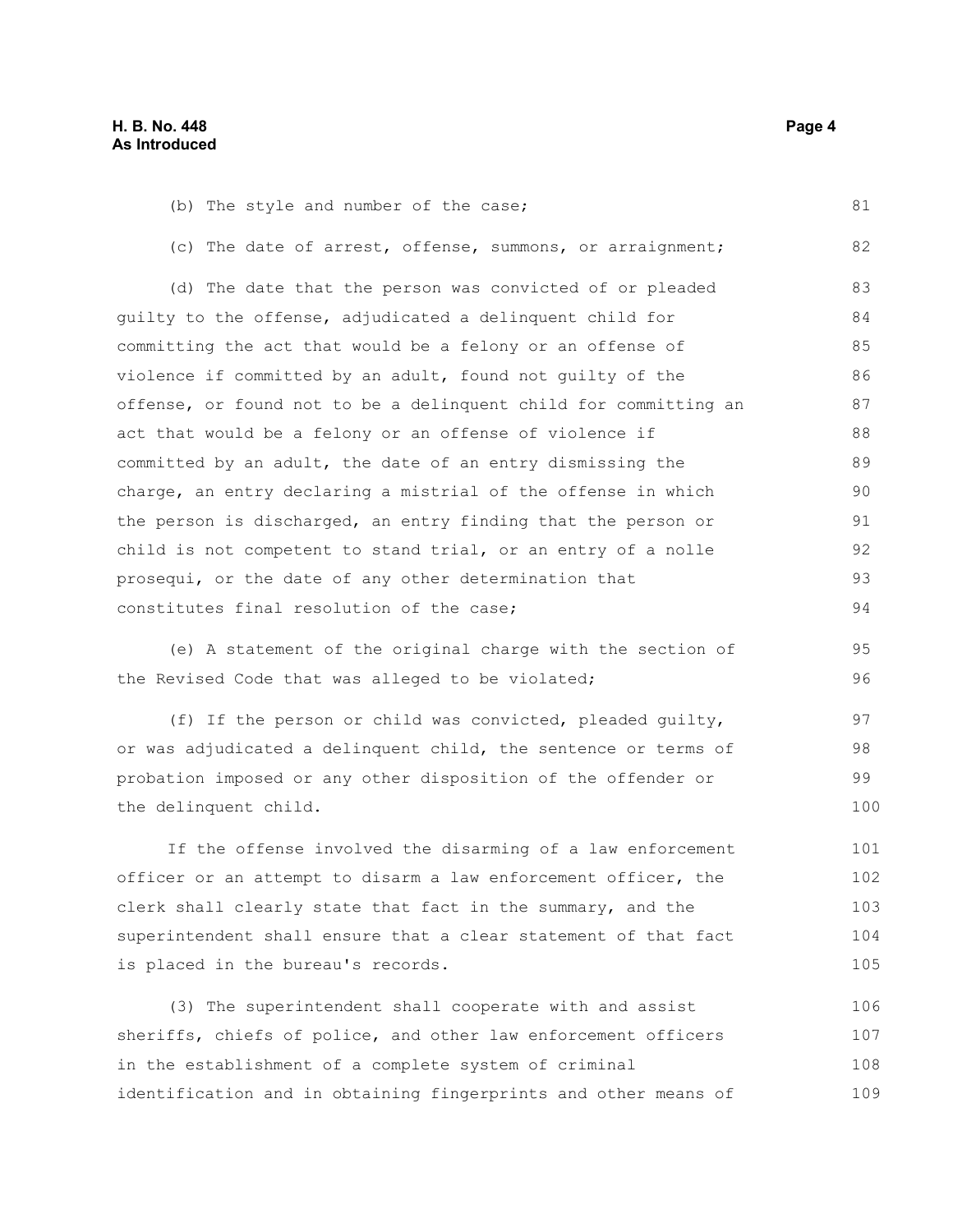identification of all persons arrested on a charge of a felony, any crime constituting a misdemeanor on the first offense and a felony on subsequent offenses, or a misdemeanor described in division (A)(1)(a), (A)(5)(a),  $\theta f$  (A)(7)(a), or (A)(13) of section 109.572 of the Revised Code and of all children under eighteen years of age arrested or otherwise taken into custody for committing an act that would be a felony or an offense of violence if committed by an adult. The superintendent also shall file for record the fingerprint impressions of all persons confined in a county, multicounty, municipal, municipal-county, or multicounty-municipal jail or workhouse, community-based correctional facility, halfway house, alternative residential facility, or state correctional institution for the violation of state laws and of all children under eighteen years of age who are confined in a county, multicounty, municipal, municipalcounty, or multicounty-municipal jail or workhouse, communitybased correctional facility, halfway house, alternative residential facility, or state correctional institution or in any facility for delinquent children for committing an act that would be a felony or an offense of violence if committed by an adult, and any other information that the superintendent may receive from law enforcement officials of the state and its political subdivisions. 110 111 112 113 114 115 116 117 118 119 120 121 122 123 124 125 126 127 128 129 130 131 132

(4) The superintendent shall carry out Chapter 2950. of the Revised Code with respect to the registration of persons who are convicted of or plead guilty to a sexually oriented offense or a child-victim oriented offense and with respect to all other duties imposed on the bureau under that chapter.

(5) The bureau shall perform centralized recordkeeping functions for criminal history records and services in this state for purposes of the national crime prevention and privacy 138 139 140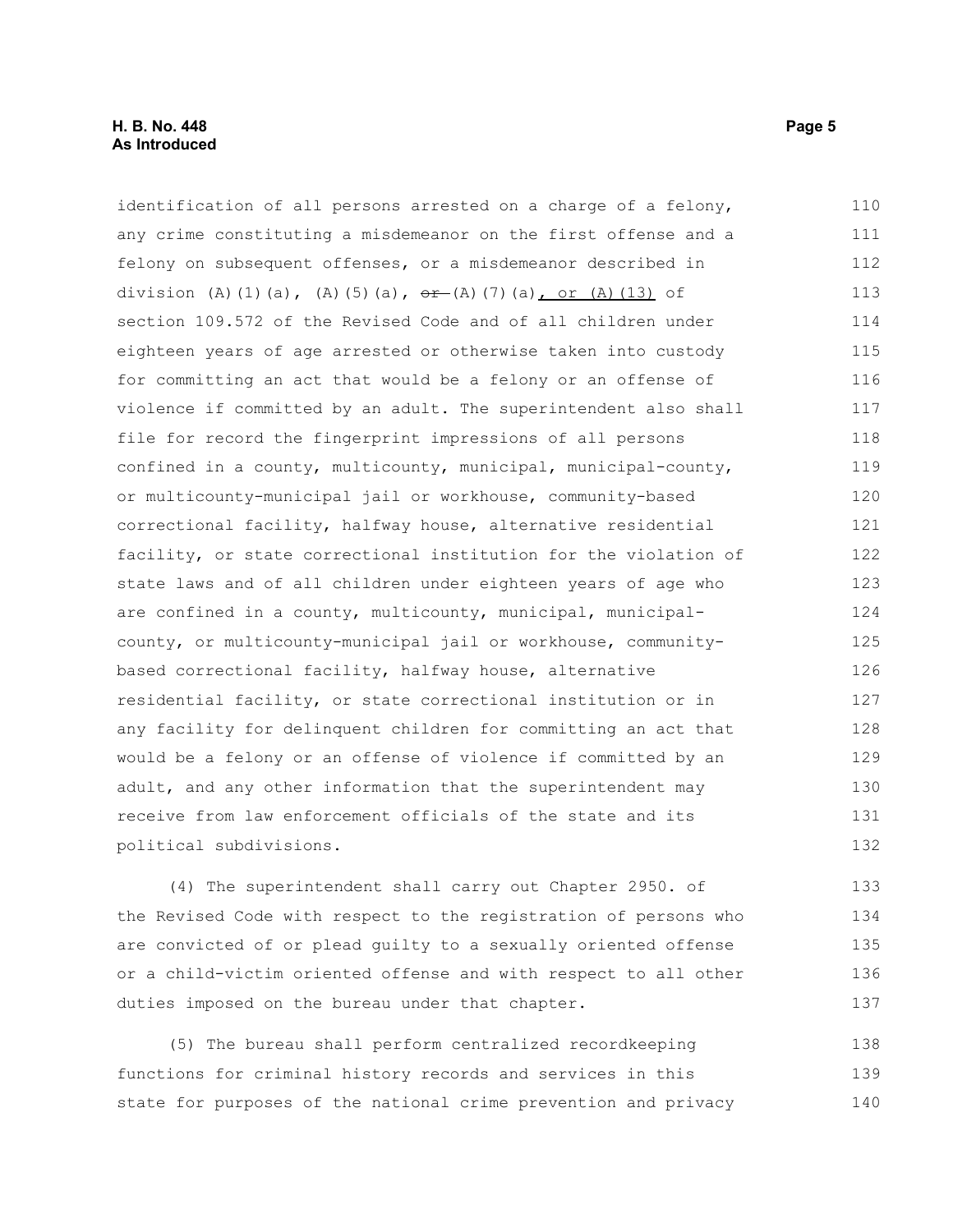#### **H. B. No. 448 Page 6 As Introduced**

compact set forth in section 109.571 of the Revised Code and is the criminal history record repository as defined in that section for purposes of that compact. The superintendent or the superintendent's designee is the compact officer for purposes of that compact and shall carry out the responsibilities of the compact officer specified in that compact. 141 142 143 144 145 146

(B) The superintendent shall prepare and furnish to every county, multicounty, municipal, municipal-county, or multicounty-municipal jail or workhouse, community-based correctional facility, halfway house, alternative residential facility, or state correctional institution and to every clerk of a court in this state specified in division (A)(2) of this section standard forms for reporting the information required under division (A) of this section. The standard forms that the superintendent prepares pursuant to this division may be in a tangible format, in an electronic format, or in both tangible formats and electronic formats. 147 148 149 150 151 152 153 154 155 156 157

(C)(1) The superintendent may operate a center for electronic, automated, or other data processing for the storage and retrieval of information, data, and statistics pertaining to criminals and to children under eighteen years of age who are adjudicated delinquent children for committing an act that would be a felony or an offense of violence if committed by an adult, criminal activity, crime prevention, law enforcement, and criminal justice, and may establish and operate a statewide communications network to be known as the Ohio law enforcement gateway to gather and disseminate information, data, and statistics for the use of law enforcement agencies and for other uses specified in this division. The superintendent may gather, store, retrieve, and disseminate information, data, and statistics that pertain to children who are under eighteen years 158 159 160 161 162 163 164 165 166 167 168 169 170 171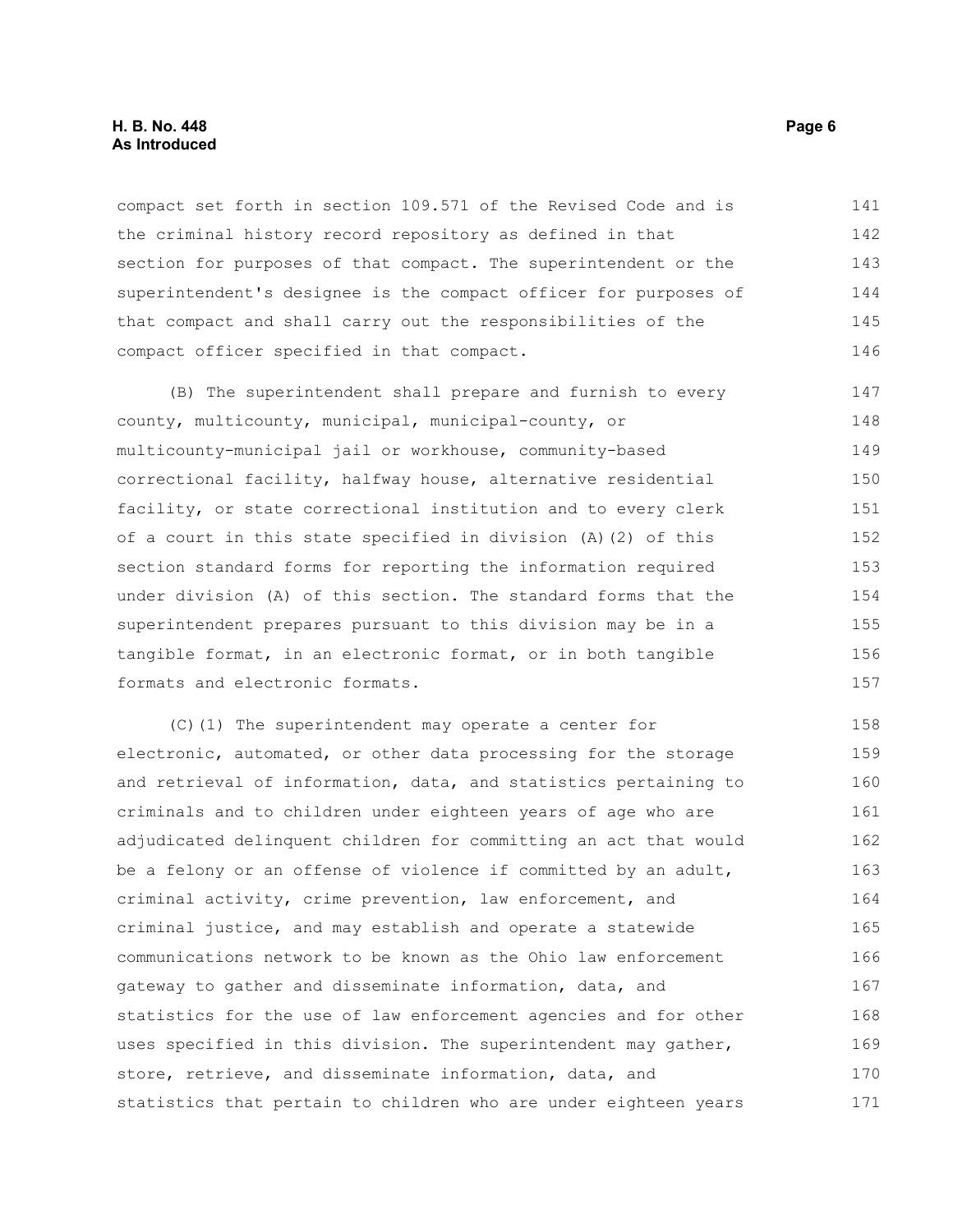#### **H. B. No. 448 Page 7 As Introduced**

of age and that are gathered pursuant to sections 109.57 to 109.61 of the Revised Code together with information, data, and statistics that pertain to adults and that are gathered pursuant to those sections. 172 173 174 175

(2) The superintendent or the superintendent's designee shall gather information of the nature described in division (C) (1) of this section that pertains to the offense and delinquency history of a person who has been convicted of, pleaded guilty to, or been adjudicated a delinquent child for committing a sexually oriented offense or a child-victim oriented offense for inclusion in the state registry of sex offenders and childvictim offenders maintained pursuant to division (A)(1) of section 2950.13 of the Revised Code and in the internet database operated pursuant to division (A)(13) of that section and for possible inclusion in the internet database operated pursuant to division (A)(11) of that section. 176 177 178 179 180 181 182 183 184 185 186 187

(3) In addition to any other authorized use of information, data, and statistics of the nature described in division (C)(1) of this section, the superintendent or the superintendent's designee may provide and exchange the information, data, and statistics pursuant to the national crime prevention and privacy compact as described in division (A)(5) of this section. 188 189 190 191 192 193 194

(4) The attorney general may adopt rules under Chapter 119. of the Revised Code establishing guidelines for the operation of and participation in the Ohio law enforcement gateway. The rules may include criteria for granting and restricting access to information gathered and disseminated through the Ohio law enforcement gateway. The attorney general shall permit the state medical board and board of nursing to 195 196 197 198 199 200 201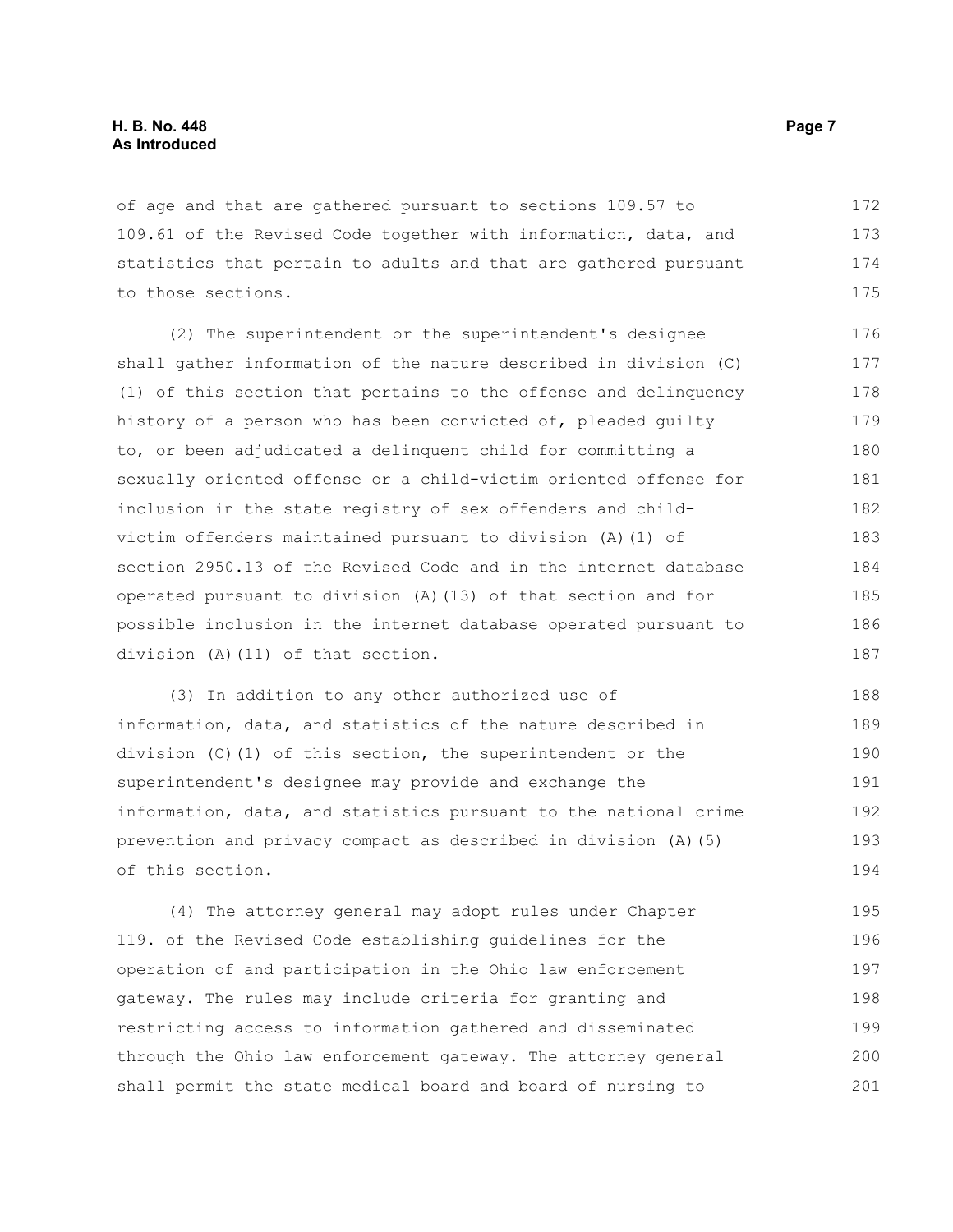| access and view, but not alter, information gathered and         | 202 |
|------------------------------------------------------------------|-----|
| disseminated through the Ohio law enforcement gateway.           | 203 |
| The attorney general may appoint a steering committee to         | 204 |
| advise the attorney general in the operation of the Ohio law     | 205 |
| enforcement gateway that is comprised of persons who are         | 206 |
| representatives of the criminal justice agencies in this state   | 207 |
| that use the Ohio law enforcement gateway and is chaired by the  | 208 |
| superintendent or the superintendent's designee.                 | 209 |
| (D) (1) The following are not public records under section       | 210 |
| 149.43 of the Revised Code:                                      | 211 |
| (a) Information and materials furnished to the                   | 212 |
| superintendent pursuant to division (A) of this section;         | 213 |
| (b) Information, data, and statistics gathered or                | 214 |
| disseminated through the Ohio law enforcement gateway pursuant   | 215 |
| to division (C) (1) of this section;                             | 216 |
| (c) Information and materials furnished to any board or          | 217 |
| person under division (F) or (G) of this section.                | 218 |
| (2) The superintendent or the superintendent's designee          | 219 |
| shall gather and retain information so furnished under division  | 220 |
| (A) of this section that pertains to the offense and delinquency | 221 |
| history of a person who has been convicted of, pleaded quilty    | 222 |
| to, or been adjudicated a delinquent child for committing a      | 223 |
| sexually oriented offense or a child-victim oriented offense for | 224 |
| the purposes described in division $(C)$ $(2)$ of this section.  | 225 |
| (E)(1) The attorney general shall adopt rules, in                | 226 |
| accordance with Chapter 119. of the Revised Code and subject to  | 227 |
| division (E)(2) of this section, setting forth the procedure by  | 228 |
| which a person may receive or release information gathered by    | 229 |
| the superintendent pursuant to division (A) of this section. A   | 230 |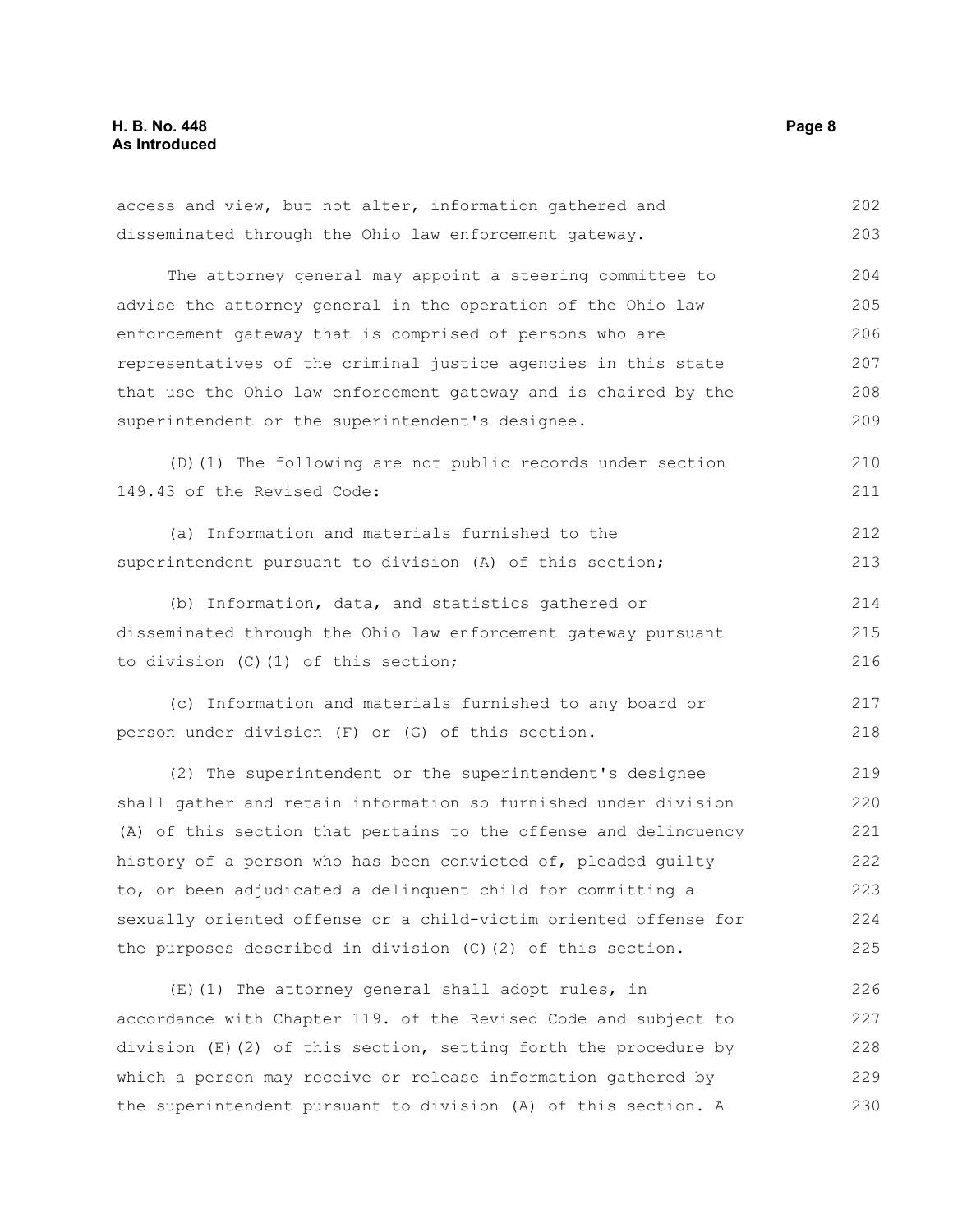#### **H. B. No. 448 Page 9 As Introduced**

reasonable fee may be charged for this service. If a temporary employment service submits a request for a determination of whether a person the service plans to refer to an employment position has been convicted of or pleaded guilty to an offense listed or described in division  $(A)$   $(1)$ ,  $(2)$ , or  $(3)$  of section 109.572 of the Revised Code, the request shall be treated as a single request and only one fee shall be charged. 231 232 233 234 235 236 237

(2) Except as otherwise provided in this division or division  $(E)(3)$  or  $(4)$  of this section, a rule adopted under division (E)(1) of this section may provide only for the release of information gathered pursuant to division (A) of this section that relates to the conviction of a person, or a person's plea of guilty to, a criminal offense or to the arrest of a person as provided in division (E)(3) of this section. The superintendent shall not release, and the attorney general shall not adopt any rule under division  $(E)$  (1) of this section that permits the release of, any information gathered pursuant to division (A) of this section that relates to an adjudication of a child as a delinquent child, or that relates to a criminal conviction of a person under eighteen years of age if the person's case was transferred back to a juvenile court under division (B)(2) or (3) of section 2152.121 of the Revised Code and the juvenile court imposed a disposition or serious youthful offender disposition upon the person under either division, unless either of the following applies with respect to the adjudication or conviction: 238 239 240 241 242 243 244 245 246 247 248 249 250 251 252 253 254 255 256

(a) The adjudication or conviction was for a violation of section 2903.01 or 2903.02 of the Revised Code. 257 258

(b) The adjudication or conviction was for a sexually oriented offense, the juvenile court was required to classify 259 260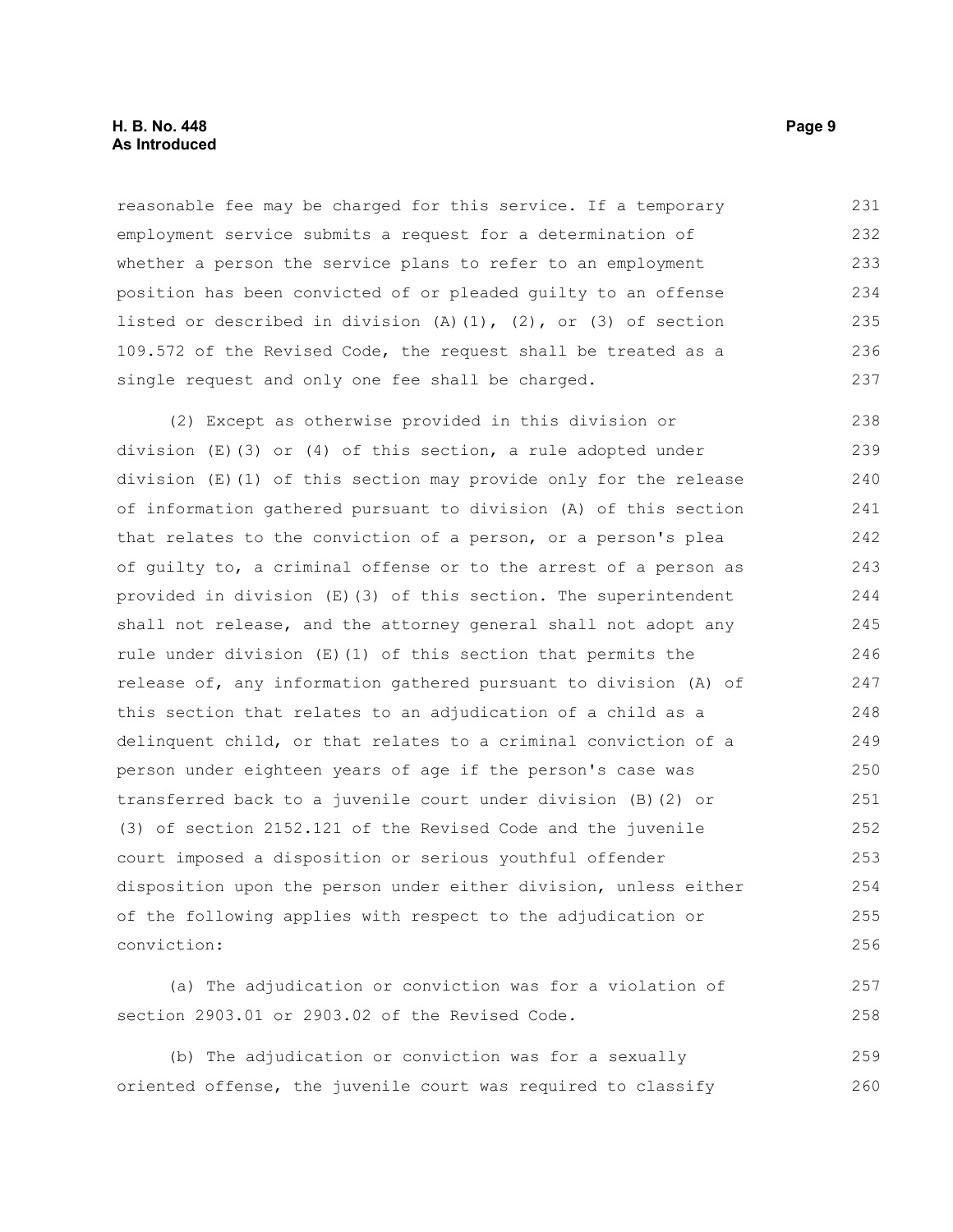#### **H. B. No. 448 Page 10 As Introduced**

the child a juvenile offender registrant for that offense under section 2152.82, 2152.83, or 2152.86 of the Revised Code, that classification has not been removed, and the records of the adjudication or conviction have not been sealed or expunged pursuant to sections 2151.355 to 2151.358 or sealed pursuant to section 2952.32 of the Revised Code. 261 262 263 264 265 266

(3) A rule adopted under division (E)(1) of this section may provide for the release of information gathered pursuant to division (A) of this section that relates to the arrest of a person who is eighteen years of age or older when the person has not been convicted as a result of that arrest if any of the following applies:

(a) The arrest was made outside of this state. 273

(b) A criminal action resulting from the arrest is pending, and the superintendent confirms that the criminal action has not been resolved at the time the criminal records check is performed. 274 275 276 277

(c) The bureau cannot reasonably determine whether a criminal action resulting from the arrest is pending, and not more than one year has elapsed since the date of the arrest. 278 279 280

(4) A rule adopted under division (E)(1) of this section may provide for the release of information gathered pursuant to division (A) of this section that relates to an adjudication of a child as a delinquent child if not more than five years have elapsed since the date of the adjudication, the adjudication was for an act that would have been a felony if committed by an adult, the records of the adjudication have not been sealed or expunged pursuant to sections 2151.355 to 2151.358 of the Revised Code, and the request for information is made under 281 282 283 284 285 286 287 288 289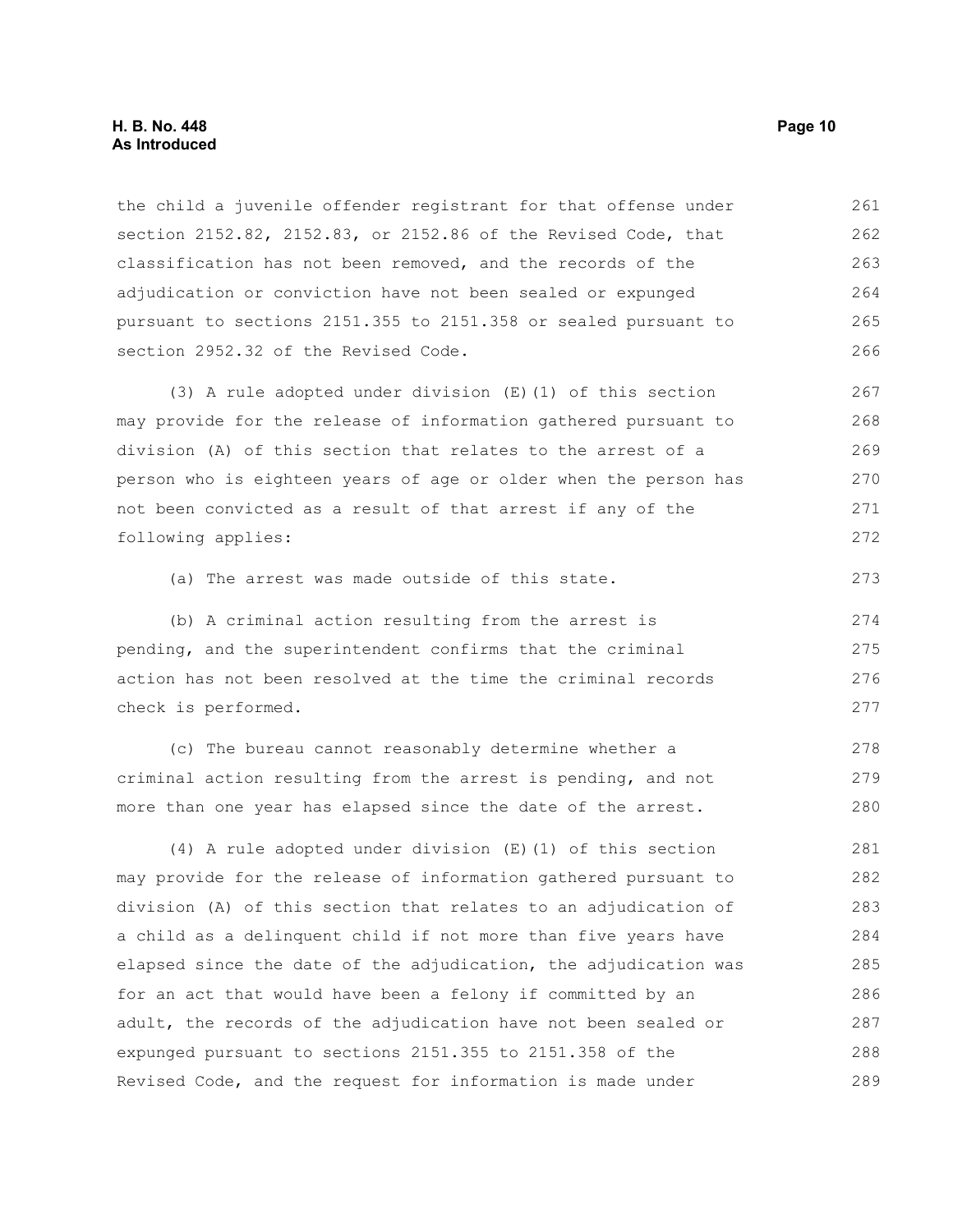division (F) of this section or under section 109.572 of the Revised Code. In the case of an adjudication for a violation of the terms of community control or supervised release, the fiveyear period shall be calculated from the date of the adjudication to which the community control or supervised release pertains. 290 291 292 293 294 295

(F)(1) As used in division (F)(2) of this section, "head start agency" means an entity in this state that has been approved to be an agency for purposes of subchapter II of the "Community Economic Development Act," 95 Stat. 489 (1981), 42 U.S.C.A. 9831, as amended.

(2)(a) In addition to or in conjunction with any request that is required to be made under section 109.572, 2151.86, 3301.32, 3301.541, division (C) of section 3310.58, or section 3319.39, 3319.391, 3327.10, 3701.881, 5104.013, 5123.081, or 5153.111 of the Revised Code or that is made under section 3314.41, 3319.392, 3326.25, or 3328.20 of the Revised Code, the board of education of any school district; the director of developmental disabilities; any county board of developmental disabilities; any provider or subcontractor as defined in section 5123.081 of the Revised Code; the chief administrator of any chartered nonpublic school; the chief administrator of a registered private provider that is not also a chartered nonpublic school; the chief administrator of any home health agency; the chief administrator of or person operating any child day-care center, type A family day-care home, or type B family day-care home licensed under Chapter 5104. of the Revised Code; the chief administrator of any head start agency; the executive director of a public children services agency; a private company described in section 3314.41, 3319.392, 3326.25, or 3328.20 of the Revised Code; or an employer described in division (J)(2) of 301 302 303 304 305 306 307 308 309 310 311 312 313 314 315 316 317 318 319 320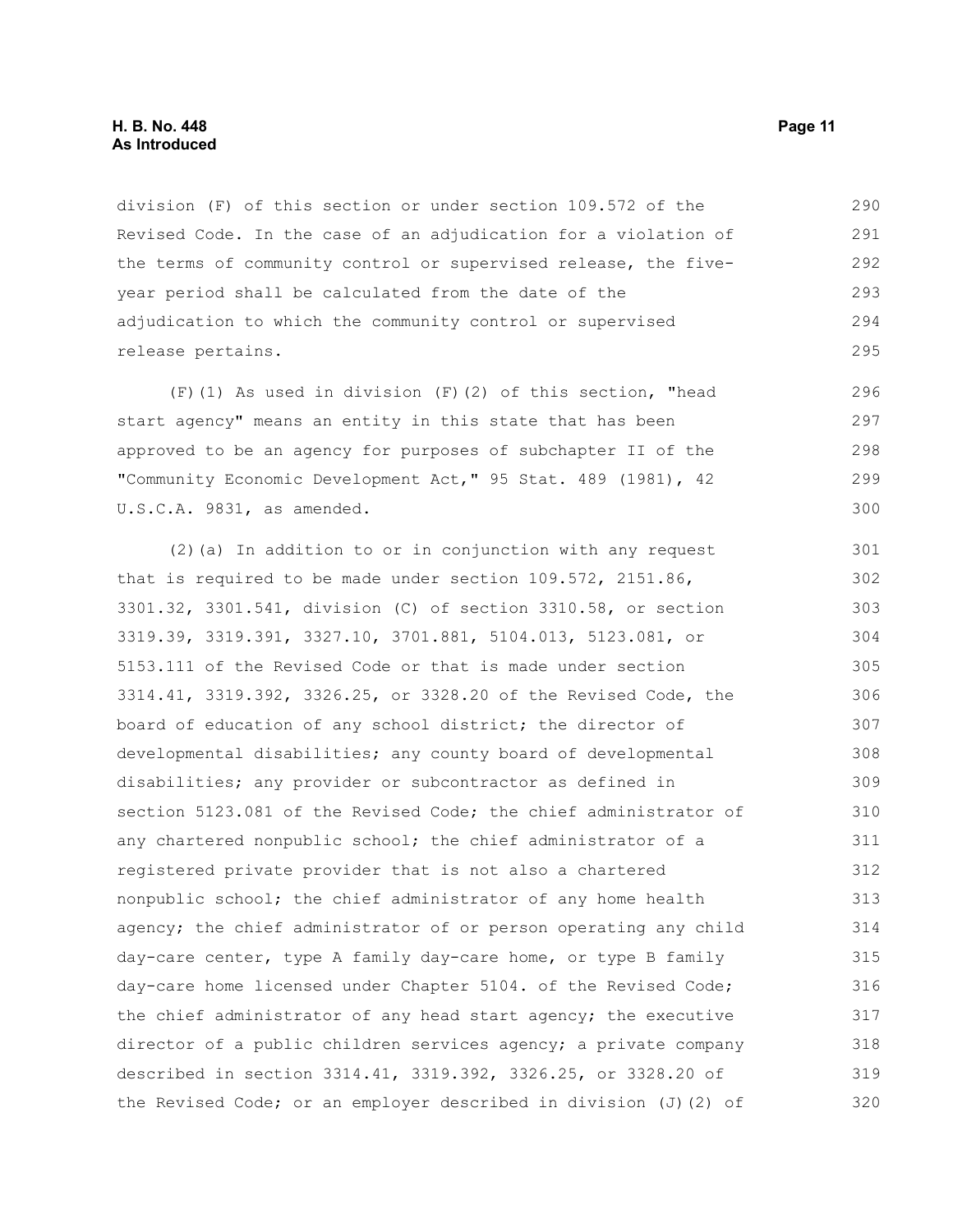#### **H. B. No. 448 Page 12 As Introduced**

section 3327.10 of the Revised Code may request that the superintendent of the bureau investigate and determine, with respect to any individual who has applied for employment in any position after October 2, 1989, or any individual wishing to apply for employment with a board of education may request, with regard to the individual, whether the bureau has any information gathered under division (A) of this section that pertains to that individual. On receipt of the request, subject to division (E)(2) of this section, the superintendent shall determine whether that information exists and, upon request of the person, board, or entity requesting information, also shall request from the federal bureau of investigation any criminal records it has pertaining to that individual. The superintendent or the superintendent's designee also may request criminal history records from other states or the federal government pursuant to the national crime prevention and privacy compact set forth in section 109.571 of the Revised Code. Within thirty days of the date that the superintendent receives a request, subject to division (E)(2) of this section, the superintendent shall send to the board, entity, or person a report of any information that the superintendent determines exists, including information contained in records that have been sealed under section 2953.32 of the Revised Code, and, within thirty days of its receipt, subject to division  $(E)(2)$  of this section, shall send the board, entity, or person a report of any information received from the federal bureau of investigation, other than information the dissemination of which is prohibited by federal law. 321 322 323 324 325 326 327 328 329 330 331 332 333 334 335 336 337 338 339 340 341 342 343 344 345 346 347

(b) When a board of education or a registered private provider is required to receive information under this section as a prerequisite to employment of an individual pursuant to division (C) of section 3310.58 or section 3319.39 of the 348 349 350 351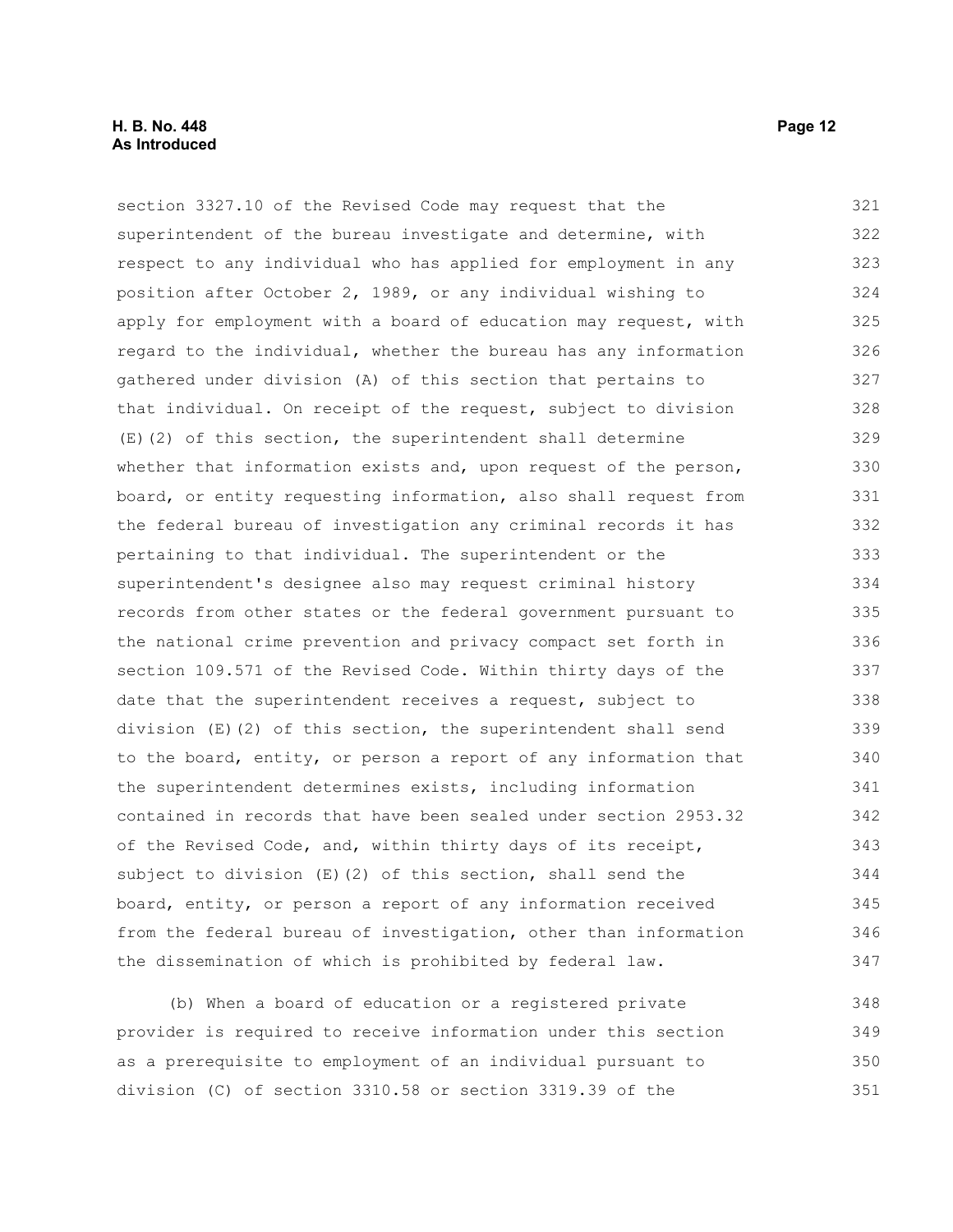Revised Code, it may accept a certified copy of records that were issued by the bureau of criminal identification and investigation and that are presented by an individual applying for employment with the district in lieu of requesting that information itself. In such a case, the board shall accept the certified copy issued by the bureau in order to make a photocopy of it for that individual's employment application documents and shall return the certified copy to the individual. In a case of that nature, a district or provider only shall accept a certified copy of records of that nature within one year after the date of their issuance by the bureau. 352 353 354 355 356 357 358 359 360 361 362

(c) Notwithstanding division (F)(2)(a) of this section, in the case of a request under section 3319.39, 3319.391, or 3327.10 of the Revised Code only for criminal records maintained by the federal bureau of investigation, the superintendent shall not determine whether any information gathered under division (A) of this section exists on the person for whom the request is made.

(3) The state board of education may request, with respect to any individual who has applied for employment after October 2, 1989, in any position with the state board or the department of education, any information that a school district board of education is authorized to request under division (F)(2) of this section, and the superintendent of the bureau shall proceed as if the request has been received from a school district board of education under division (F)(2) of this section.

(4) When the superintendent of the bureau receives a request for information under section 3319.291 of the Revised Code, the superintendent shall proceed as if the request has been received from a school district board of education and 378 379 380 381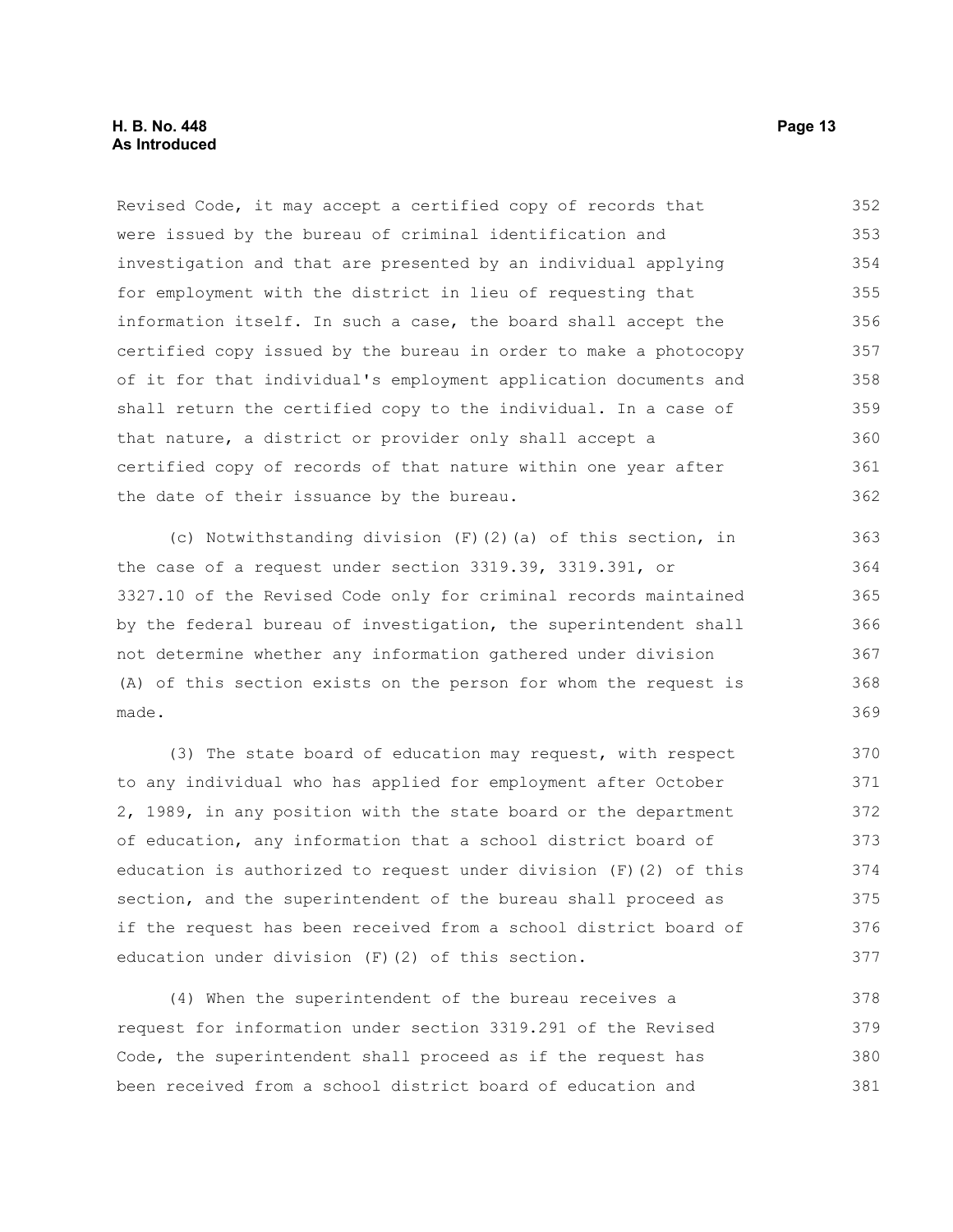shall comply with divisions  $(F)(2)(a)$  and (c) of this section. (5) When a recipient of a classroom reading improvement grant paid under section 3301.86 of the Revised Code requests, with respect to any individual who applies to participate in providing any program or service funded in whole or in part by the grant, the information that a school district board of education is authorized to request under division  $(F)$  (2)(a) of this section, the superintendent of the bureau shall proceed as if the request has been received from a school district board of education under division (F)(2)(a) of this section. (G) In addition to or in conjunction with any request that is required to be made under section 3701.881, 3712.09, or 3721.121 of the Revised Code with respect to an individual who has applied for employment in a position that involves providing direct care to an older adult or adult resident, the chief administrator of a home health agency, hospice care program, home licensed under Chapter 3721. of the Revised Code, or adult day-care program operated pursuant to rules adopted under section 3721.04 of the Revised Code may request that the superintendent of the bureau investigate and determine, with respect to any individual who has applied after January 27, 1997, for employment in a position that does not involve providing direct care to an older adult or adult resident, whether the bureau has any information gathered under division (A) of this section that pertains to that individual. In addition to or in conjunction with any request that is required to be made under section 173.27 of the Revised Code 382 383 384 385 386 387 388 389 390 391 392 393 394 395 396 397 398 399 400 401 402 403 404 405 406 407 408

with respect to an individual who has applied for employment in a position that involves providing ombudsman services to residents of long-term care facilities or recipients of 409 410 411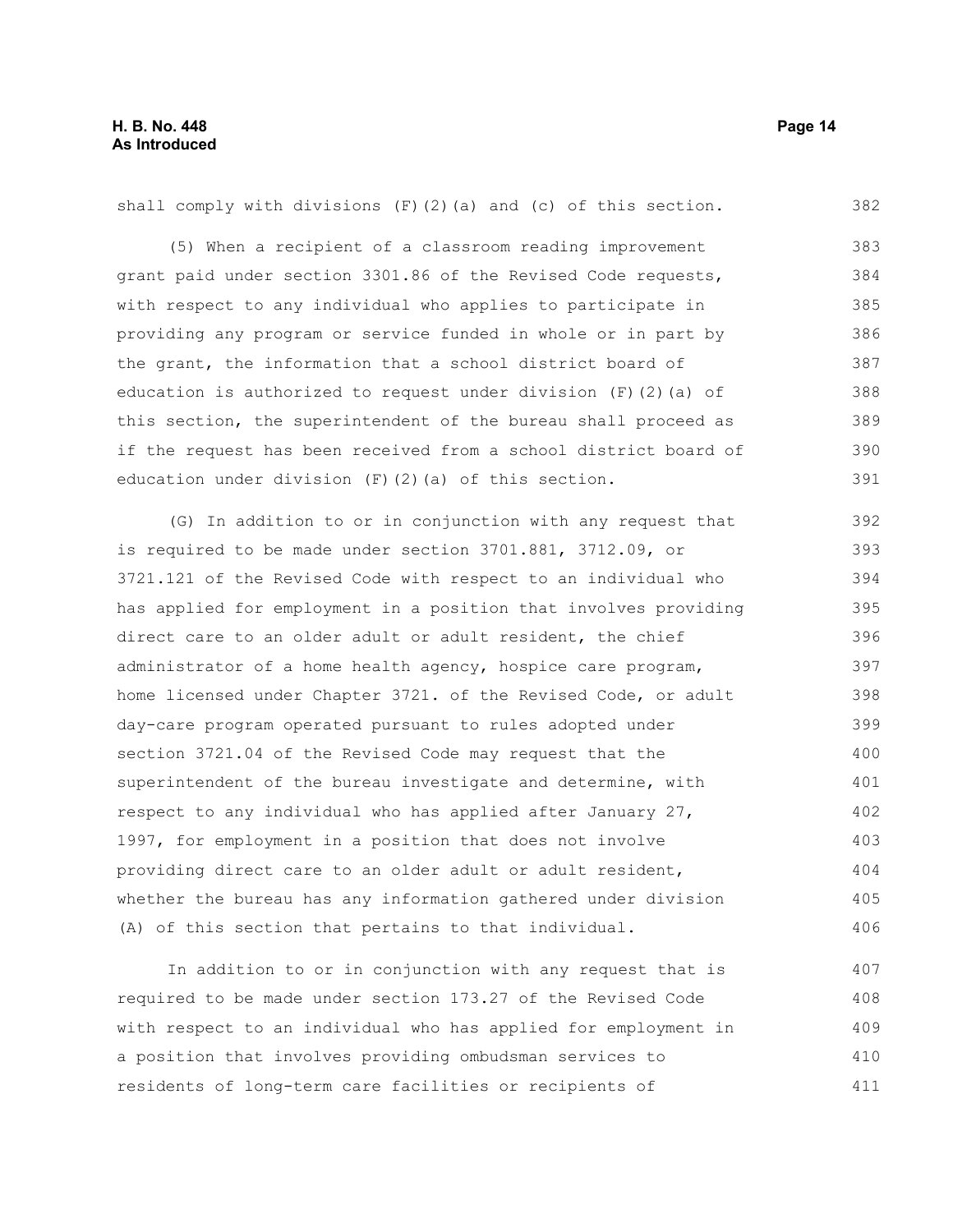#### **H. B. No. 448 Page 15 As Introduced**

community-based long-term care services, the state long-term care ombudsman, the director of aging, a regional long-term care ombudsman program, or the designee of the ombudsman, director, or program may request that the superintendent investigate and determine, with respect to any individual who has applied for employment in a position that does not involve providing such ombudsman services, whether the bureau has any information gathered under division (A) of this section that pertains to that applicant. 412 413 414 415 416 417 418 419 420

In addition to or in conjunction with any request that is required to be made under section 173.38 of the Revised Code with respect to an individual who has applied for employment in a direct-care position, the chief administrator of a provider, as defined in section 173.39 of the Revised Code, may request that the superintendent investigate and determine, with respect to any individual who has applied for employment in a position that is not a direct-care position, whether the bureau has any information gathered under division (A) of this section that pertains to that applicant.

In addition to or in conjunction with any request that is required to be made under section 3712.09 of the Revised Code with respect to an individual who has applied for employment in a position that involves providing direct care to a pediatric respite care patient, the chief administrator of a pediatric respite care program may request that the superintendent of the bureau investigate and determine, with respect to any individual who has applied for employment in a position that does not involve providing direct care to a pediatric respite care patient, whether the bureau has any information gathered under division (A) of this section that pertains to that individual. 431 432 433 434 435 436 437 438 439 440 441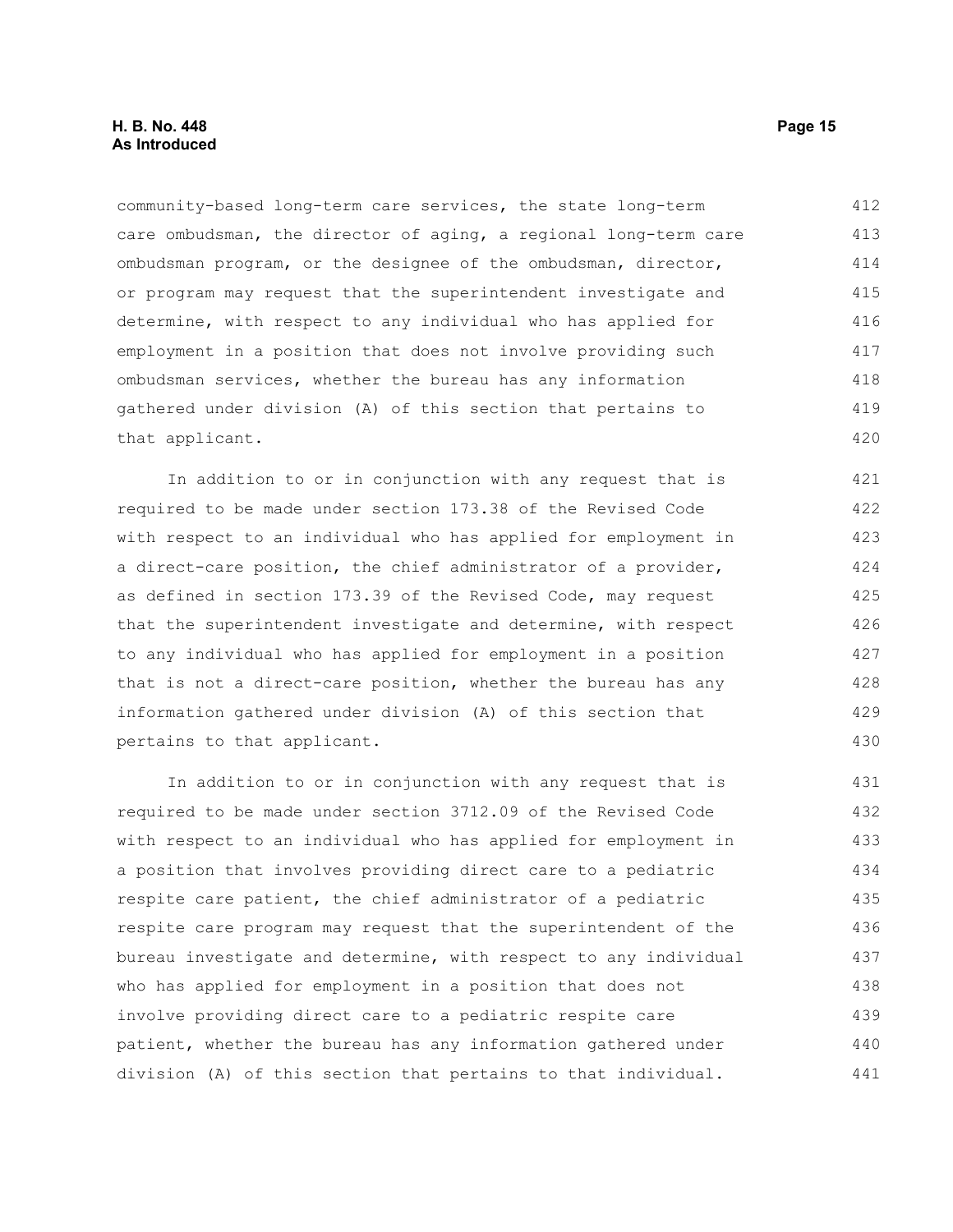#### **H. B. No. 448 Page 16 As Introduced**

On receipt of a request under this division, the superintendent shall determine whether that information exists and, on request of the individual requesting information, shall also request from the federal bureau of investigation any criminal records it has pertaining to the applicant. The superintendent or the superintendent's designee also may request criminal history records from other states or the federal government pursuant to the national crime prevention and privacy compact set forth in section 109.571 of the Revised Code. Within thirty days of the date a request is received, subject to division (E)(2) of this section, the superintendent shall send to the requester a report of any information determined to exist, including information contained in records that have been sealed under section 2953.32 of the Revised Code, and, within thirty days of its receipt, shall send the requester a report of any information received from the federal bureau of investigation, other than information the dissemination of which is prohibited by federal law. (H) Information obtained by a government entity or person under this section is confidential and shall not be released or disseminated. 442 443 444 445 446 447 448 449 450 451 452 453 454 455 456 457 458 459 460 461 462

(I) The superintendent may charge a reasonable fee for providing information or criminal records under division (F)(2) or (G) of this section. 463 464 465

(J) As used in this section:

(1) "Pediatric respite care program" and "pediatric care patient" have the same meanings as in section 3712.01 of the Revised Code. 467 468 469

(2) "Sexually oriented offense" and "child-victim oriented

466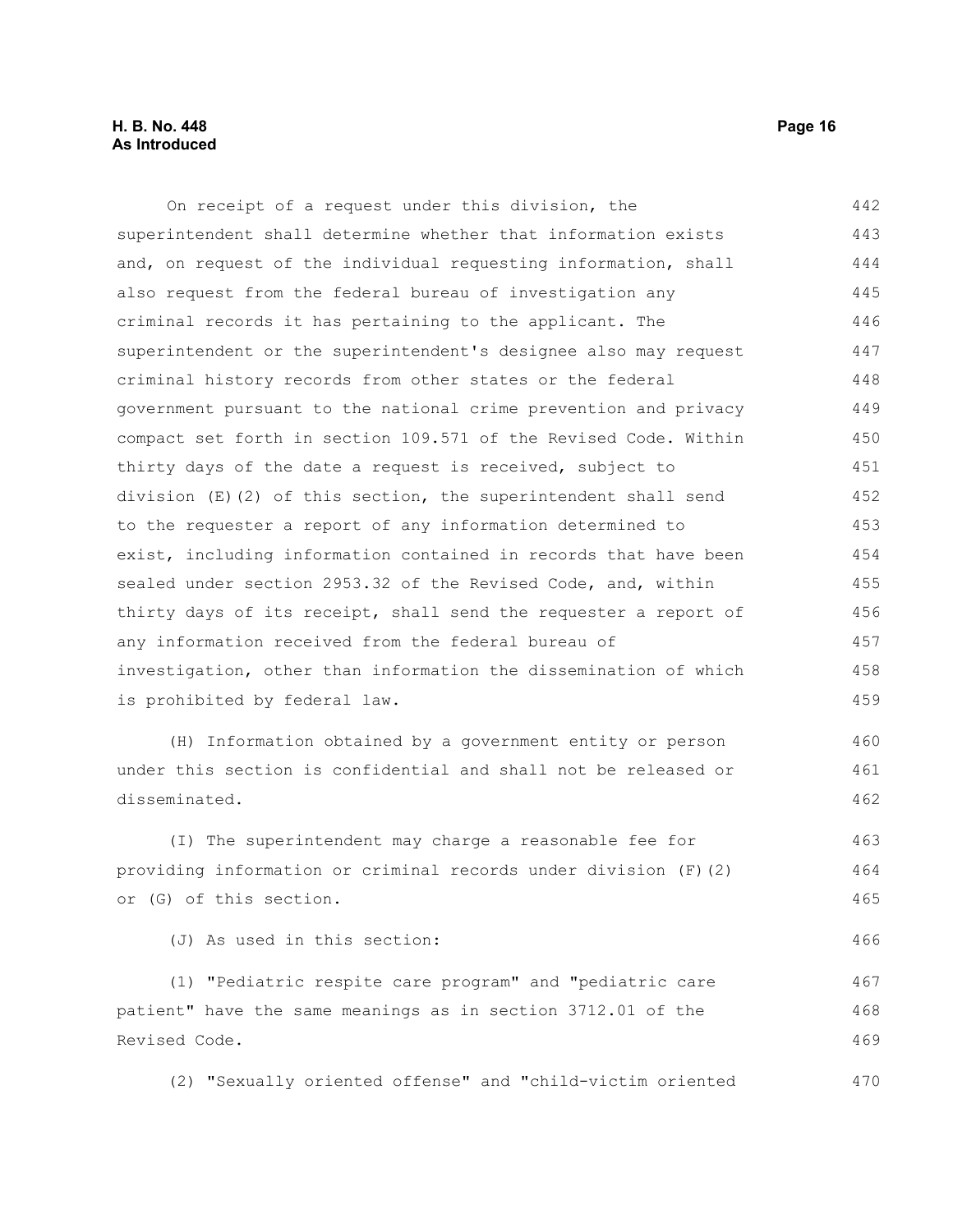offense" have the same meanings as in section 2950.01 of the Revised Code. 471 472

(3) "Registered private provider" means a nonpublic school or entity registered with the superintendent of public instruction under section 3310.41 of the Revised Code to participate in the autism scholarship program or section 3310.58 of the Revised Code to participate in the Jon Peterson special needs scholarship program. 473 474 475 476 477 478

Sec. 109.572. (A)(1) Upon receipt of a request pursuant to section 121.08, 3301.32, 3301.541, or 3319.39 of the Revised Code, a completed form prescribed pursuant to division (C)(1) of this section, and a set of fingerprint impressions obtained in the manner described in division  $(C)$  (2) of this section, the superintendent of the bureau of criminal identification and investigation shall conduct a criminal records check in the manner described in division (B) of this section to determine whether any information exists that indicates that the person who is the subject of the request previously has been convicted of or pleaded guilty to any of the following: 479 480 481 482 483 484 485 486 487 488 489

(a) A violation of section 2903.01, 2903.02, 2903.03, 2903.04, 2903.11, 2903.12, 2903.13, 2903.16, 2903.21, 2903.34, 2905.01, 2905.02, 2905.05, 2907.02, 2907.03, 2907.04, 2907.05, 2907.06, 2907.07, 2907.08, 2907.09, 2907.21, 2907.22, 2907.23, 2907.25, 2907.31, 2907.32, 2907.321, 2907.322, 2907.323, 2911.01, 2911.02, 2911.11, 2911.12, 2919.12, 2919.22, 2919.24, 2919.25, 2923.12, 2923.13, 2923.161, 2925.02, 2925.03, 2925.04, 2925.05, 2925.06, or 3716.11 of the Revised Code, felonious sexual penetration in violation of former section 2907.12 of the Revised Code, a violation of section 2905.04 of the Revised Code as it existed prior to July 1, 1996, a violation of section 490 491 492 493 494 495 496 497 498 499 500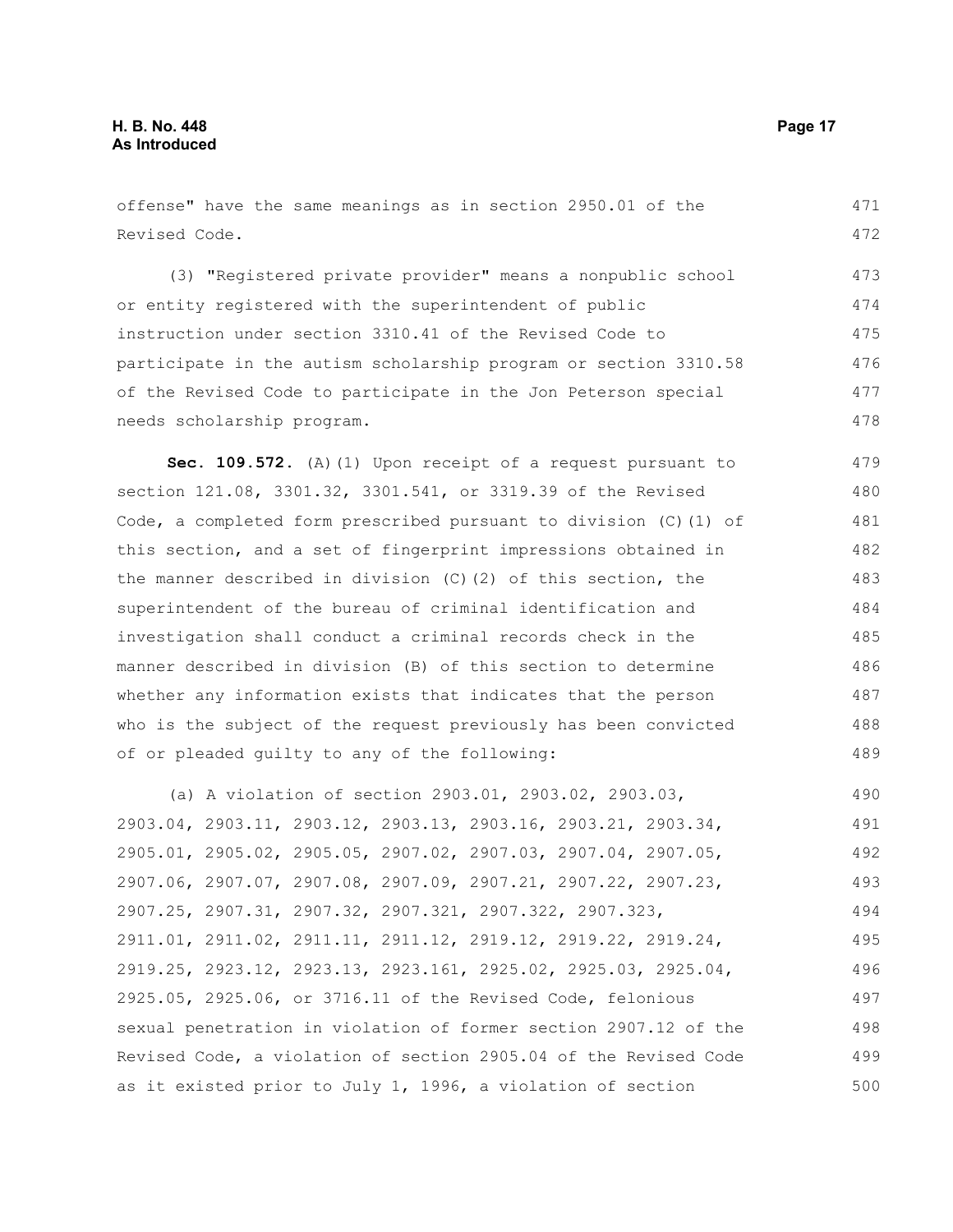2919.23 of the Revised Code that would have been a violation of section 2905.04 of the Revised Code as it existed prior to July 1, 1996, had the violation been committed prior to that date, or a violation of section 2925.11 of the Revised Code that is not a minor drug possession offense; 501 502 503 504 505

(b) A violation of an existing or former law of this state, any other state, or the United States that is substantially equivalent to any of the offenses listed in division (A)(1)(a) of this section; 506 507 508 509

(c) If the request is made pursuant to section 3319.39 of the Revised Code for an applicant who is a teacher, any offense specified in section 3319.31 of the Revised Code. 510 511 512

(2) On receipt of a request pursuant to section 3712.09 or 3721.121 of the Revised Code, a completed form prescribed pursuant to division (C)(1) of this section, and a set of fingerprint impressions obtained in the manner described in division (C)(2) of this section, the superintendent of the bureau of criminal identification and investigation shall conduct a criminal records check with respect to any person who has applied for employment in a position for which a criminal records check is required by those sections. The superintendent shall conduct the criminal records check in the manner described in division (B) of this section to determine whether any information exists that indicates that the person who is the subject of the request previously has been convicted of or pleaded guilty to any of the following: 513 514 515 516 517 518 519 520 521 522 523 524 525 526

(a) A violation of section 2903.01, 2903.02, 2903.03, 2903.04, 2903.11, 2903.12, 2903.13, 2903.16, 2903.21, 2903.34, 2905.01, 2905.02, 2905.11, 2905.12, 2907.02, 2907.03, 2907.05, 2907.06, 2907.07, 2907.08, 2907.09, 2907.12, 2907.25, 2907.31, 527 528 529 530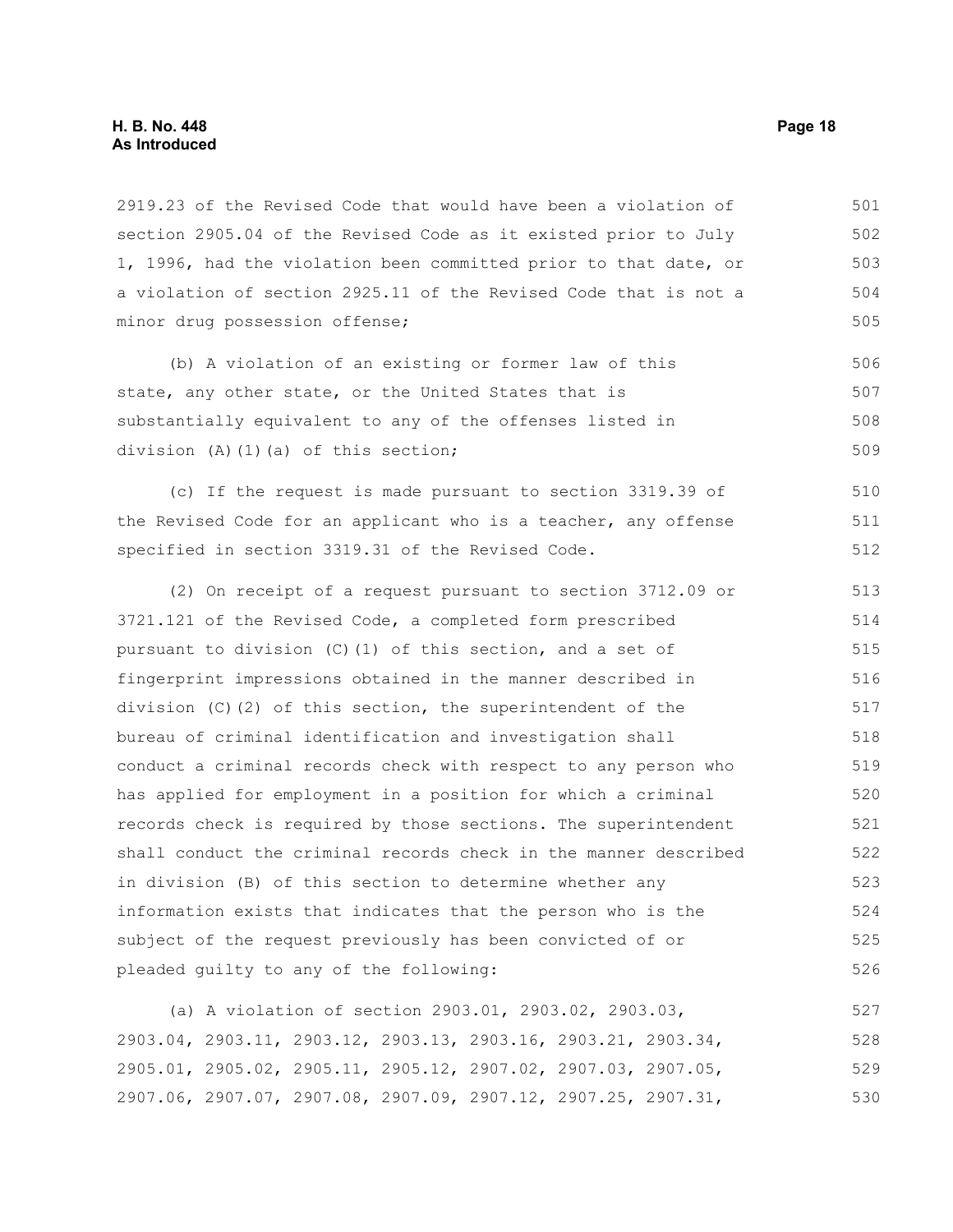2907.32, 2907.321, 2907.322, 2907.323, 2911.01, 2911.02, 2911.11, 2911.12, 2911.13, 2913.02, 2913.03, 2913.04, 2913.11, 2913.21, 2913.31, 2913.40, 2913.43, 2913.47, 2913.51, 2919.25, 2921.36, 2923.12, 2923.13, 2923.161, 2925.02, 2925.03, 2925.11, 2925.13, 2925.22, 2925.23, or 3716.11 of the Revised Code; (b) An existing or former law of this state, any other state, or the United States that is substantially equivalent to any of the offenses listed in division (A)(2)(a) of this section. (3) On receipt of a request pursuant to section 173.27, 173.38, 173.381, 3701.881, 5164.34, 5164.341, 5164.342, 5123.081, or 5123.169 of the Revised Code, a completed form prescribed pursuant to division (C)(1) of this section, and a set of fingerprint impressions obtained in the manner described in division (C)(2) of this section, the superintendent of the bureau of criminal identification and investigation shall conduct a criminal records check of the person for whom the request is made. The superintendent shall conduct the criminal records check in the manner described in division (B) of this section to determine whether any information exists that indicates that the person who is the subject of the request previously has been convicted of, has pleaded guilty to, or (except in the case of a request pursuant to section 5164.34, 5164.341, or 5164.342 of the Revised Code) has been found eligible for intervention in lieu of conviction for any of the following, regardless of the date of the conviction, the date of entry of the guilty plea, or (except in the case of a request pursuant to section 5164.34, 5164.341, or 5164.342 of the Revised Code) the date the person was found eligible for intervention in lieu of conviction: 531 532 533 534 535 536 537 538 539 540 541 542 543 544 545 546 547 548 549 550 551 552 553 554 555 556 557 558 559 560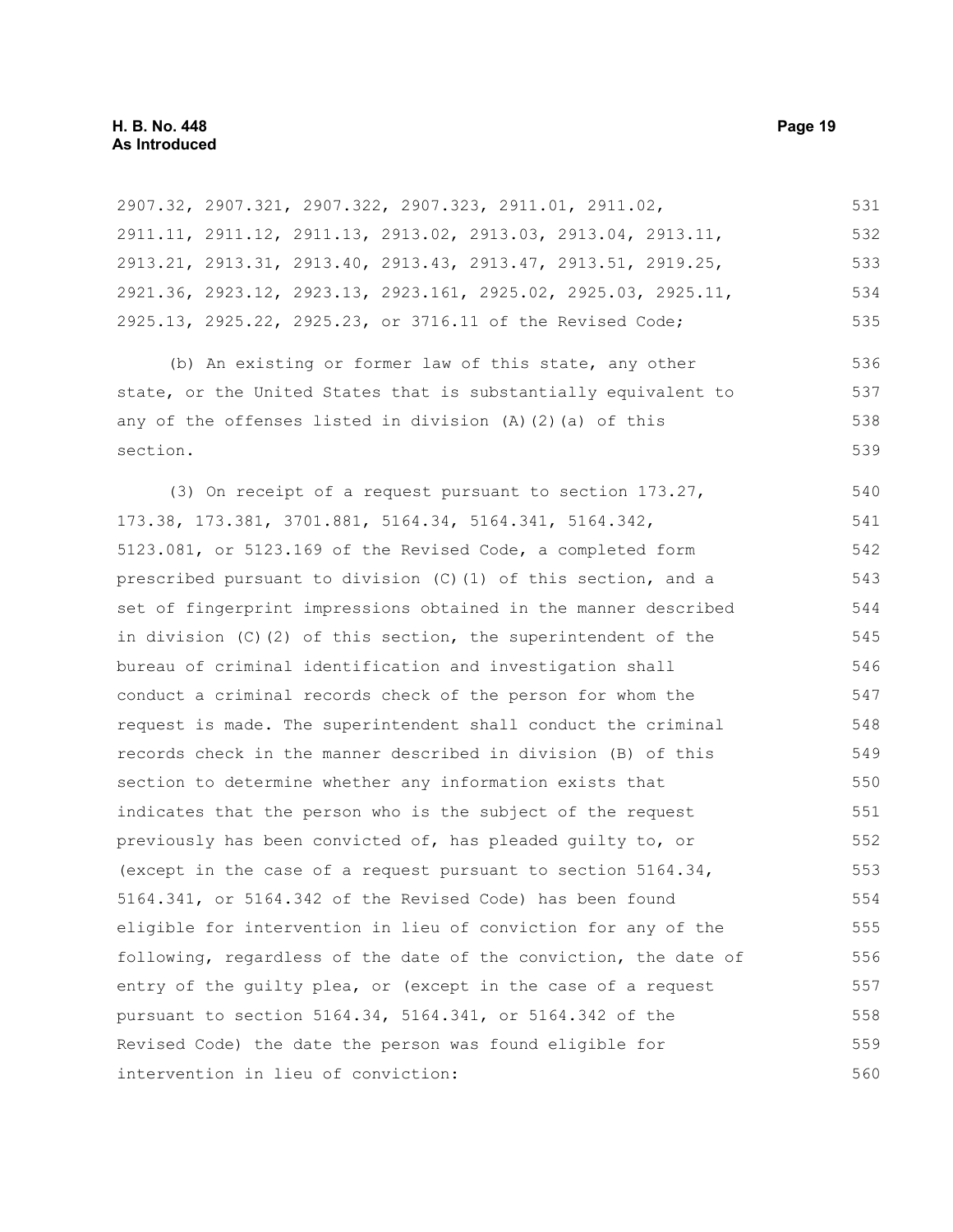(a) A violation of section 959.13, 959.131, 2903.01, 2903.02, 2903.03, 2903.04, 2903.041, 2903.11, 2903.12, 2903.13, 2903.15, 2903.16, 2903.21, 2903.211, 2903.22, 2903.34, 2903.341, 2905.01, 2905.02, 2905.05, 2905.11, 2905.12, 2905.32, 2905.33, 2907.02, 2907.03, 2907.04, 2907.05, 2907.06, 2907.07, 2907.08, 2907.09, 2907.21, 2907.22, 2907.23, 2907.24, 2907.25, 2907.31, 2907.32, 2907.321, 2907.322, 2907.323, 2907.33, 2909.02, 2909.03, 2909.04, 2909.22, 2909.23, 2909.24, 2911.01, 2911.02, 2911.11, 2911.12, 2911.13, 2913.02, 2913.03, 2913.04, 2913.05, 2913.11, 2913.21, 2913.31, 2913.32, 2913.40, 2913.41, 2913.42, 2913.43, 2913.44, 2913.441, 2913.45, 2913.46, 2913.47, 2913.48, 2913.49, 2913.51, 2917.01, 2917.02, 2917.03, 2917.31, 2919.12, 2919.121, 2919.123, 2919.22, 2919.23, 2919.24, 2919.25, 2921.03, 2921.11, 2921.12, 2921.13, 2921.21, 2921.24, 2921.32, 2921.321, 2921.34, 2921.35, 2921.36, 2921.51, 2923.12, 2923.122, 2923.123, 2923.13, 2923.161, 2923.162, 2923.21, 2923.32, 2923.42, 2925.02, 2925.03, 2925.04, 2925.041, 2925.05, 2925.06, 2925.09, 2925.11, 2925.13, 2925.14, 2925.141, 2925.22, 2925.23, 2925.24, 2925.36, 2925.55, 2925.56, 2927.12, or 3716.11 of the Revised Code; (b) Felonious sexual penetration in violation of former section 2907.12 of the Revised Code: (c) A violation of section 2905.04 of the Revised Code as it existed prior to July 1, 1996; (d) A violation of section 2923.01, 2923.02, or 2923.03 of the Revised Code when the underlying offense that is the object of the conspiracy, attempt, or complicity is one of the offenses listed in divisions (A)(3)(a) to (c) of this section; 561 562 563 564 565 566 567 568 569 570 571 572 573 574 575 576 577 578 579 580 581 582 583 584 585 586 587

(e) A violation of an existing or former municipal ordinance or law of this state, any other state, or the United States that is substantially equivalent to any of the offenses 588 589 590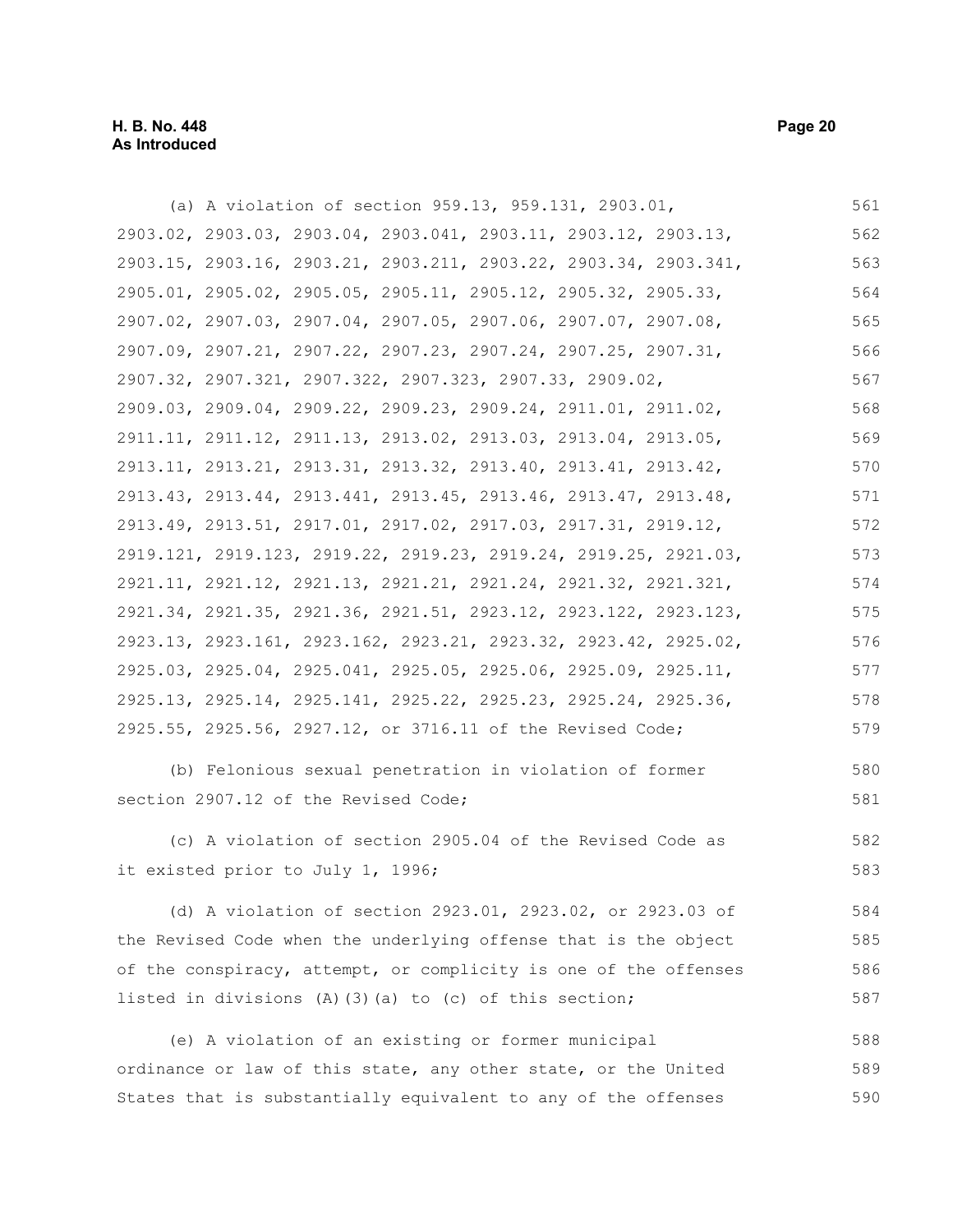591

listed in divisions (A)(3)(a) to (d) of this section.

(4) On receipt of a request pursuant to section 2151.86 of the Revised Code, a completed form prescribed pursuant to division (C)(1) of this section, and a set of fingerprint impressions obtained in the manner described in division (C)(2) of this section, the superintendent of the bureau of criminal identification and investigation shall conduct a criminal records check in the manner described in division (B) of this section to determine whether any information exists that indicates that the person who is the subject of the request previously has been convicted of or pleaded guilty to any of the following: 592 593 594 595 596 597 598 599 600 601 602

(a) A violation of section 959.13, 2903.01, 2903.02, 2903.03, 2903.04, 2903.11, 2903.12, 2903.13, 2903.15, 2903.16, 2903.21, 2903.211, 2903.22, 2903.34, 2905.01, 2905.02, 2905.05, 2907.02, 2907.03, 2907.04, 2907.05, 2907.06, 2907.07, 2907.08, 2907.09, 2907.21, 2907.22, 2907.23, 2907.25, 2907.31, 2907.32, 2907.321, 2907.322, 2907.323, 2909.02, 2909.03, 2909.22, 2909.23, 2909.24, 2911.01, 2911.02, 2911.11, 2911.12, 2913.49, 2917.01, 2917.02, 2919.12, 2919.22, 2919.24, 2919.25, 2923.12, 2923.13, 2923.161, 2925.02, 2925.03, 2925.04, 2925.05, 2925.06, 2927.12, or 3716.11 of the Revised Code, a violation of section 2905.04 of the Revised Code as it existed prior to July 1, 1996, a violation of section 2919.23 of the Revised Code that would have been a violation of section 2905.04 of the Revised Code as it existed prior to July 1, 1996, had the violation been committed prior to that date, a violation of section 2925.11 of the Revised Code that is not a minor drug possession offense, two or more OVI or OVUAC violations committed within the three years immediately preceding the submission of the application or petition that is the basis of the request, or felonious sexual 603 604 605 606 607 608 609 610 611 612 613 614 615 616 617 618 619 620 621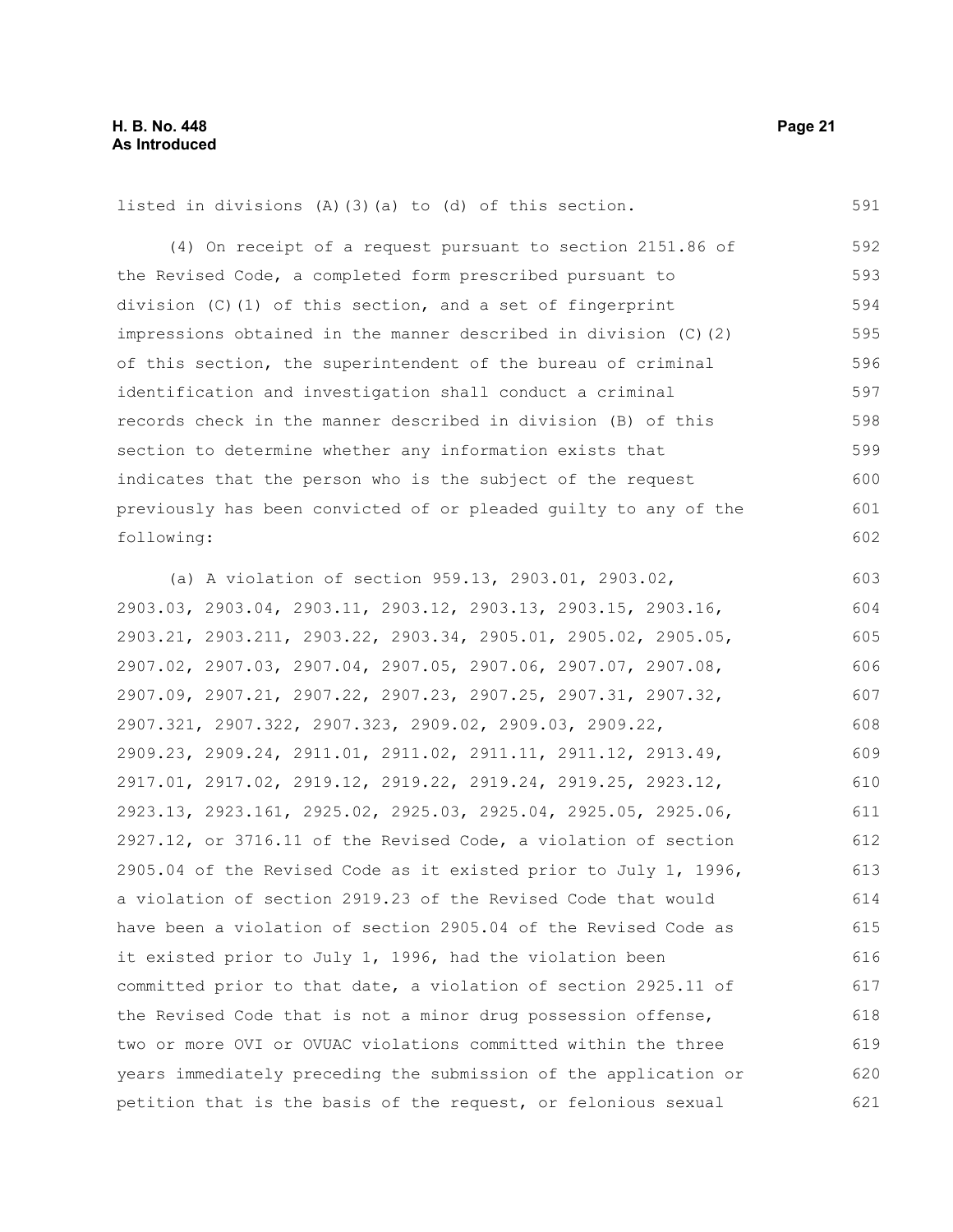penetration in violation of former section 2907.12 of the Revised Code; (b) A violation of an existing or former law of this state, any other state, or the United States that is substantially equivalent to any of the offenses listed in division (A)(4)(a) of this section. (5) Upon receipt of a request pursuant to section 5104.013 of the Revised Code, a completed form prescribed pursuant to division (C)(1) of this section, and a set of fingerprint impressions obtained in the manner described in division (C)(2) of this section, the superintendent of the bureau of criminal identification and investigation shall conduct a criminal records check in the manner described in division (B) of this section to determine whether any information exists that indicates that the person who is the subject of the request has been convicted of or pleaded guilty to any of the following: (a) A violation of section 2151.421, 2903.01, 2903.02, 2903.03, 2903.04, 2903.11, 2903.12, 2903.13, 2903.16, 2903.21, 2903.22, 2903.34, 2905.01, 2905.02, 2905.05, 2905.11, 2905.32, 2907.02, 2907.03, 2907.04, 2907.05, 2907.06, 2907.07, 2907.08, 2907.09, 2907.19, 2907.21, 2907.22, 2907.23, 2907.24, 2907.25, 2907.31, 2907.32, 2907.321, 2907.322, 2907.323, 2909.02, 2909.03, 2909.04, 2909.05, 2911.01, 2911.02, 2911.11, 2911.12, 2913.02, 2913.03, 2913.04, 2913.041, 2913.05, 2913.06, 2913.11, 2913.21, 2913.31, 2913.32, 2913.33, 2913.34, 2913.40, 2913.41, 2913.42, 2913.43, 2913.44, 2913.441, 2913.45, 2913.46, 2913.47, 2913.48, 2913.49, 2917.01, 2917.02, 2917.03, 2917.31, 2919.12, 2919.22, 2919.224, 2919.225, 2919.24, 2919.25, 2921.03, 2921.11, 2921.13, 2921.14, 2921.34, 2921.35, 2923.01, 2923.12, 2923.13, 622 623 624 625 626 627 628 629 630 631 632 633 634 635 636 637 638 639 640 641 642 643 644 645 646 647 648 649 650

2923.161, 2925.02, 2925.03, 2925.04, 2925.05, 2925.06, or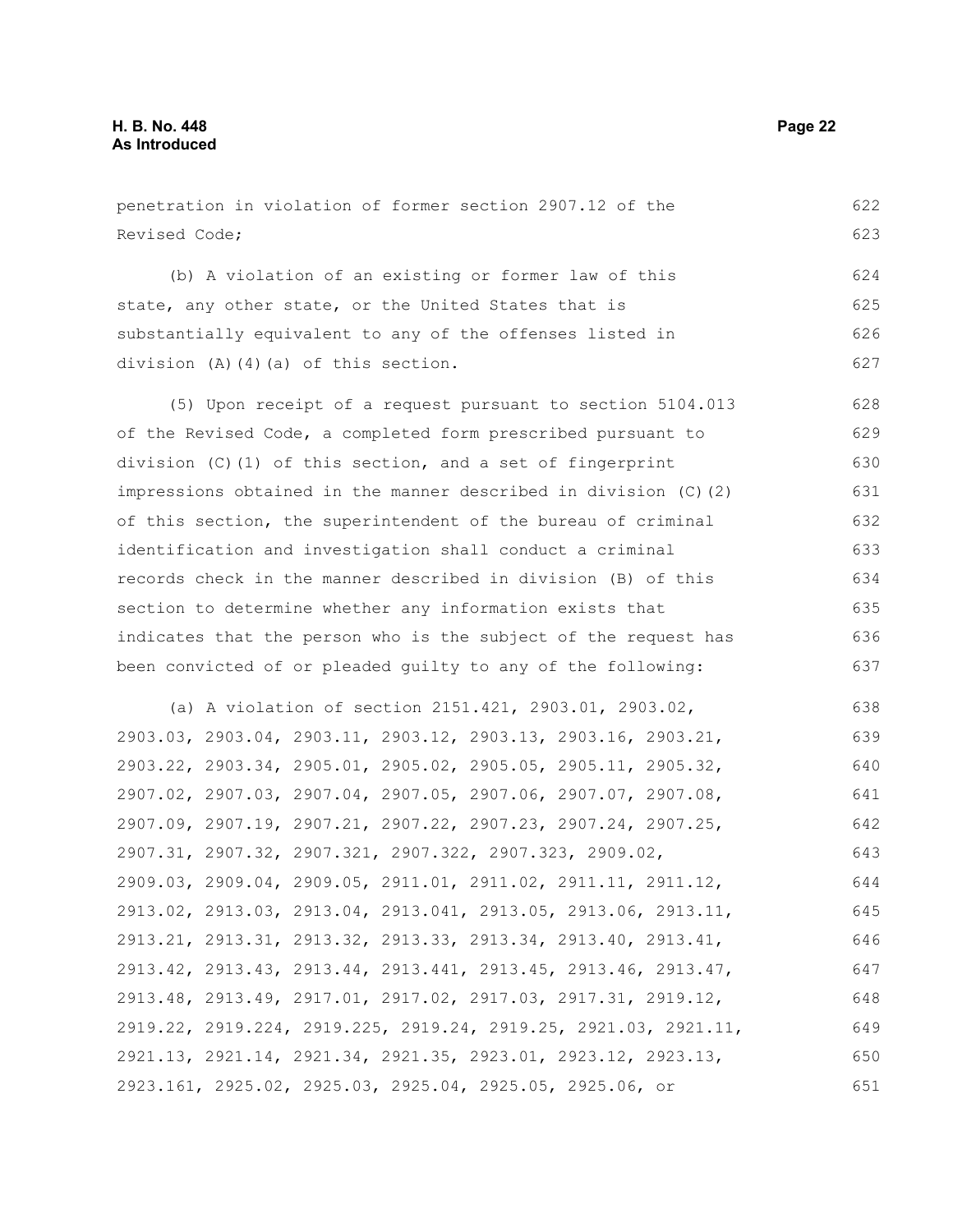#### **H. B. No. 448 Page 23 As Introduced**

3716.11 of the Revised Code, felonious sexual penetration in violation of former section 2907.12 of the Revised Code, a violation of section 2905.04 of the Revised Code as it existed prior to July 1, 1996, a violation of section 2919.23 of the Revised Code that would have been a violation of section 2905.04 of the Revised Code as it existed prior to July 1, 1996, had the violation been committed prior to that date, a violation of section 2925.11 of the Revised Code that is not a minor drug possession offense, a violation of section 2923.02 or 2923.03 of the Revised Code that relates to a crime specified in this division, or a second violation of section 4511.19 of the Revised Code within five years of the date of application for licensure or certification. 652 653 654 655 656 657 658 659 660 661 662 663 664

(b) A violation of an existing or former law of this state, any other state, or the United States that is substantially equivalent to any of the offenses or violations described in division (A)(5)(a) of this section. 665 666 667 668

(6) Upon receipt of a request pursuant to section 5153.111 of the Revised Code, a completed form prescribed pursuant to division (C)(1) of this section, and a set of fingerprint impressions obtained in the manner described in division (C)(2) of this section, the superintendent of the bureau of criminal identification and investigation shall conduct a criminal records check in the manner described in division (B) of this section to determine whether any information exists that indicates that the person who is the subject of the request previously has been convicted of or pleaded guilty to any of the following: 669 670 671 672 673 674 675 676 677 678 679

(a) A violation of section 2903.01, 2903.02, 2903.03, 2903.04, 2903.11, 2903.12, 2903.13, 2903.16, 2903.21, 2903.34, 680 681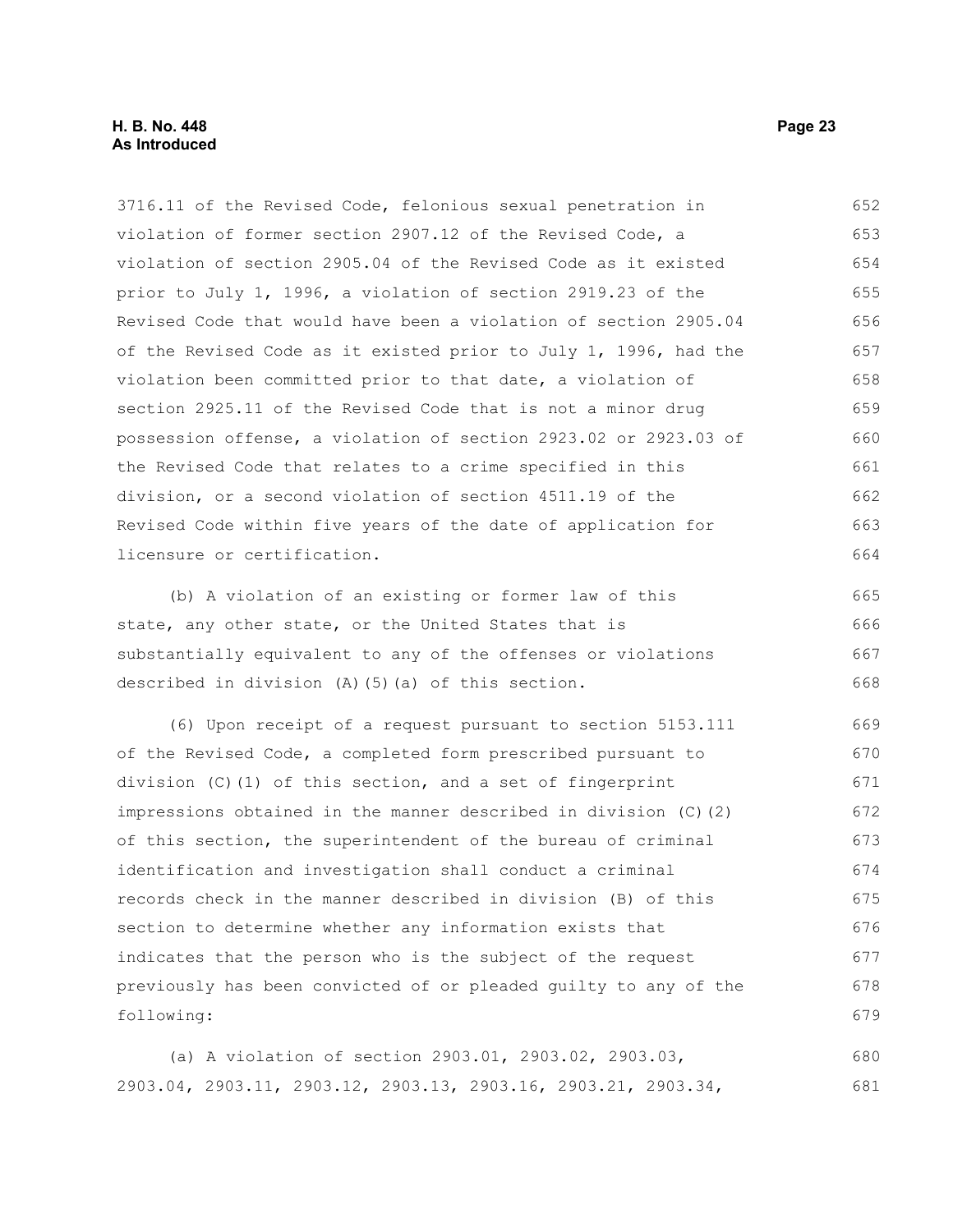2905.01, 2905.02, 2905.05, 2907.02, 2907.03, 2907.04, 2907.05, 2907.06, 2907.07, 2907.08, 2907.09, 2907.21, 2907.22, 2907.23, 2907.25, 2907.31, 2907.32, 2907.321, 2907.322, 2907.323, 2909.02, 2909.03, 2911.01, 2911.02, 2911.11, 2911.12, 2919.12, 2919.22, 2919.24, 2919.25, 2923.12, 2923.13, 2923.161, 2925.02, 2925.03, 2925.04, 2925.05, 2925.06, or 3716.11 of the Revised Code, felonious sexual penetration in violation of former section 2907.12 of the Revised Code, a violation of section 2905.04 of the Revised Code as it existed prior to July 1, 1996, a violation of section 2919.23 of the Revised Code that would have been a violation of section 2905.04 of the Revised Code as it existed prior to July 1, 1996, had the violation been committed prior to that date, or a violation of section 2925.11 of the Revised Code that is not a minor drug possession offense; 682 683 684 685 686 687 688 689 690 691 692 693 694 695

(b) A violation of an existing or former law of this state, any other state, or the United States that is substantially equivalent to any of the offenses listed in division (A)(6)(a) of this section. 696 697 698 699

(7) On receipt of a request for a criminal records check from an individual pursuant to section 4749.03 or 4749.06 of the Revised Code, accompanied by a completed copy of the form prescribed in division (C)(1) of this section and a set of fingerprint impressions obtained in a manner described in division (C)(2) of this section, the superintendent of the bureau of criminal identification and investigation shall conduct a criminal records check in the manner described in division (B) of this section to determine whether any information exists indicating that the person who is the subject of the request has been convicted of or pleaded guilty to a felony in this state or in any other state. If the individual indicates that a firearm will be carried in the course of 700 701 702 703 704 705 706 707 708 709 710 711 712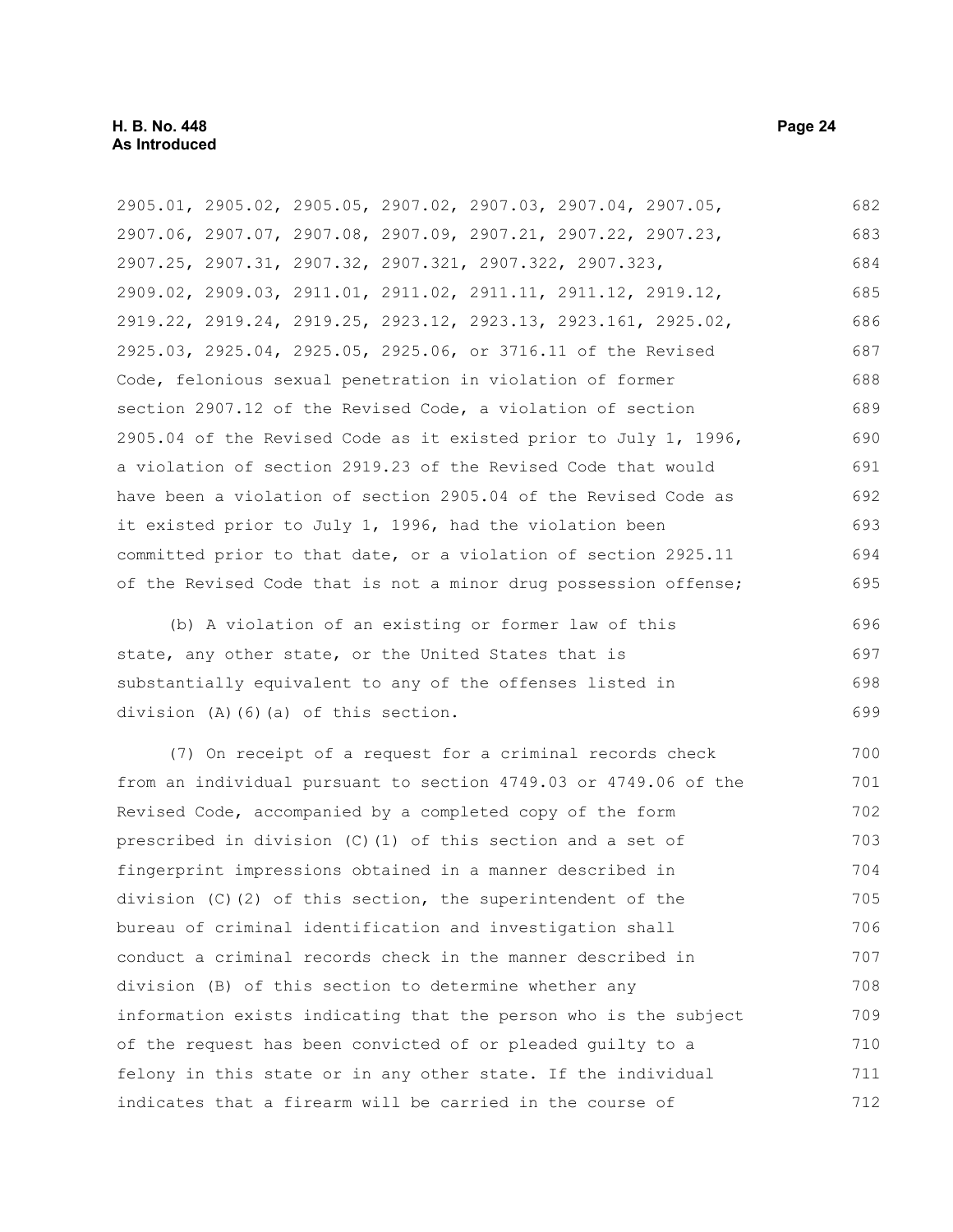#### **H. B. No. 448 Page 25 As Introduced**

business, the superintendent shall require information from the federal bureau of investigation as described in division (B)(2) of this section. Subject to division (F) of this section, the superintendent shall report the findings of the criminal records check and any information the federal bureau of investigation provides to the director of public safety. 713 714 715 716 717 718

(8) On receipt of a request pursuant to section 1321.37, 1321.53, 1321.531, 1322.03, 1322.031, or 4763.05 of the Revised Code, a completed form prescribed pursuant to division (C)(1) of this section, and a set of fingerprint impressions obtained in the manner described in division (C)(2) of this section, the superintendent of the bureau of criminal identification and investigation shall conduct a criminal records check with respect to any person who has applied for a license, permit, or certification from the department of commerce or a division in the department. The superintendent shall conduct the criminal records check in the manner described in division (B) of this section to determine whether any information exists that indicates that the person who is the subject of the request previously has been convicted of or pleaded guilty to any of the following: a violation of section 2913.02, 2913.11, 2913.31, 2913.51, or 2925.03 of the Revised Code; any other criminal offense involving theft, receiving stolen property, embezzlement, forgery, fraud, passing bad checks, money laundering, or drug trafficking, or any criminal offense involving money or securities, as set forth in Chapters 2909., 2911., 2913., 2915., 2921., 2923., and 2925. of the Revised Code; or any existing or former law of this state, any other state, or the United States that is substantially equivalent to those offenses. 719 720 721 722 723 724 725 726 727 728 729 730 731 732 733 734 735 736 737 738 739 740 741 742

(9) On receipt of a request for a criminal records check 743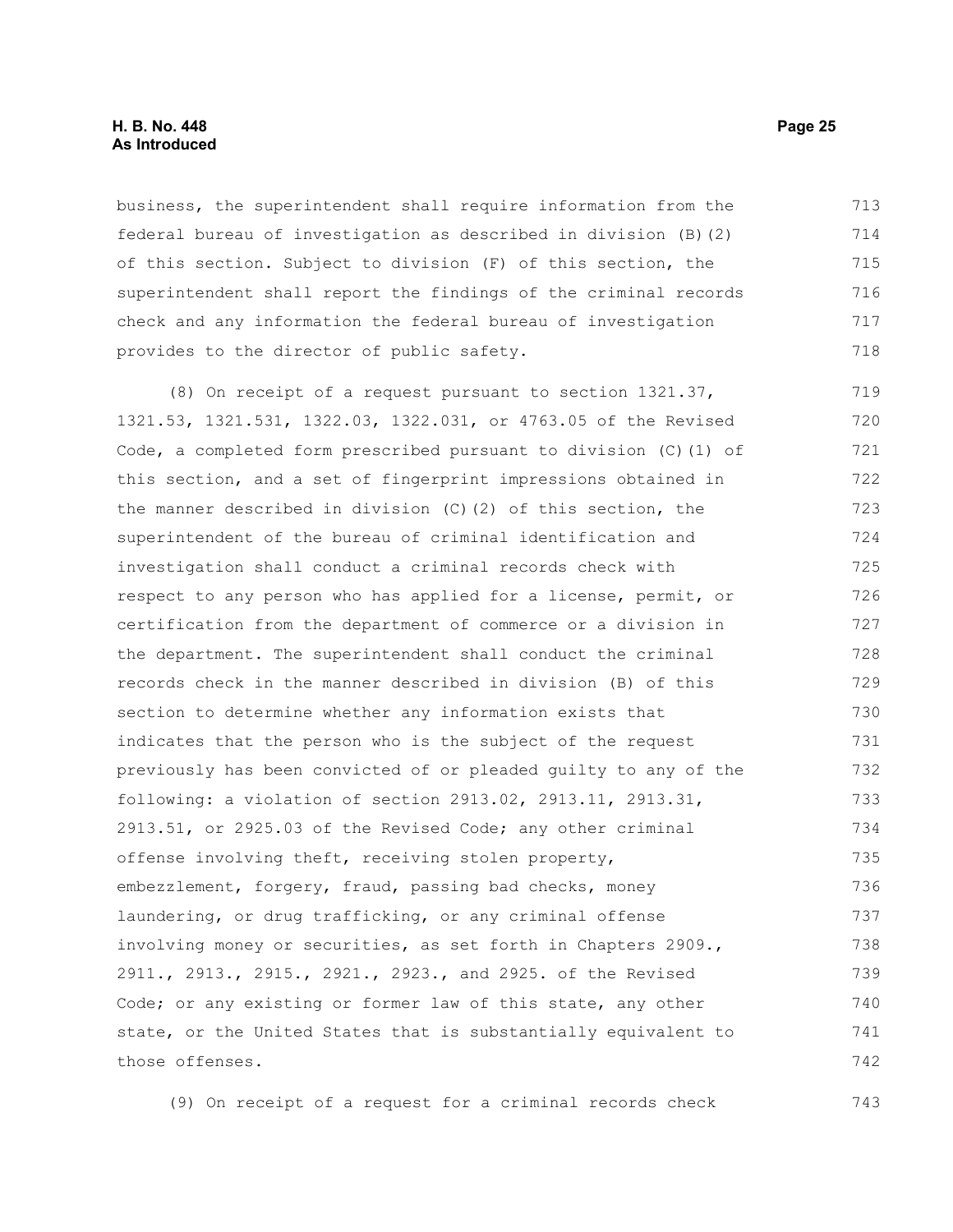from the treasurer of state under section 113.041 of the Revised Code or from an individual under section 4701.08, 4715.101, 4717.061, 4725.121, 4725.46, 4729.071, 4730.101, 4730.14, 4730.28, 4731.081, 4731.15, 4731.171, 4731.222, 4731.281, 4731.296, 4731.531, 4732.091, 4734.202, 4740.061, 4741.10, 4755.70, 4757.101, 4759.061, 4760.032, 4760.06, 4761.051, 4762.031, 4762.06, 4776.021, 4779.091, or 4783.04 of the Revised Code, accompanied by a completed form prescribed under division (C)(1) of this section and a set of fingerprint impressions obtained in the manner described in division (C)(2) of this section, the superintendent of the bureau of criminal identification and investigation shall conduct a criminal records check in the manner described in division (B) of this section to determine whether any information exists that indicates that the person who is the subject of the request has been convicted of or pleaded guilty to any criminal offense in this state or any other state. Subject to division (F) of this section, the superintendent shall send the results of a check requested under section 113.041 of the Revised Code to the treasurer of state and shall send the results of a check requested under any of the other listed sections to the licensing board specified by the individual in the request. 744 745 746 747 748 749 750 751 752 753 754 755 756 757 758 759 760 761 762 763 764 765

(10) On receipt of a request pursuant to section 1121.23, 1155.03, 1163.05, 1315.141, 1733.47, or 1761.26 of the Revised Code, a completed form prescribed pursuant to division (C)(1) of this section, and a set of fingerprint impressions obtained in the manner described in division (C)(2) of this section, the superintendent of the bureau of criminal identification and investigation shall conduct a criminal records check in the manner described in division (B) of this section to determine whether any information exists that indicates that the person 766 767 768 769 770 771 772 773 774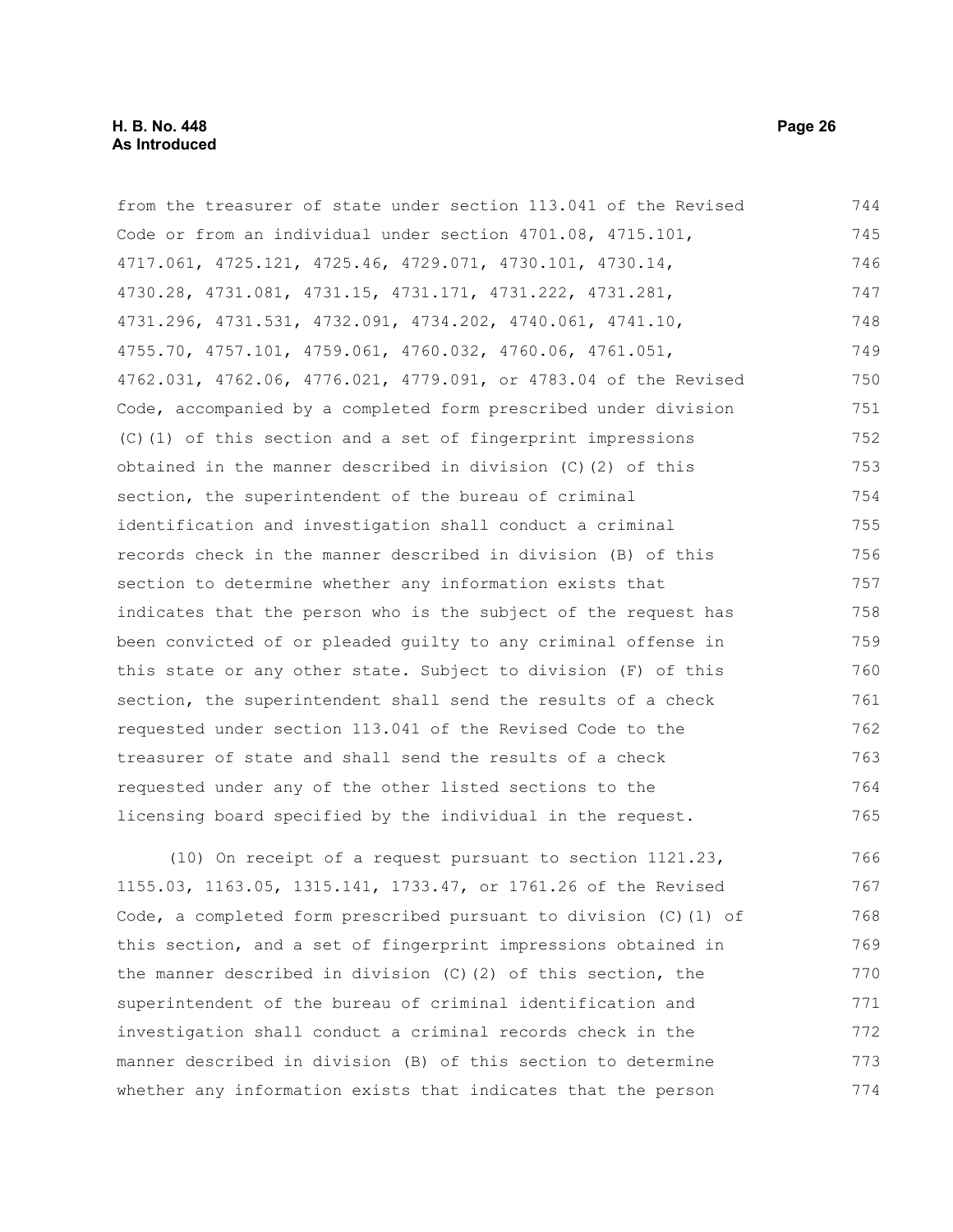who is the subject of the request previously has been convicted of or pleaded guilty to any criminal offense under any existing or former law of this state, any other state, or the United States. 775 776 777 778

(11) On receipt of a request for a criminal records check from an appointing or licensing authority under section 3772.07 of the Revised Code, a completed form prescribed under division (C)(1) of this section, and a set of fingerprint impressions obtained in the manner prescribed in division (C)(2) of this section, the superintendent of the bureau of criminal identification and investigation shall conduct a criminal records check in the manner described in division (B) of this section to determine whether any information exists that indicates that the person who is the subject of the request previously has been convicted of or pleaded guilty or no contest to any offense under any existing or former law of this state, any other state, or the United States that is a disqualifying offense as defined in section 3772.07 of the Revised Code or substantially equivalent to such an offense. 779 780 781 782 783 784 785 786 787 788 789 790 791 792 793

(12) On receipt of a request pursuant to section 2151.33 or 2151.412 of the Revised Code, a completed form prescribed pursuant to division (C)(1) of this section, and a set of fingerprint impressions obtained in the manner described in division (C)(2) of this section, the superintendent of the bureau of criminal identification and investigation shall conduct a criminal records check with respect to any person for whom a criminal records check is required by that section. The superintendent shall conduct the criminal records check in the manner described in division (B) of this section to determine whether any information exists that indicates that the person who is the subject of the request previously has been convicted 794 795 796 797 798 799 800 801 802 803 804 805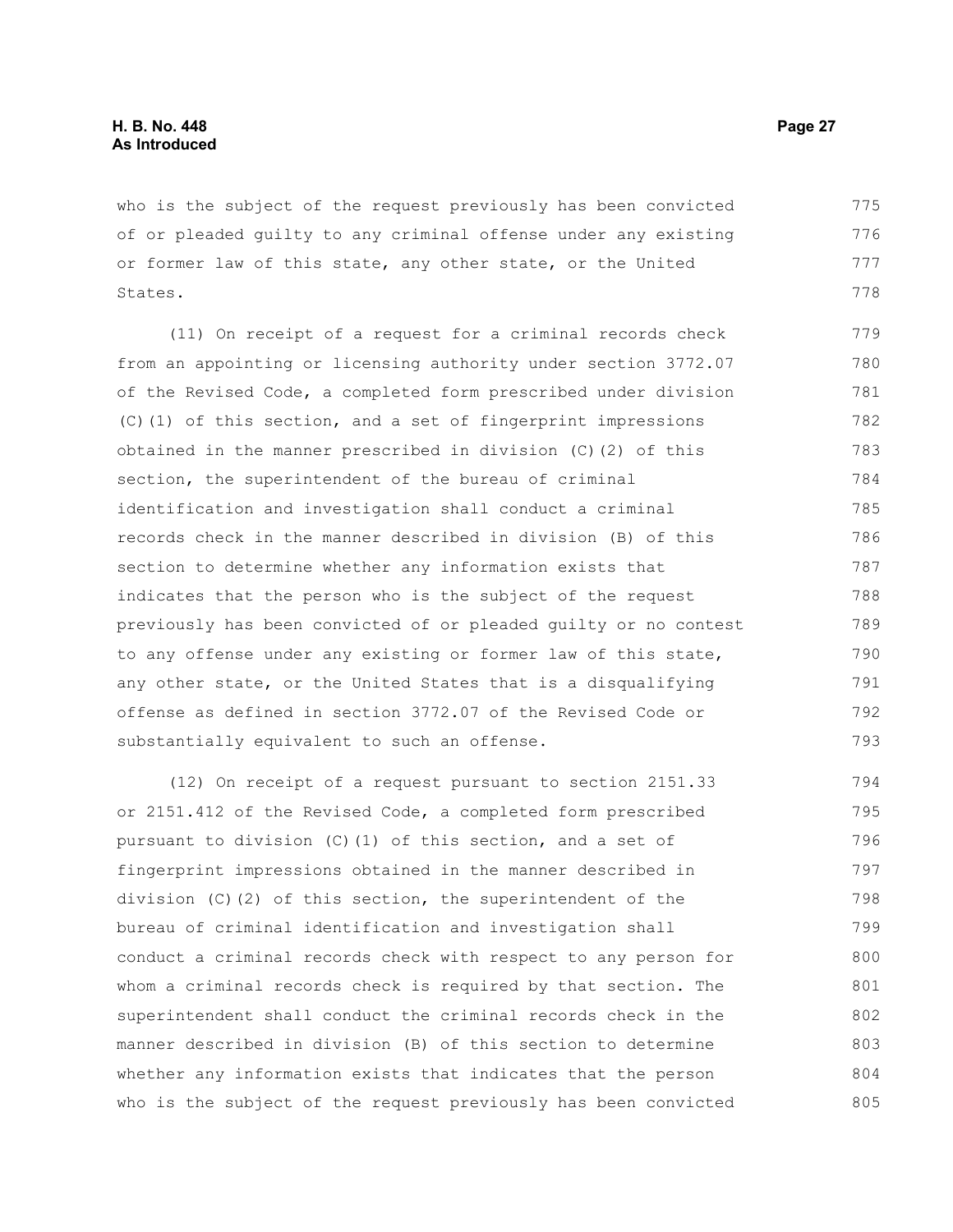of or pleaded guilty to any of the following:

(a) A violation of section 2903.01, 2903.02, 2903.03, 2903.04, 2903.11, 2903.12, 2903.13, 2903.16, 2903.21, 2903.34, 2905.01, 2905.02, 2905.11, 2905.12, 2907.02, 2907.03, 2907.05, 2907.06, 2907.07, 2907.08, 2907.09, 2907.12, 2907.25, 2907.31, 2907.32, 2907.321, 2907.322, 2907.323, 2911.01, 2911.02, 2911.11, 2911.12, 2911.13, 2913.02, 2913.03, 2913.04, 2913.11, 2913.21, 2913.31, 2913.40, 2913.43, 2913.47, 2913.51, 2919.25, 2921.36, 2923.12, 2923.13, 2923.161, 2925.02, 2925.03, 2925.11, 2925.13, 2925.22, 2925.23, or 3716.11 of the Revised Code; 807 808 809 810 811 812 813 814 815

(b) An existing or former law of this state, any other state, or the United States that is substantially equivalent to any of the offenses listed in division (A)(12)(a) of this section. 816 817 818 819

(13) On receipt of a request for a criminal records check from a probate court under section 2717.01 of the Revised Code, a completed form prescribed under division (C)(1) of this section, and a set of fingerprint impressions obtained in the manner prescribed in division  $(C)$  (2) of this section, the superintendent of the bureau of criminal identification and investigation shall conduct a criminal records check in the manner described in division (B) of this section to determine whether any information exists that indicates that the person who is the subject of the request previously has been convicted of or pleaded guilty to any offense or violation listed in division (D)(1), (2), (3), or (4) of section 2717.01 of the Revised Code. 820 821 822 823 824 825 826 827 828 829 830 831 832

(B) Subject to division (F) of this section, the superintendent shall conduct any criminal records check to be conducted under this section as follows: 833 834 835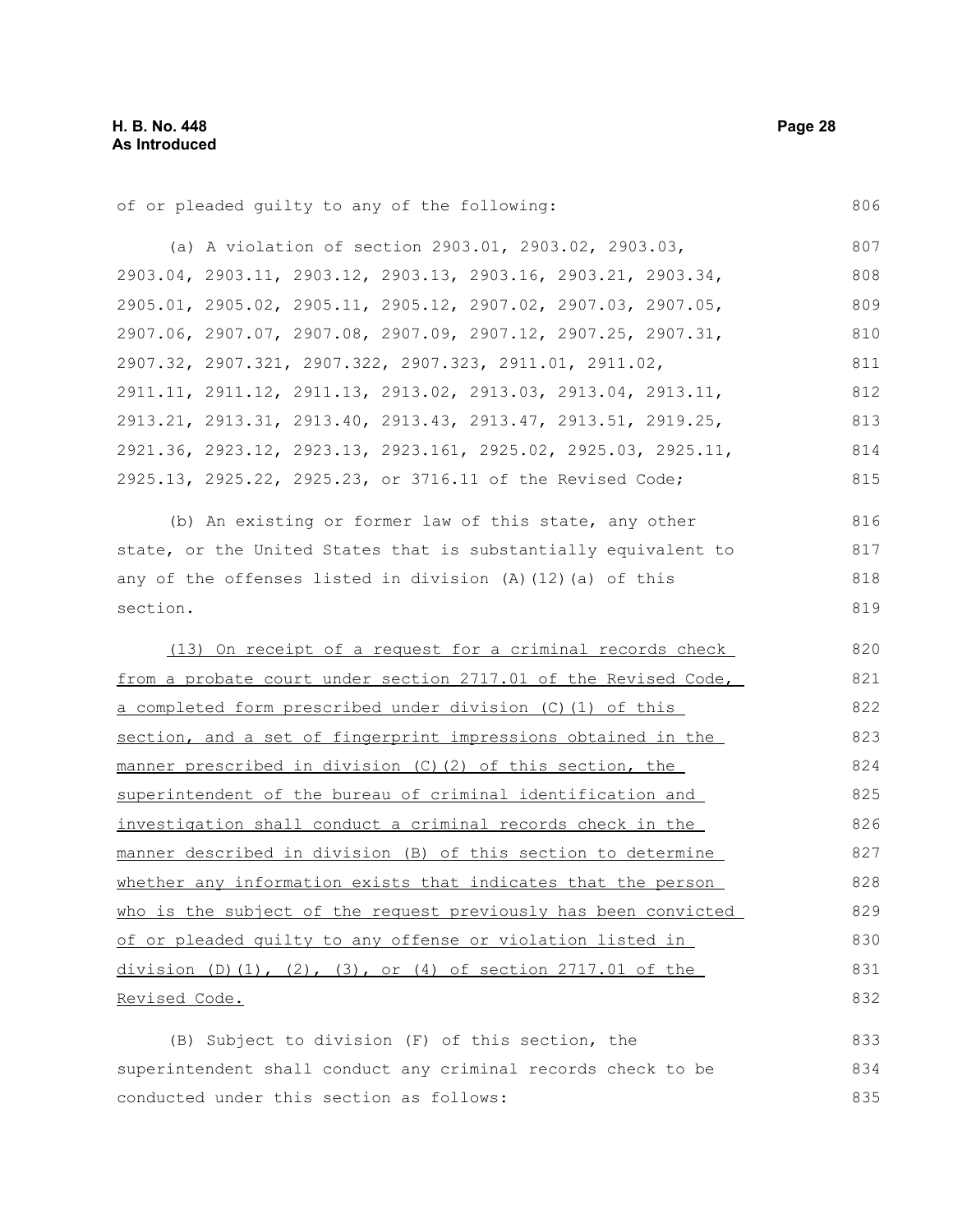### **H. B. No. 448 Page 29 As Introduced**

(1) The superintendent shall review or cause to be reviewed any relevant information gathered and compiled by the bureau under division (A) of section 109.57 of the Revised Code that relates to the person who is the subject of the criminal records check, including, if the criminal records check was requested under section 113.041, 121.08, 173.27, 173.38, 173.381, 1121.23, 1155.03, 1163.05, 1315.141, 1321.37, 1321.53, 1321.531, 1322.03, 1322.031, 1733.47, 1761.26, 2151.86, 2717.01, 3301.32, 3301.541, 3319.39, 3701.881, 3712.09, 3721.121, 3772.07, 4749.03, 4749.06, 4763.05, 5104.013, 5164.34, 5164.341, 5164.342, 5123.081, 5123.169, or 5153.111 of the Revised Code, any relevant information contained in records that have been sealed under section 2953.32 of the Revised Code; 836 837 838 839 840 841 842 843 844 845 846 847 848

(2) If the request received by the superintendent asks for information from the federal bureau of investigation, the superintendent shall request from the federal bureau of investigation any information it has with respect to the person who is the subject of the criminal records check, including fingerprint-based checks of national crime information databases as described in 42 U.S.C. 671 if the request is made pursuant to section 2151.86 or 5104.013 of the Revised Code or if any other Revised Code section requires fingerprint-based checks of that nature, and shall review or cause to be reviewed any information the superintendent receives from that bureau. If a request under section 3319.39 of the Revised Code asks only for information from the federal bureau of investigation, the superintendent shall not conduct the review prescribed by division (B)(1) of this section. 849 850 851 852 853 854 855 856 857 858 859 860 861 862 863

(3) The superintendent or the superintendent's designee may request criminal history records from other states or the federal government pursuant to the national crime prevention and 864 865 866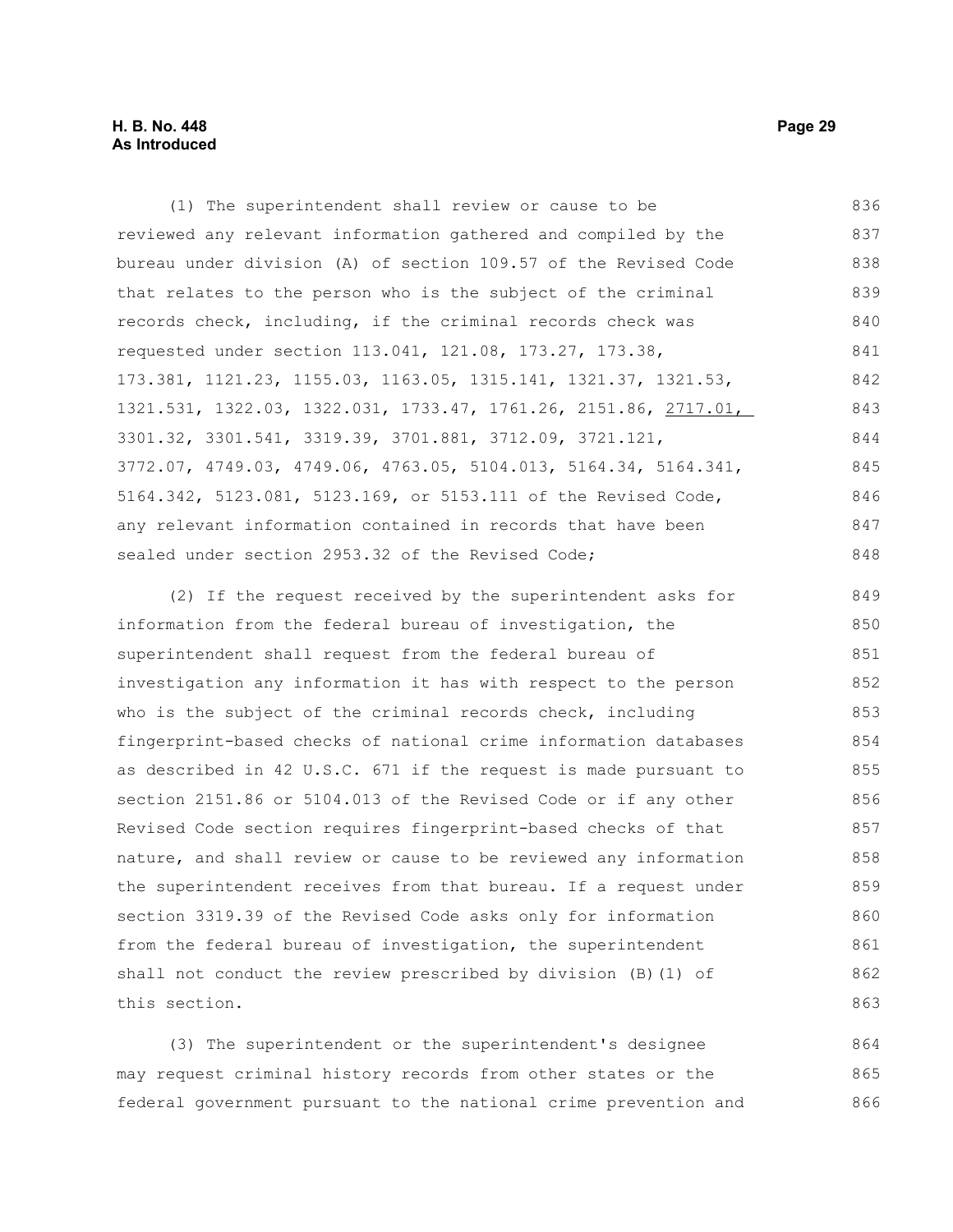privacy compact set forth in section 109.571 of the Revised Code.

(4) The superintendent shall include in the results of the criminal records check a list or description of the offenses listed or described in division  $(A)$   $(1)$ ,  $(2)$ ,  $(3)$ ,  $(4)$ ,  $(5)$ ,  $(6)$ , (7), (8), (9), (10), (11),  $\Theta \mathbb{F}$  (12), or (13) of this section, whichever division requires the superintendent to conduct the criminal records check. The superintendent shall exclude from the results any information the dissemination of which is prohibited by federal law. 869 870 871 872 873 874 875 876

(5) The superintendent shall send the results of the criminal records check to the person to whom it is to be sent not later than the following number of days after the date the superintendent receives the request for the criminal records check, the completed form prescribed under division (C)(1) of this section, and the set of fingerprint impressions obtained in the manner described in division (C)(2) of this section: 877 878 879 880 881 882 883

(a) If the superintendent is required by division (A) of this section (other than division (A)(3) of this section) to conduct the criminal records check, thirty; 884 885 886

(b) If the superintendent is required by division (A)(3) of this section to conduct the criminal records check, sixty. 887 888

(C)(1) The superintendent shall prescribe a form to obtain the information necessary to conduct a criminal records check from any person for whom a criminal records check is to be conducted under this section. The form that the superintendent prescribes pursuant to this division may be in a tangible format, in an electronic format, or in both tangible and electronic formats. 889 890 891 892 893 894 895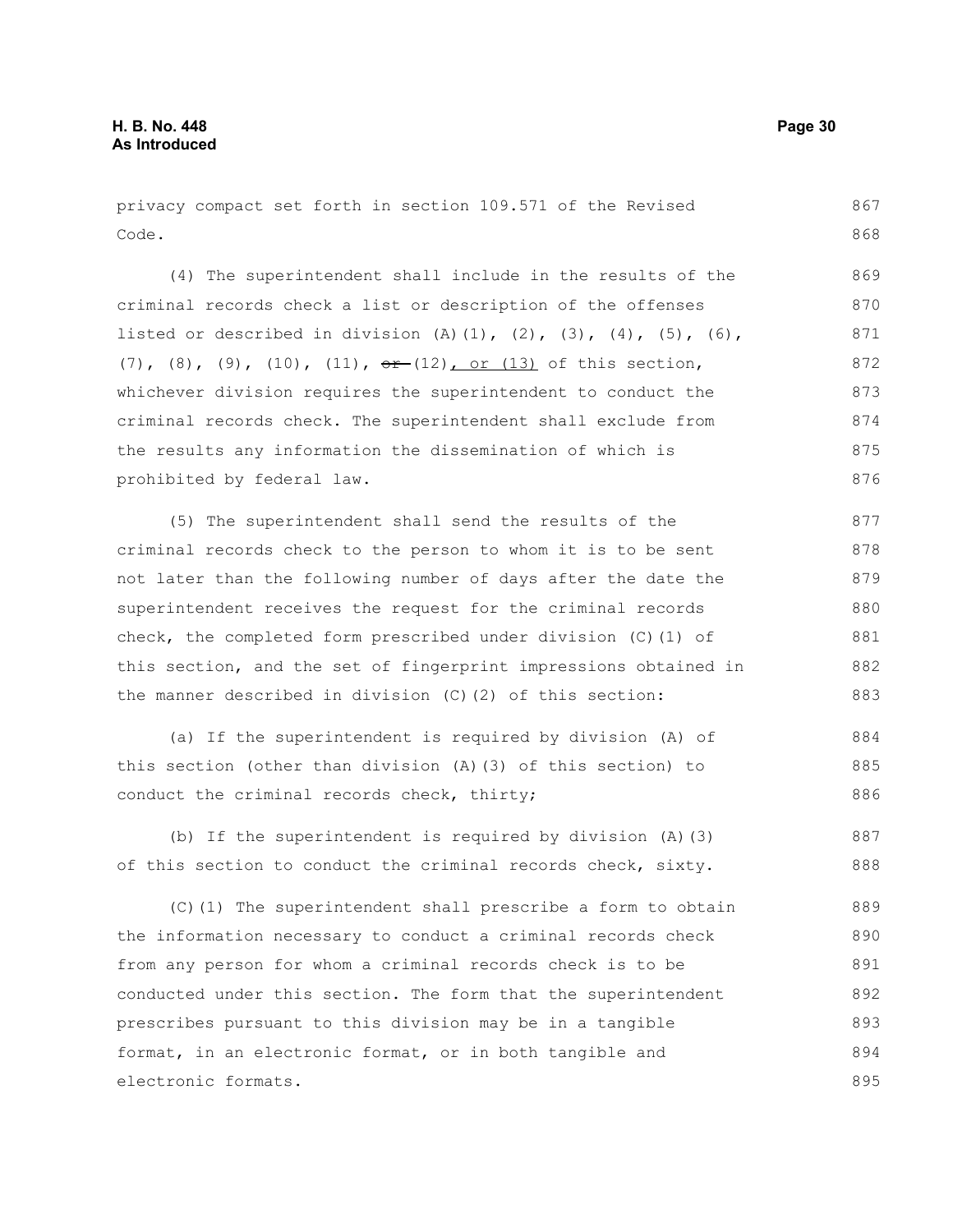### **H. B. No. 448 Page 31 As Introduced**

(2) The superintendent shall prescribe standard impression sheets to obtain the fingerprint impressions of any person for whom a criminal records check is to be conducted under this section. Any person for whom a records check is to be conducted under this section shall obtain the fingerprint impressions at a county sheriff's office, municipal police department, or any other entity with the ability to make fingerprint impressions on the standard impression sheets prescribed by the superintendent. The office, department, or entity may charge the person a reasonable fee for making the impressions. The standard impression sheets the superintendent prescribes pursuant to this division may be in a tangible format, in an electronic format, or in both tangible and electronic formats. (3) Subject to division (D) of this section, the superintendent shall prescribe and charge a reasonable fee for providing a criminal records check under this section. The person requesting the criminal records check shall pay the fee prescribed pursuant to this division. In the case of a request under section 1121.23, 1155.03, 1163.05, 1315.141, 1733.47, 1761.26, 2151.33, 2151.412, or 5164.34 of the Revised Code, the fee shall be paid in the manner specified in that section. 896 897 898 899 900 901 902 903 904 905 906 907 908 909 910 911 912 913 914 915 916

(4) The superintendent of the bureau of criminal identification and investigation may prescribe methods of forwarding fingerprint impressions and information necessary to conduct a criminal records check, which methods shall include, but not be limited to, an electronic method. 917 918 919 920 921

(D) The results of a criminal records check conducted under this section, other than a criminal records check specified in division (A)(7) of this section, are valid for the person who is the subject of the criminal records check for a 922 923 924 925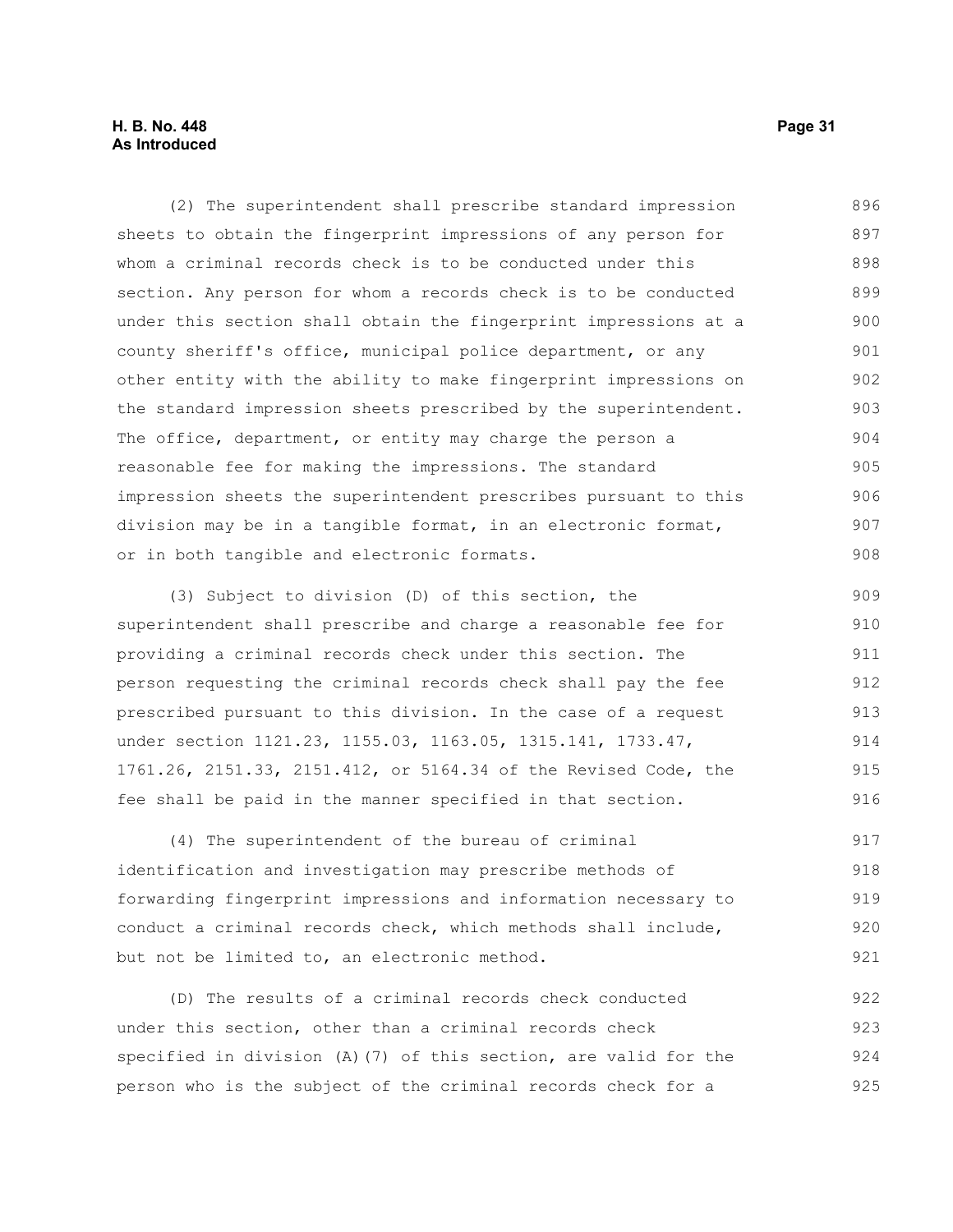#### **H. B. No. 448 Page 32 As Introduced**

period of one year from the date upon which the superintendent completes the criminal records check. If during that period the superintendent receives another request for a criminal records check to be conducted under this section for that person, the superintendent shall provide the results from the previous criminal records check of the person at a lower fee than the fee prescribed for the initial criminal records check. 926 927 928 929 930 931 932

(E) When the superintendent receives a request for information from a registered private provider, the superintendent shall proceed as if the request was received from a school district board of education under section 3319.39 of the Revised Code. The superintendent shall apply division (A)(1) (c) of this section to any such request for an applicant who is a teacher. 933 934 935 936 937 938 939

(F)(1) All information regarding the results of a criminal records check conducted under this section that the superintendent reports or sends under division (A)(7) or (9) of this section to the director of public safety, the treasurer of state, or the person, board, or entity that made the request for the criminal records check shall relate to the conviction of the subject person, or the subject person's plea of guilty to, a criminal offense. 940 941 942 943 944 945 946 947

(2) Division (F)(1) of this section does not limit, restrict, or preclude the superintendent's release of information that relates to the arrest of a person who is eighteen years of age or older, to an adjudication of a child as a delinquent child, or to a criminal conviction of a person under eighteen years of age in circumstances in which a release of that nature is authorized under division  $(E)(2)$ ,  $(3)$ , or  $(4)$ of section 109.57 of the Revised Code pursuant to a rule adopted 948 949 950 951 952 953 954 955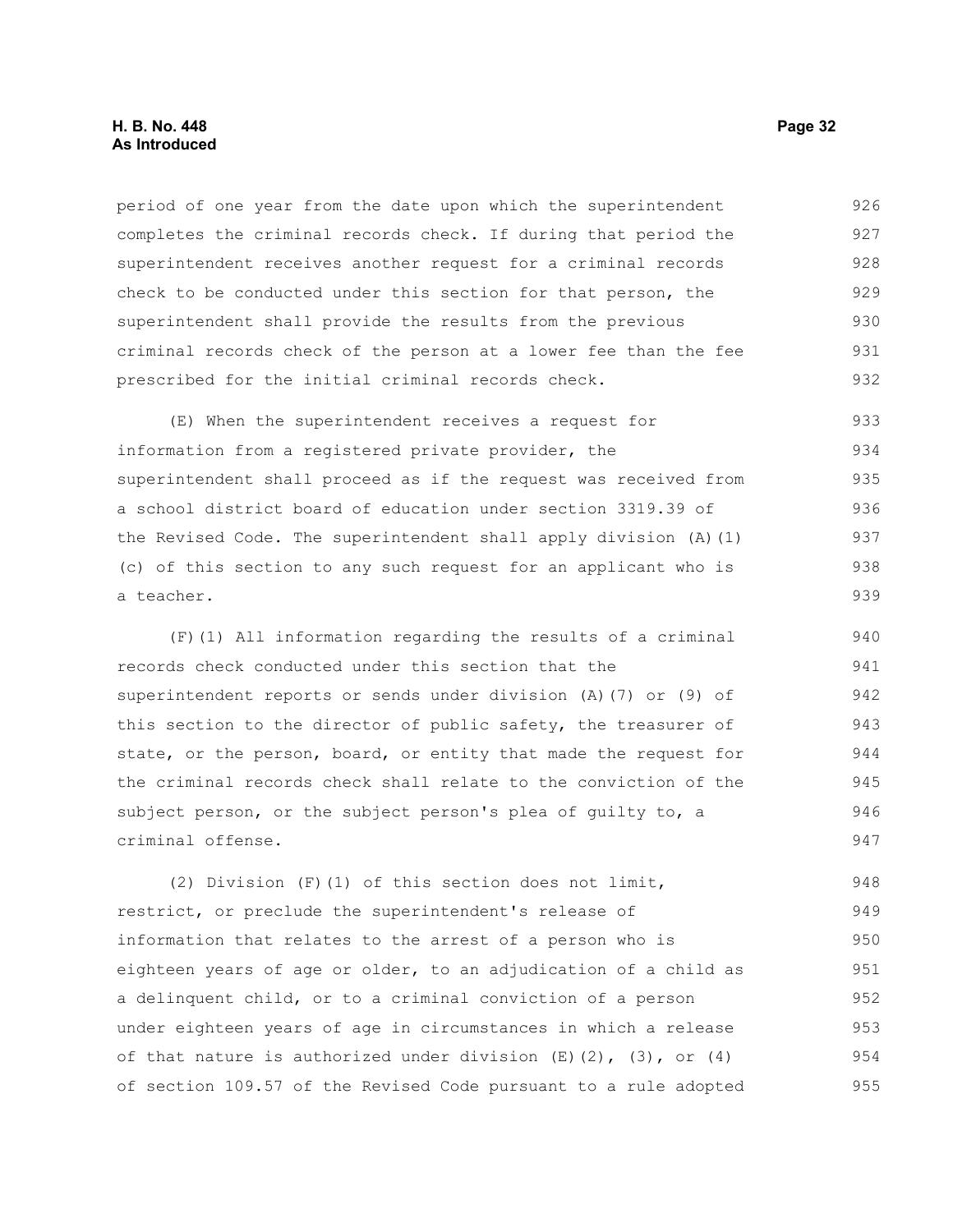under division (E)(1) of that section. (G) As used in this section: (1) "Criminal records check" means any criminal records check conducted by the superintendent of the bureau of criminal identification and investigation in accordance with division (B) of this section. (2) "Minor drug possession offense" has the same meaning as in section 2925.01 of the Revised Code. (3) "OVI or OVUAC violation" means a violation of section 4511.19 of the Revised Code or a violation of an existing or former law of this state, any other state, or the United States that is substantially equivalent to section 4511.19 of the Revised Code. (4) "Registered private provider" means a nonpublic school or entity registered with the superintendent of public instruction under section 3310.41 of the Revised Code to participate in the autism scholarship program or section 3310.58 of the Revised Code to participate in the Jon Peterson special needs scholarship program. **Sec. 109.60.** (A)(1) The sheriffs of the several counties and the chiefs of police of cities, immediately upon the arrest of any person for any felony, on suspicion of any felony, for a crime constituting a misdemeanor on the first offense and a felony on subsequent offenses, or for any misdemeanor described in division (A)(1)(a), (A)(8)(a),  $\Theta$ **r** (A)(10)(a), or (A)(13) of section 109.572 of the Revised Code, and immediately upon the 956 957 958 959 960 961 962 963 964 965 966 967 968 969 970 971 972 973 974 975 976 977 978 979 980 981

offense of violence if committed by an adult or upon probable 984

arrest or taking into custody of any child under eighteen years

of age for committing an act that would be a felony or an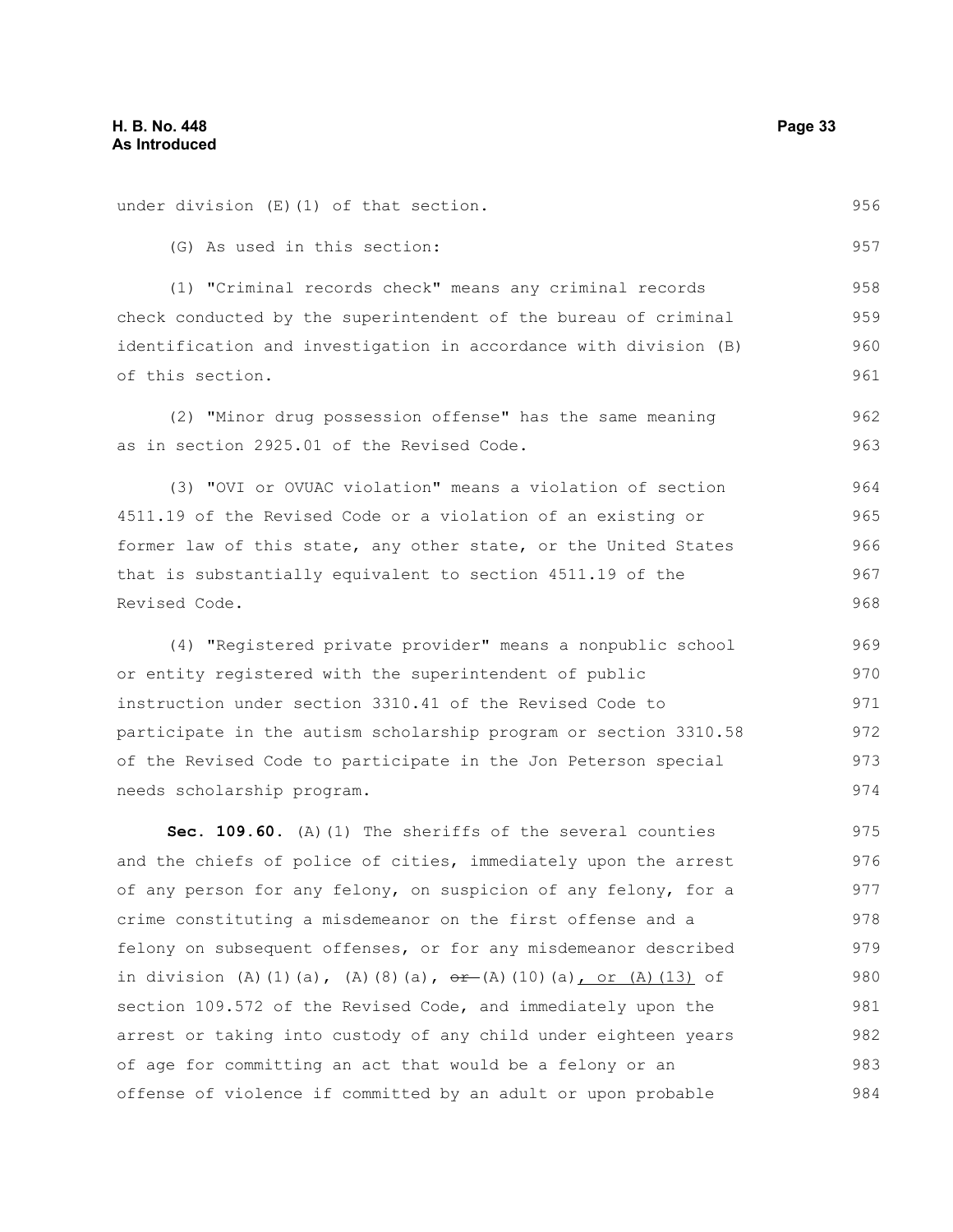### **H. B. No. 448 Page 34 As Introduced**

cause to believe that a child of that age may have committed an act that would be a felony or an offense of violence if committed by an adult, shall take the person's or child's fingerprints, or cause the same to be taken, according to the fingerprint system of identification on the forms furnished by the superintendent of the bureau of criminal identification and investigation, and immediately shall forward copies of the completed forms, any other description that may be required, and the history of the offense committed to the bureau to be classified and filed and to the clerk of the court having jurisdiction over the prosecution of the offense or over the adjudication relative to the act. 985 986 987 988 989 990 991 992 993 994 995 996

(2) Except as provided in division (B) of this section, if a person or child has not been arrested and first appears before a court or magistrate in response to a summons, or if a sheriff or chief of police has not taken, or caused to be taken, a person's or child's fingerprints in accordance with division (A) (1) of this section by the time of the arraignment or first appearance of the person or child, the court shall order the person or child to appear before the sheriff or chief of police within twenty-four hours to have the person's or child's fingerprints taken. The sheriff or chief of police shall take the person's or child's fingerprints, or cause the fingerprints to be taken, according to the fingerprint system of identification on the forms furnished by the superintendent of the bureau of criminal identification and investigation and, immediately after the person's or child's arraignment or first appearance, forward copies of the completed forms, any other description that may be required, and the history of the offense committed to the bureau to be classified and filed and to the clerk of the court. 997 998 999 1000 1001 1002 1003 1004 1005 1006 1007 1008 1009 1010 1011 1012 1013 1014 1015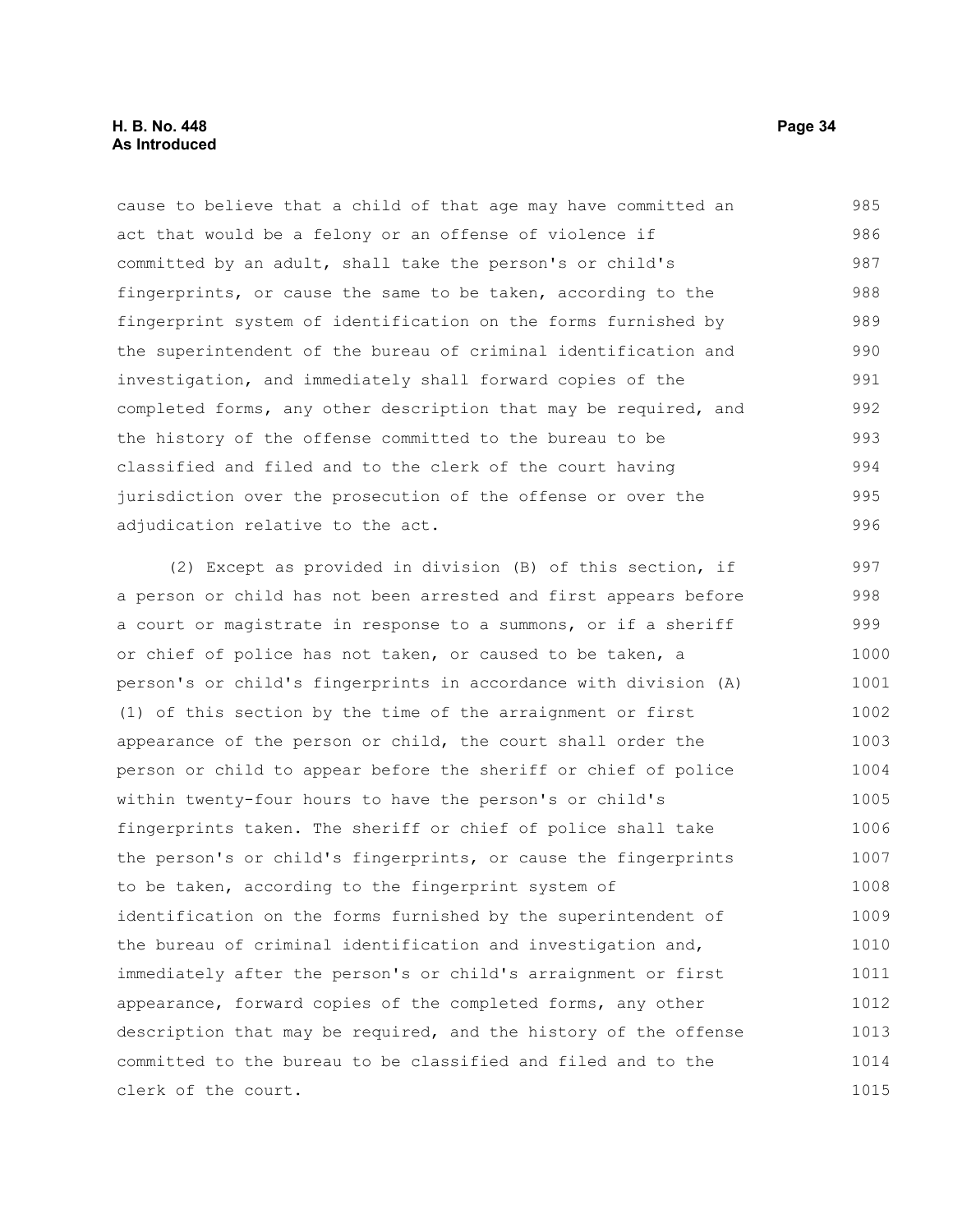### **H. B. No. 448 Page 35 As Introduced**

(3) Every court with jurisdiction over a case involving a person or child with respect to whom division (A)(1) or (2) of this section requires a sheriff or chief of police to take the person's or child's fingerprints shall inquire at the time of the person's or child's sentencing or adjudication whether or not the person or child has been fingerprinted pursuant to division (A)(1) or (2) of this section for the original arrest or court appearance upon which the sentence or adjudication is based. If the person or child was not fingerprinted for the original arrest or court appearance upon which the sentence or adjudication is based, the court shall order the person or child to appear before the sheriff or chief of police within twentyfour hours to have the person's or child's fingerprints taken. The sheriff or chief of police shall take the person's or child's fingerprints, or cause the fingerprints to be taken, according to the fingerprint system of identification on the forms furnished by the superintendent of the bureau of criminal identification and investigation and immediately forward copies of the completed forms, any other description that may be required, and the history of the offense committed to the bureau to be classified and filed and to the clerk of the court. 1016 1017 1018 1019 1020 1021 1022 1023 1024 1025 1026 1027 1028 1029 1030 1031 1032 1033 1034 1035 1036

(4) If a person or child is in the custody of a law enforcement agency or a detention facility, as defined in section 2921.01 of the Revised Code, and the chief law enforcement officer or chief administrative officer of the detention facility discovers that a warrant has been issued or a bill of information has been filed alleging the person or child to have committed an offense or act other than the offense or act for which the person or child is in custody, and the other alleged offense or act is one for which fingerprints are to be taken pursuant to division (A)(1) of this section, the law 1037 1038 1039 1040 1041 1042 1043 1044 1045 1046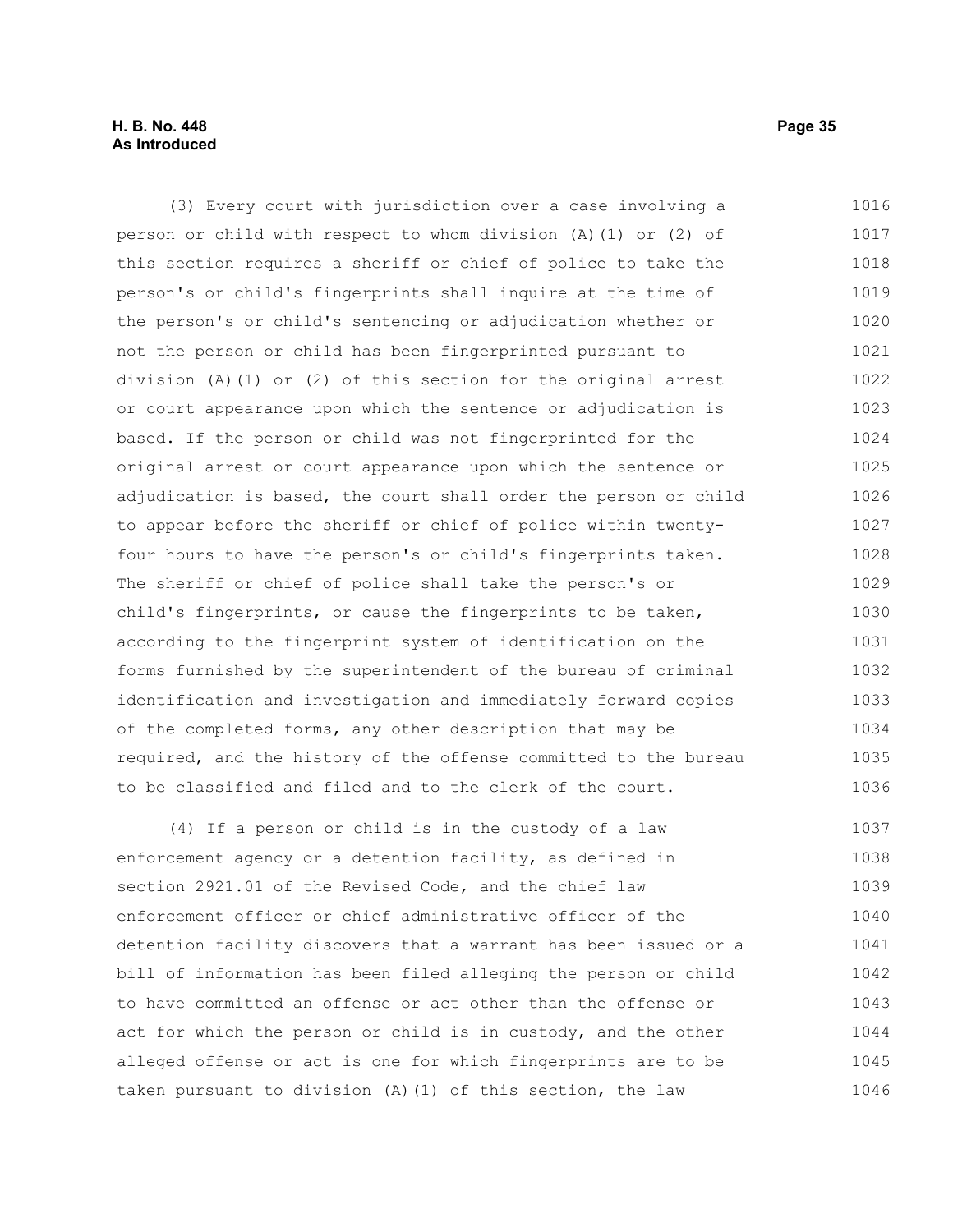#### **H. B. No. 448 Page 36 As Introduced**

enforcement agency or detention facility shall take the fingerprints of the person or child, or cause the fingerprints to be taken, according to the fingerprint system of identification on the forms furnished by the superintendent of the bureau of criminal identification and investigation and immediately forward copies of the completed forms, any other description that may be required, and the history of the offense committed to the bureau to be classified and filed and to the clerk of the court that issued the warrant or with which the bill of information was filed. 1047 1048 1049 1050 1051 1052 1053 1054 1055 1056

(5) If an accused is found not guilty of the offense charged or a nolle prosequi is entered in any case, or if any accused child under eighteen years of age is found not to be a delinquent child for committing an act that would be a felony or an offense of violence if committed by an adult or not guilty of the felony or offense of violence charged or a nolle prosequi is entered in that case, the fingerprints and description shall be given to the accused upon the accused's request. 1057 1058 1059 1060 1061 1062 1063 1064

(6) The superintendent shall compare the description received with those already on file in the bureau, and, if the superintendent finds that the person arrested or taken into custody has a criminal record or a record as a delinquent child for having committed an act that would be a felony or an offense of violence if committed by an adult or is a fugitive from justice or wanted by any jurisdiction in this or another state, the United States, or a foreign country for any offense, the superintendent at once shall inform the arresting officer, the officer taking the person into custody, or the chief administrative officer of the county, multicounty, municipal, municipal-county, or multicounty-municipal jail or workhouse, community-based correctional facility, halfway house, 1065 1066 1067 1068 1069 1070 1071 1072 1073 1074 1075 1076 1077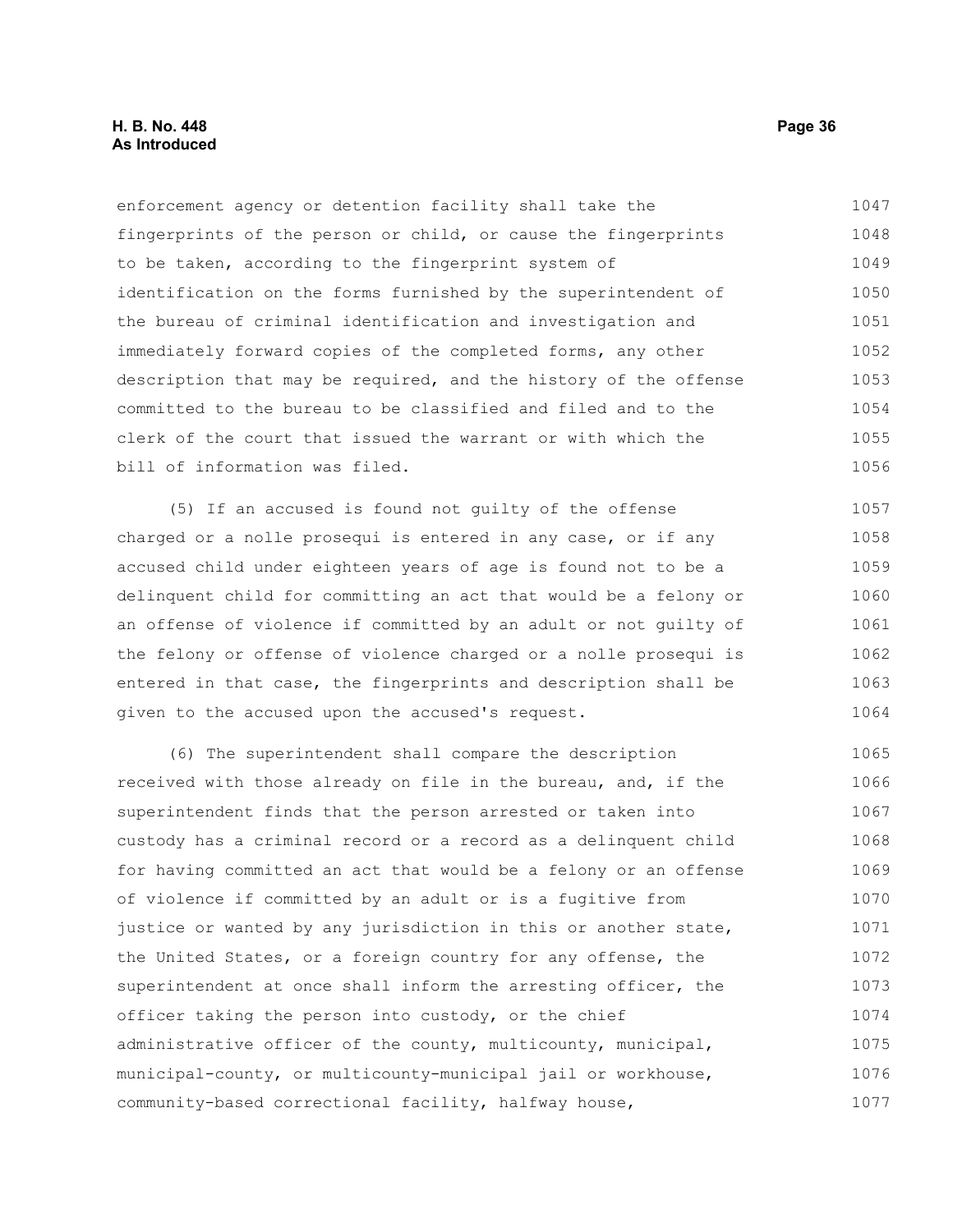alternative residential facility, or state correctional institution in which the person or child is in custody of that fact and give appropriate notice to the proper authorities in the jurisdiction in which the person is wanted, or, if that jurisdiction is a foreign country, give appropriate notice to federal authorities for transmission to the foreign country. The names, under which each person whose identification is filed is known, shall be alphabetically indexed by the superintendent. 1078 1079 1080 1081 1082 1083 1084 1085

(B) Division (A) of this section does not apply to a violator of a city ordinance unless the officers have reason to believe that the violator is a past offender or the crime is one constituting a misdemeanor on the first offense and a felony on subsequent offenses, or unless it is advisable for the purpose of subsequent identification. This section does not apply to any child under eighteen years of age who was not arrested or otherwise taken into custody for committing an act that would be a felony or an offense of violence if committed by an adult or upon probable cause to believe that a child of that age may have committed an act that would be a felony or an offense of violence if committed by an adult, except as provided in section 2151.313 of the Revised Code. 1086 1087 1088 1089 1090 1091 1092 1093 1094 1095 1096 1097 1098

(C)(1) For purposes of division (C) of this section, a law enforcement agency shall be considered to have arrested a person if any law enforcement officer who is employed by, appointed by, or serves that agency arrests the person. As used in division (C) of this section: 1099 1100 1101 1102 1103

(a) "Illegal methamphetamine manufacturing laboratory" has the same meaning as in section 3745.13 of the Revised Code. 1104 1105

(b) "Methamphetamine or a methamphetamine product" means methamphetamine, any salt, isomer, or salt of an isomer of 1106 1107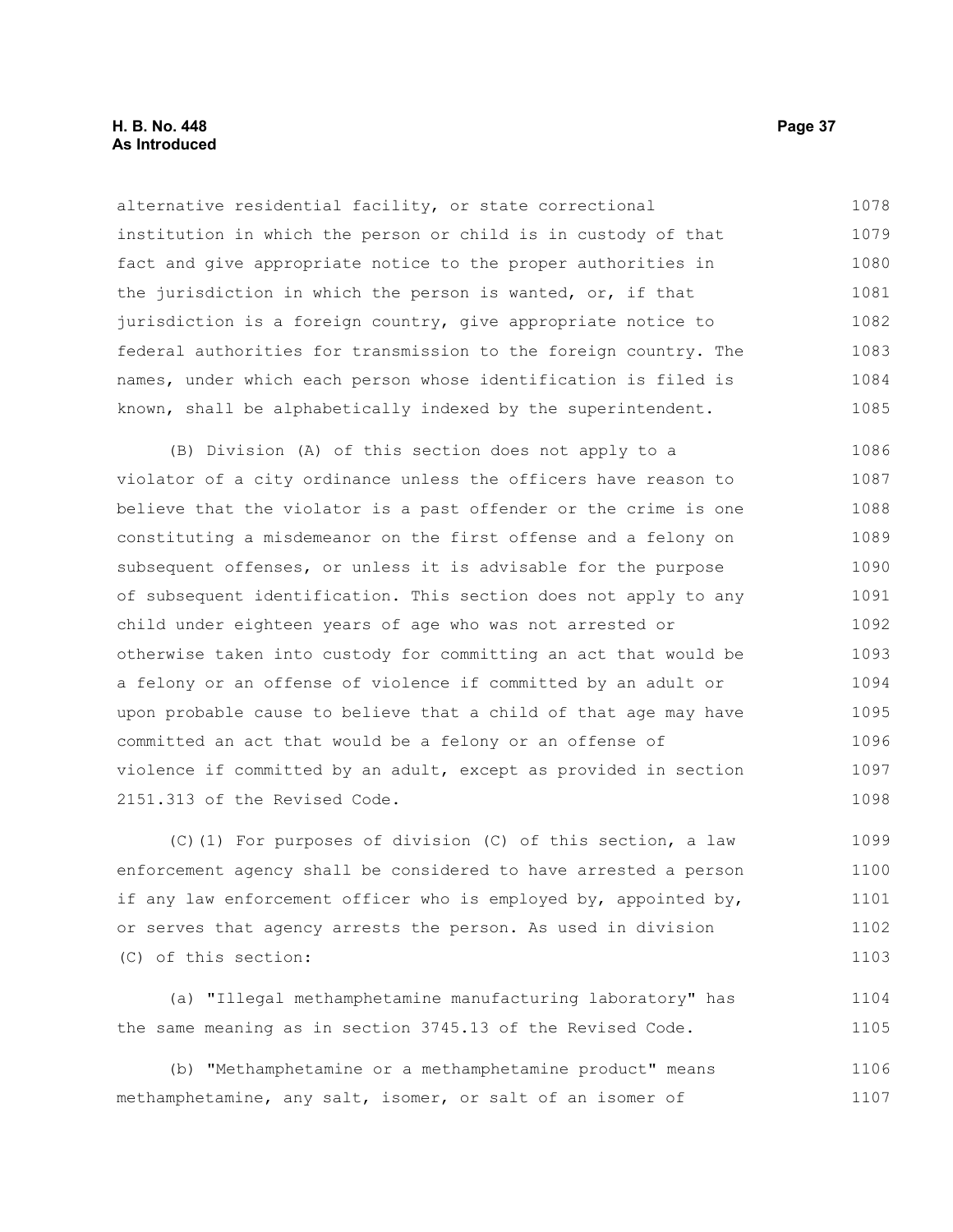methamphetamine, or any compound, mixture, preparation, or substance containing methamphetamine or any salt, isomer, or salt of an isomer of methamphetamine. 1108 1109 1110

(2) Each law enforcement agency that, in any calendar year, arrests any person for a violation of section 2925.04 of the Revised Code that is based on the manufacture of methamphetamine or a methamphetamine product, a violation of section 2925.041 of the Revised Code that is based on the possession of chemicals sufficient to produce methamphetamine or a methamphetamine product, or a violation of any other provision of Chapter 2925. or 3719. of the Revised Code that is based on the possession of chemicals sufficient to produce methamphetamine or a methamphetamine product shall prepare an annual report covering the calendar year that contains the information specified in division (C)(3) of this section relative to all arrests for violations of those sections committed under those circumstances during that calendar year and relative to illegal methamphetamine manufacturing laboratories, dump sites, and chemical caches as specified in that division and shall send the annual report, not later than the first day of March in the calendar year following the calendar year covered by the report, to the bureau of criminal identification and investigation. 1111 1112 1113 1114 1115 1116 1117 1118 1119 1120 1121 1122 1123 1124 1125 1126 1127 1128 1129 1130

The law enforcement agency shall write any annual report prepared and filed under this division on the standard forms furnished by the superintendent of the bureau of criminal identification and investigation pursuant to division (C)(4) of this section. The annual report shall be a statistical report, and nothing in the report or in the information it contains shall identify, or enable the identification of, any person who was arrested and whose arrest is included in the information 1131 1132 1133 1134 1135 1136 1137 1138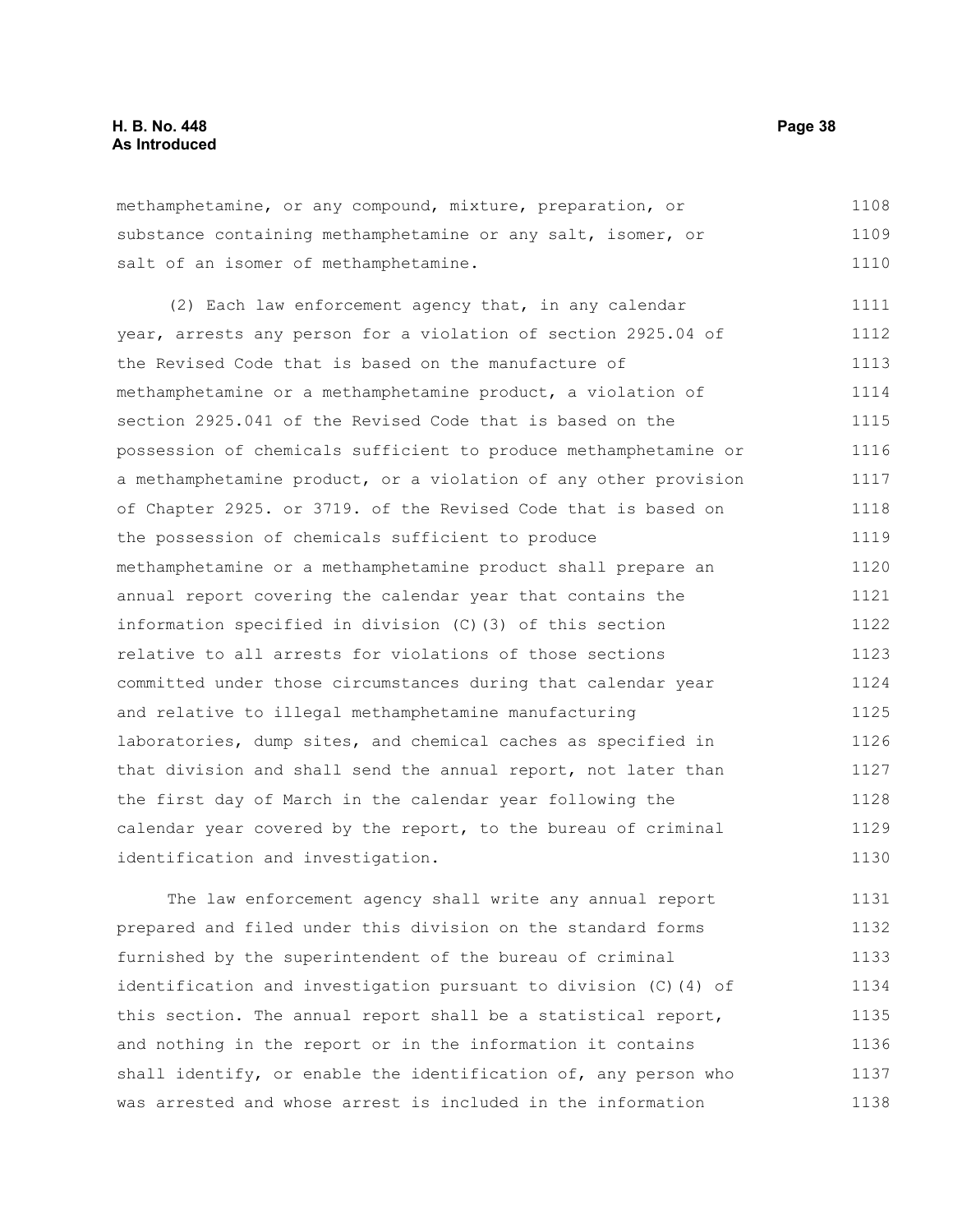contained in the report. The annual report in the possession of the bureau and the information it contains are public records for the purpose of section 149.43 of the Revised Code. 1139 1140 1141

(3) The annual report prepared and filed by a law enforcement agency under division (C)(2) of this section shall contain all of the following information for the calendar year covered by the report: 1142 1143 1144 1145

(a) The total number of arrests made by the agency in that calendar year for a violation of section 2925.04 of the Revised Code that is based on the manufacture of methamphetamine or a methamphetamine product, a violation of section 2925.041 of the Revised Code that is based on the possession of chemicals sufficient to produce methamphetamine or a methamphetamine product, or a violation of any other provision of Chapter 2925. or 3719. of the Revised Code that is based on the possession of chemicals sufficient to produce methamphetamine or a methamphetamine product; 1146 1147 1148 1149 1150 1151 1152 1153 1154 1155

(b) The total number of illegal methamphetamine manufacturing laboratories at which one or more of the arrests reported under division (C)(3)(a) of this section occurred, or that were discovered in that calendar year within the territory served by the agency but at which none of the arrests reported under division (C)(3)(a) of this section occurred; 1156 1157 1158 1159 1160 1161

(c) The total number of dump sites and chemical caches that are, or that are reasonably believed to be, related to illegal methamphetamine manufacturing and that were discovered in that calendar year within the territory served by the agency. 1162 1163 1164 1165

(4) The superintendent of the bureau of criminal identification and investigation shall prepare and furnish to 1166 1167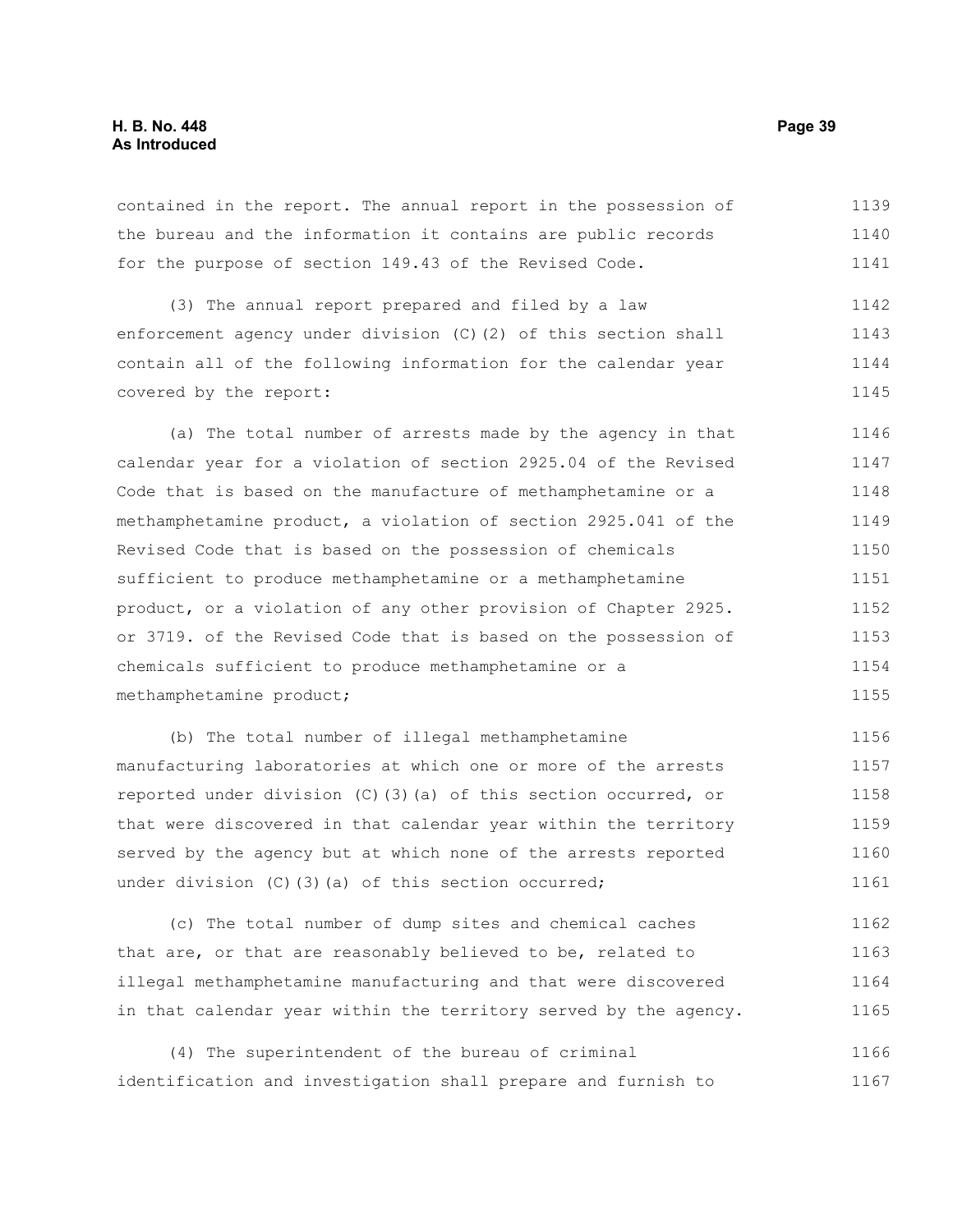#### **H. B. No. 448 Page 40 As Introduced**

each law enforcement agency in this state standard forms for making the annual reports required by division (C)(2) of this section. The standard forms that the superintendent prepares pursuant to this division may be in a tangible format, in an electronic format, or in both a tangible format and an electronic format. 1168 1169 1170 1171 1172 1173

(5) The annual report required by division (C)(2) of this section is separate from, and in addition to, any report, materials, or information required under division (A) of this section or under any other provision of sections 109.57 to 109.62 of the Revised Code. 1174 1175 1176 1177 1178

**Sec. 2717.01.** (A)(1) A person desiring a change of name may file an application in the probate court of the county in which the person resides. The application shall set forth that the applicant has been a bona fide resident of that county for at least one year prior to the filing of the application, the cause for which the change of name is sought, and the requested new name. The application shall require the applicant to state whether any of the following apply with respect to the applicant: 1179 1180 1181 1182 1183 1184 1185 1186 1187

(a) The applicant has been convicted of, pleaded guilty to, or been adjudicated a delinquent child for identity fraud or. 1188 1189 1190

(b) The applicant has a duty to comply with section 2950.04 or 2950.041 of the Revised Code because the applicant was convicted of, pleaded guilty to, or was adjudicated a delinquent child for having committed a sexually oriented offense or a child-victim oriented offense. 1191 1192 1193 1194 1195

(c) The applicant has been convicted of or pleaded guilty 1196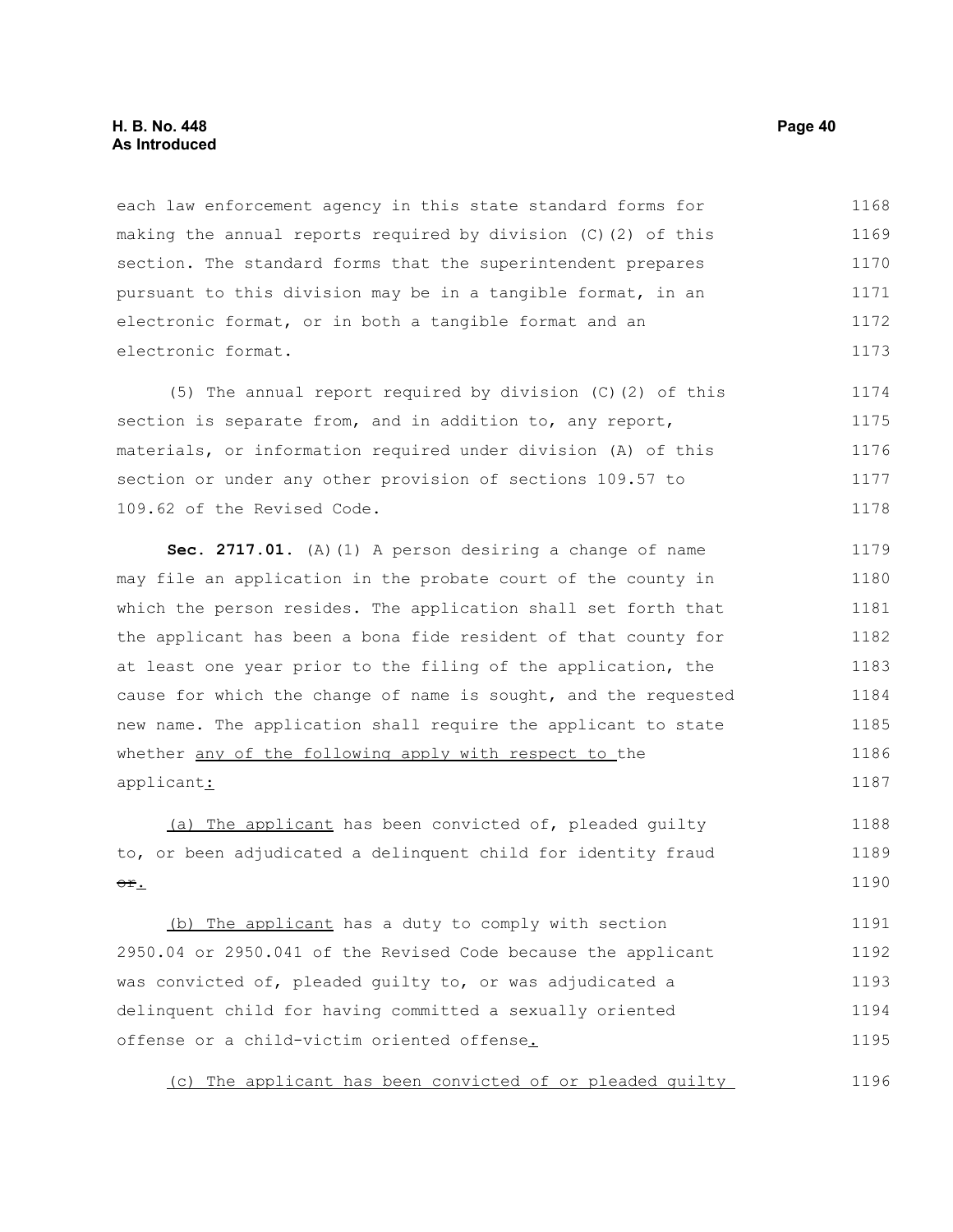| to a violation of any existing or former law or ordinance of          | 1197 |
|-----------------------------------------------------------------------|------|
| this state that is or was a felony and section 2953.36 of the         | 1198 |
| Revised Code specifies that sections 2953.31 to 2953.35 of the        | 1199 |
| Revised Code do not apply to a conviction of that offense.            | 1200 |
| (d) The applicant has been convicted of or pleaded quilty             | 1201 |
| to a violation of any existing or former law or ordinance of a        | 1202 |
| state other than this state or of the United States that is or        | 1203 |
| was substantially equivalent to an offense that, if committed in      | 1204 |
| this state, would subject the applicant to division (A) (1) (c) of    | 1205 |
| this section.                                                         | 1206 |
| (2) Except as provided in division (A) (4) of this section,           | 1207 |
| notice of the application shall be given once by publication in       | 1208 |
| a newspaper of general circulation in the county at least thirty      | 1209 |
| days before the hearing on the application. The notice shall set      | 1210 |
| forth the court in which the application was filed, the case          | 1211 |
| number, and the date and time of the hearing.                         | 1212 |
| (3) Except as provided by division $\left(\frac{C}{C}\right)$ of this | 1213 |
| section, upon proof that proper notice was given or that notice       | 1214 |
| was waived under division (A)(4) of this section and proof that       | 1215 |
| the facts set forth in the application show reasonable and            | 1216 |
| proper cause for changing the name of the applicant, the court        | 1217 |
| may order the change of name.                                         | 1218 |
| (4) If an applicant for a change of name submits to the               | 1219 |
| court, along with the application described in division (A) (1)       | 1220 |
| of this section, satisfactory proof that the publication of the       | 1221 |
| notice under division (A) (2) of this section would jeopardize        | 1222 |
| the applicant's personal safety, both of the following apply:         | 1223 |
| (a) The court shall waive the notice requirement.                     | 1224 |

(b) If the court orders the change of name under division 1225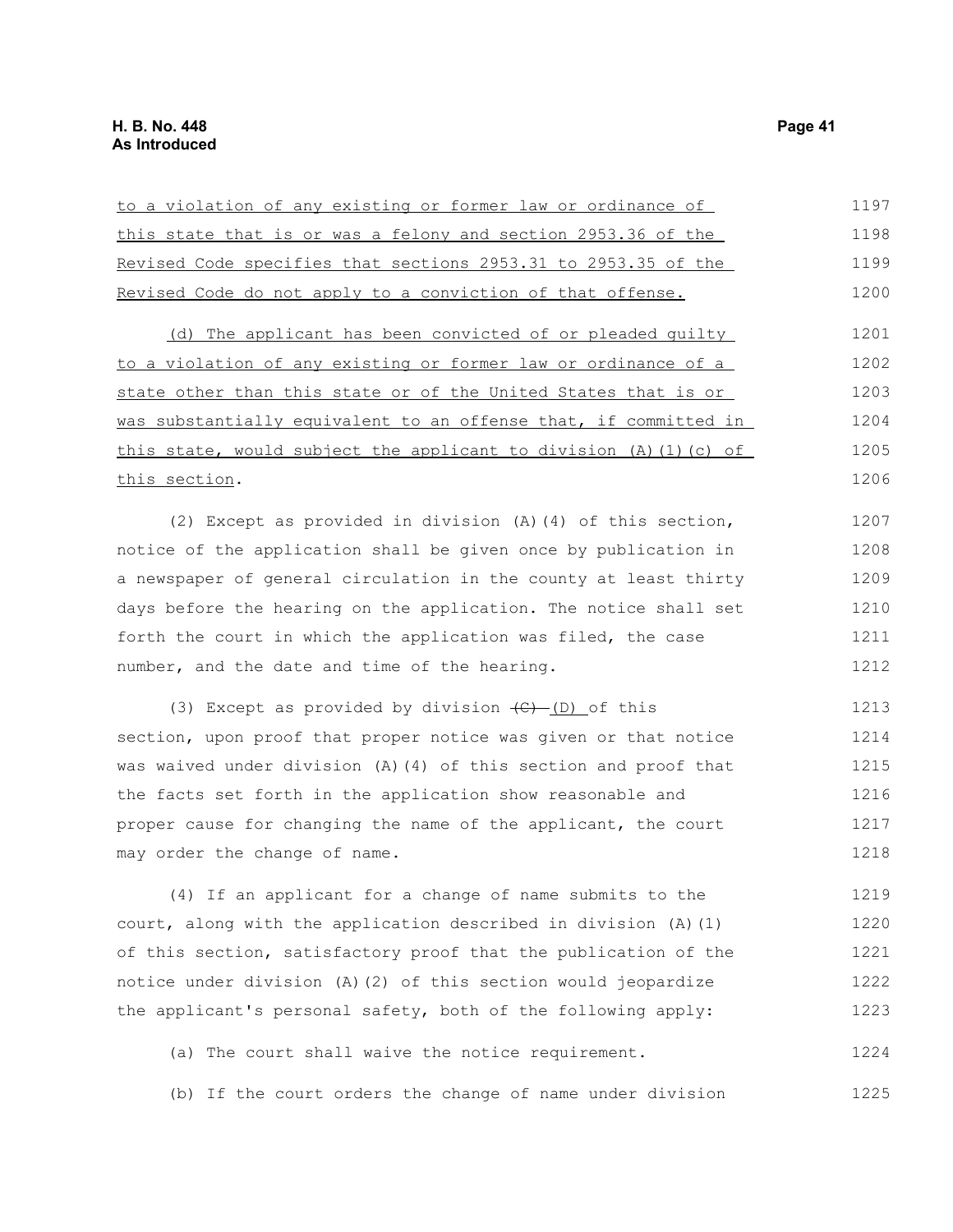(A)(3) of this section, the court shall order the records of the change of name proceeding to be sealed and to be opened only by order of the court for good cause shown or at the request of the applicant for any reason. 1226 1227 1228 1229

(B) An application for change of name may be made on behalf of a minor by either of the minor's parents, a legal guardian, or a guardian ad litem. When application is made on behalf of a minor, in addition to the notice and proof required pursuant to division (A) of this section, the consent of both living, legal parents of the minor shall be filed, or notice of the hearing shall be given to the parent or parents not consenting by certified mail, return receipt requested. If there is no known father of the minor, the notice shall be given to the person who the mother of the minor alleges to be the father. If no father is so alleged, or if either parent or the address of either parent is unknown, notice pursuant to division (A) of this section shall be sufficient as to the father or parent. 1230 1231 1232 1233 1234 1235 1236 1237 1238 1239 1240 1241 1242

Any additional notice required by this division may be waived in writing by any person entitled to the notice. 1243 1244

(C) $(1)$  Upon receipt of an application for change of name, a probate court shall request the superintendent of the bureau of criminal identification and investigation to conduct a criminal records check of the applicant or the person on whose behalf the application is made. If the applicant does not present proof that the applicant or the person on whose behalf the application is made has been a resident of this state for the five-year period immediately prior to the date on which the criminal records check is requested, the court shall request that the superintendent obtain information from the federal bureau of investigation as a part of the criminal records check 1245 1246 1247 1248 1249 1250 1251 1252 1253 1254 1255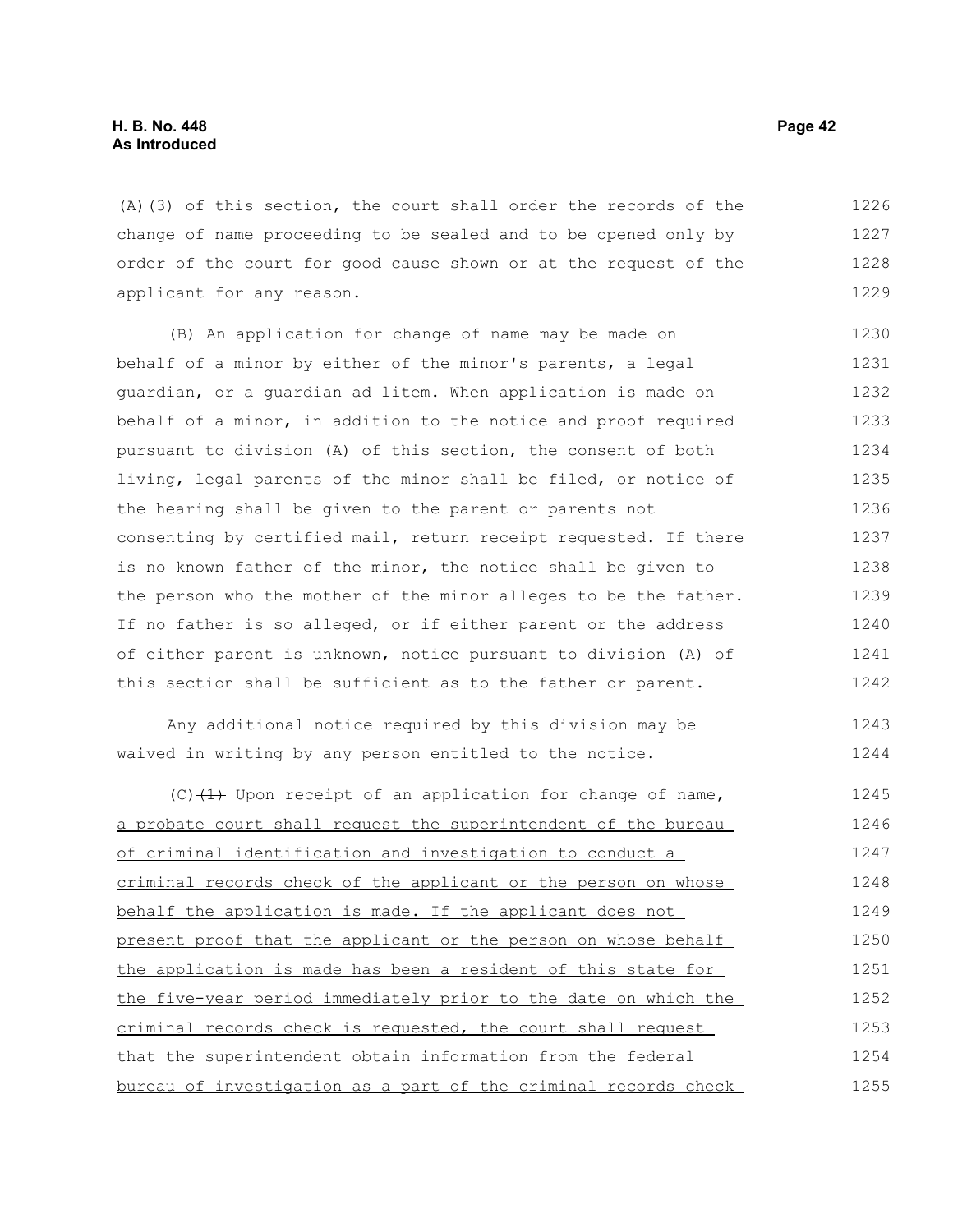| for the applicant or the person on whose behalf the application  | 1256 |
|------------------------------------------------------------------|------|
| is made. If the applicant presents proof that the applicant or   | 1257 |
| the person on whose behalf the application is made has been a    | 1258 |
| resident of this state for that five-year period, the court may  | 1259 |
| request that the superintendent include information from the     | 1260 |
| federal bureau of investigation in the criminal records check.   | 1261 |
| The court shall provide to each person subject to a              | 1262 |
| criminal records check under this division a copy of the form    | 1263 |
| prescribed pursuant to division (C)(1) of section 109.572 of the | 1264 |
| Revised Code and a standard impression sheet to obtain           | 1265 |
| fingerprints to obtain fingerprint impressions prescribed in     | 1266 |
| division (C)(2) of that section, obtain the completed form and   | 1267 |
| impression sheet from the person, and forward the completed form | 1268 |
| and impression sheet to the superintendent of the bureau of      | 1269 |
| criminal identification and investigation at the time the        | 1270 |
| criminal records check is requested. The court shall not conduct | 1271 |
| a hearing on the application, or act on the application, until   | 1272 |
| it has received a report regarding the criminal records check    | 1273 |
| from the bureau.                                                 | 1274 |
| Any person subject to a criminal records check under this        | 1275 |
| division who receives a copy of the form and a copy of the       | 1276 |
| impression sheet described in this division and who is requested | 1277 |
| to complete the form and provide a set of fingerprint            | 1278 |
| impressions shall complete the form or provide all the           | 1279 |
| information necessary to complete the form and shall provide the | 1280 |
| impression sheet with the impressions of the person's            | 1281 |
| fingerprints. If the person, upon request, fails to provide the  | 1282 |
| information necessary to complete the form or fails to provide   | 1283 |
| impressions of the person's fingerprints, the court shall deny   | 1284 |
| the person's application for a change of name.                   | 1285 |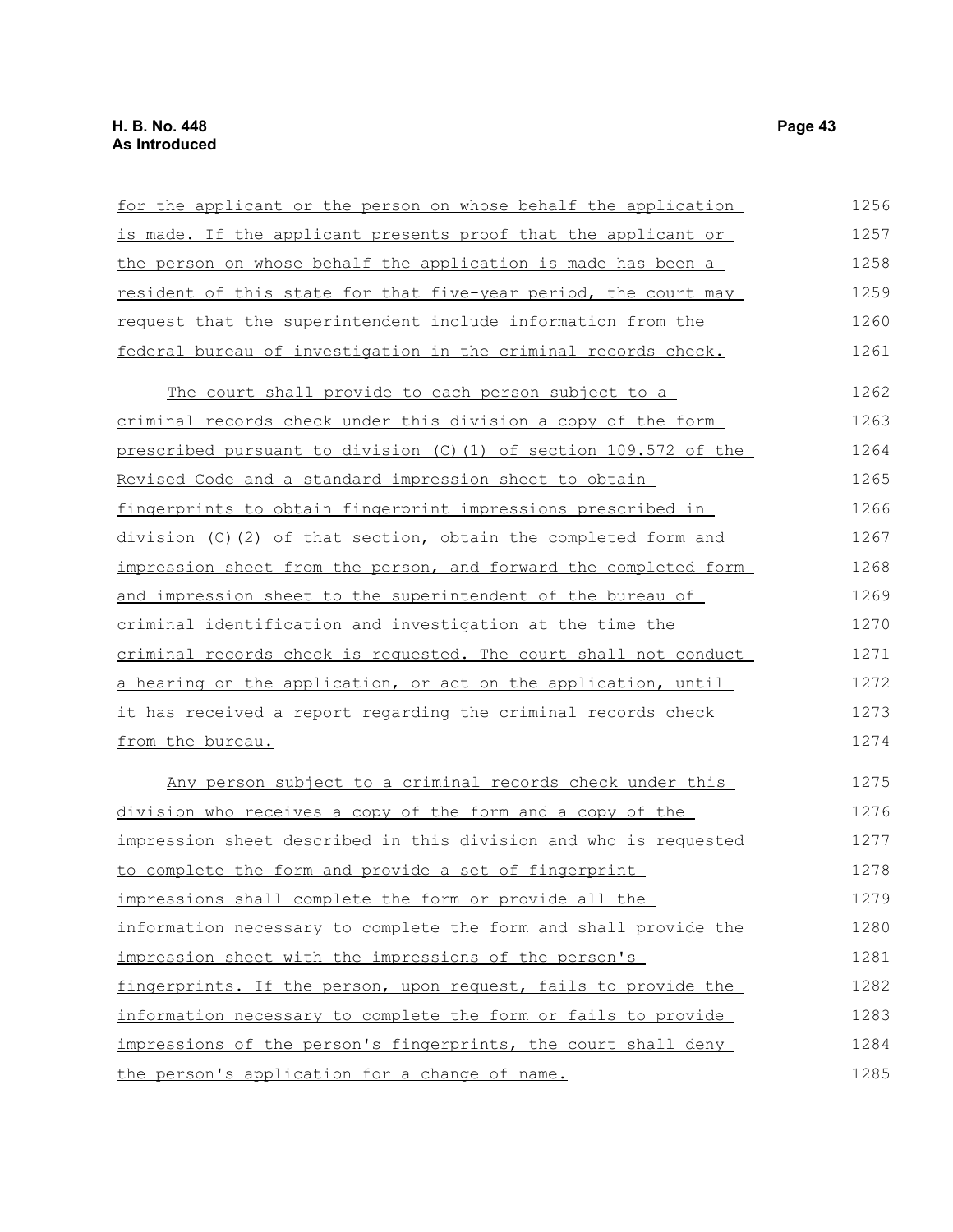| The court shall pay to the bureau of criminal                         | 1286 |
|-----------------------------------------------------------------------|------|
| identification and investigation the fee prescribed pursuant to       | 1287 |
| division (C) (3) of section 109.572 of the Revised Code for each      | 1288 |
| criminal records check conducted in accordance with that section      | 1289 |
| upon a request pursuant to this division. The court may charge        | 1290 |
| the applicant subject to the criminal records check a fee for         | 1291 |
| the costs the court incurs in obtaining the criminal records          | 1292 |
| check. A fee charged under this division shall not exceed the         | 1293 |
| amount of fees the court pays for the criminal records check. If      | 1294 |
| a fee is charged under this division, the court shall notify the      | 1295 |
| applicant at the time of the applicant's initial application for      | 1296 |
| a change of name of the amount of the fee and that, unless the        | 1297 |
| fee is paid, the court will not grant the application.                | 1298 |
| The report of any criminal records check conducted by the             | 1299 |
| bureau of criminal identification and investigation in                | 1300 |
| accordance with section 109.572 of the Revised Code and pursuant      | 1301 |
| to a request made under this division is not a public record for      | 1302 |
| the purposes of section 149.43 of the Revised Code and shall not      | 1303 |
| be made available to any person other than the person who is the      | 1304 |
| subject of the criminal records check or the person's                 | 1305 |
| representative and the probate court and employees of the court       | 1306 |
| in performing duties related to the application.                      | 1307 |
|                                                                       |      |
| (D) The court shall not order a change of name under                  | 1308 |
| division (A) of this section if any of the following apply with       | 1309 |
| respect to the person applying for a change of name or for whom       | 1310 |
| the application for a change of name is made:                         | 1311 |
| (1) The applicant or the person on whose behalf the                   | 1312 |
| $f \circ g$ a abond $f$<br>$n \geq m \geq 1$ a mode bee o duty to gem | 1212 |

application for a change of name is made has a duty to comply with section 2950.04 or 2950.041 of the Revised Code because the applicant or the person on whose behalf the application for a 1313 1314 1315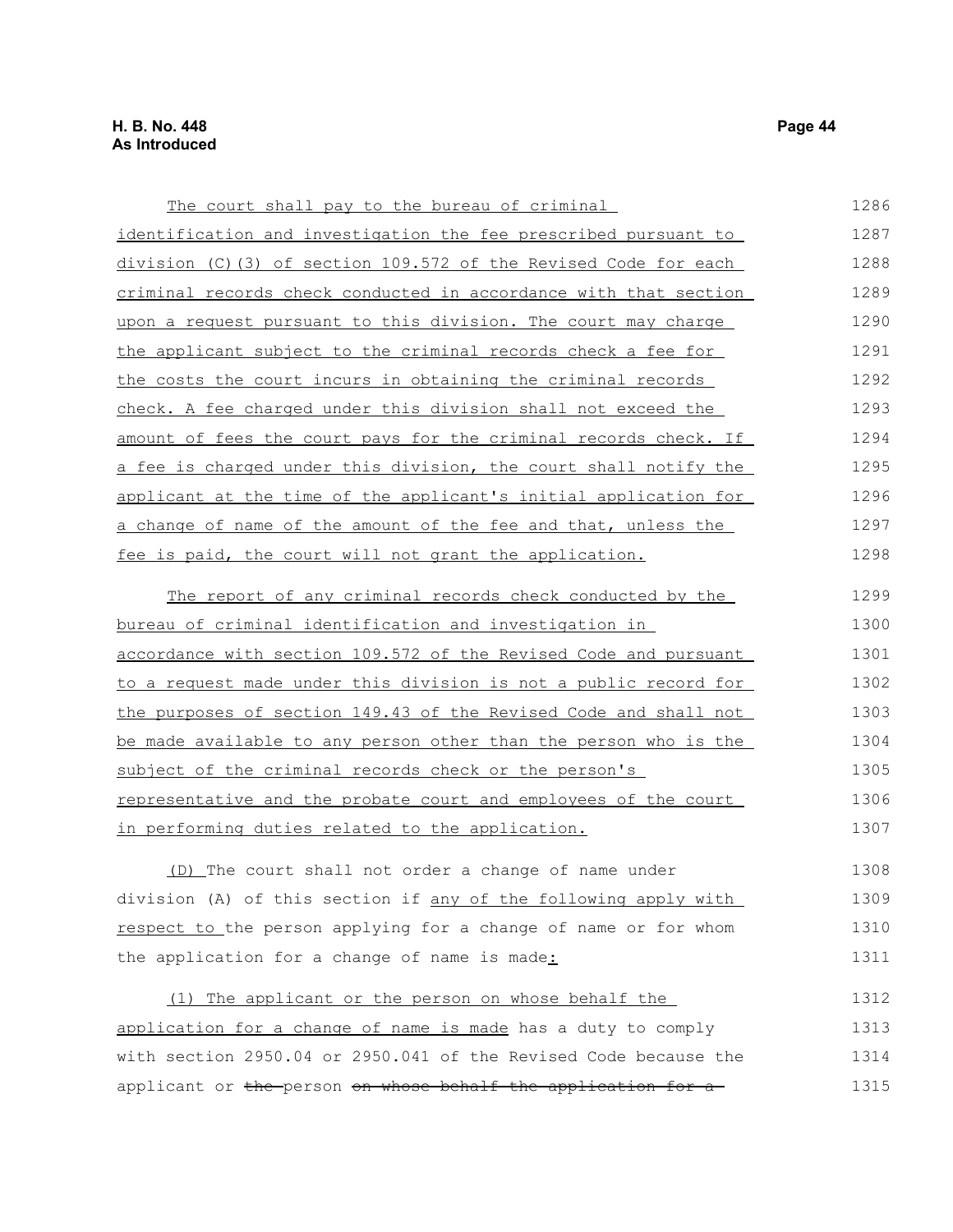change of name is made was convicted of, pleaded guilty to, or was adjudicated a delinquent child for having committed a sexually oriented offense or a child-victim oriented offense. (2) The court shall not order a change of name underdivision (A) of this section if applicant or the person applying on whose behalf the application for a change of name or for whomthe application for a change of name is made has pleaded quilty to, been convicted of, or been adjudicated a delinquent child for committing a violation of section 2913.49 of the Revised Code unless the guilty plea, conviction, or adjudication has been reversed on appeal. (3) The applicant or the person on whose behalf the application for a change of name is made has been convicted of or pleaded guilty to a violation of any existing or former law or ordinance of this state that is or was a felony and section 2953.36 of the Revised Code specifies that sections 2953.31 to 2953.35 of the Revised Code do not apply to a conviction of that offense. (4) The applicant or the person on whose behalf the application for a change of name is made has been convicted of or pleaded guilty to a violation of any existing or former law or ordinance of a state other than this state or of the United States that is or was substantially equivalent to any offense that, if committed in this state, would subject the applicant to division (C)(3) of this section. (3) (E) As used in this division section, "sexually oriented offense" and "child-victim oriented offense" have the same meanings as in section 2950.01 of the Revised Code. 1316 1317 1318 1319 1320 1321 1322 1323 1324 1325 1326 1327 1328 1329 1330 1331 1332 1333 1334 1335 1336 1337 1338 1339 1340 1341 1342 1343

**Section 2.** That existing sections 109.57, 109.572, 109.60, 1344